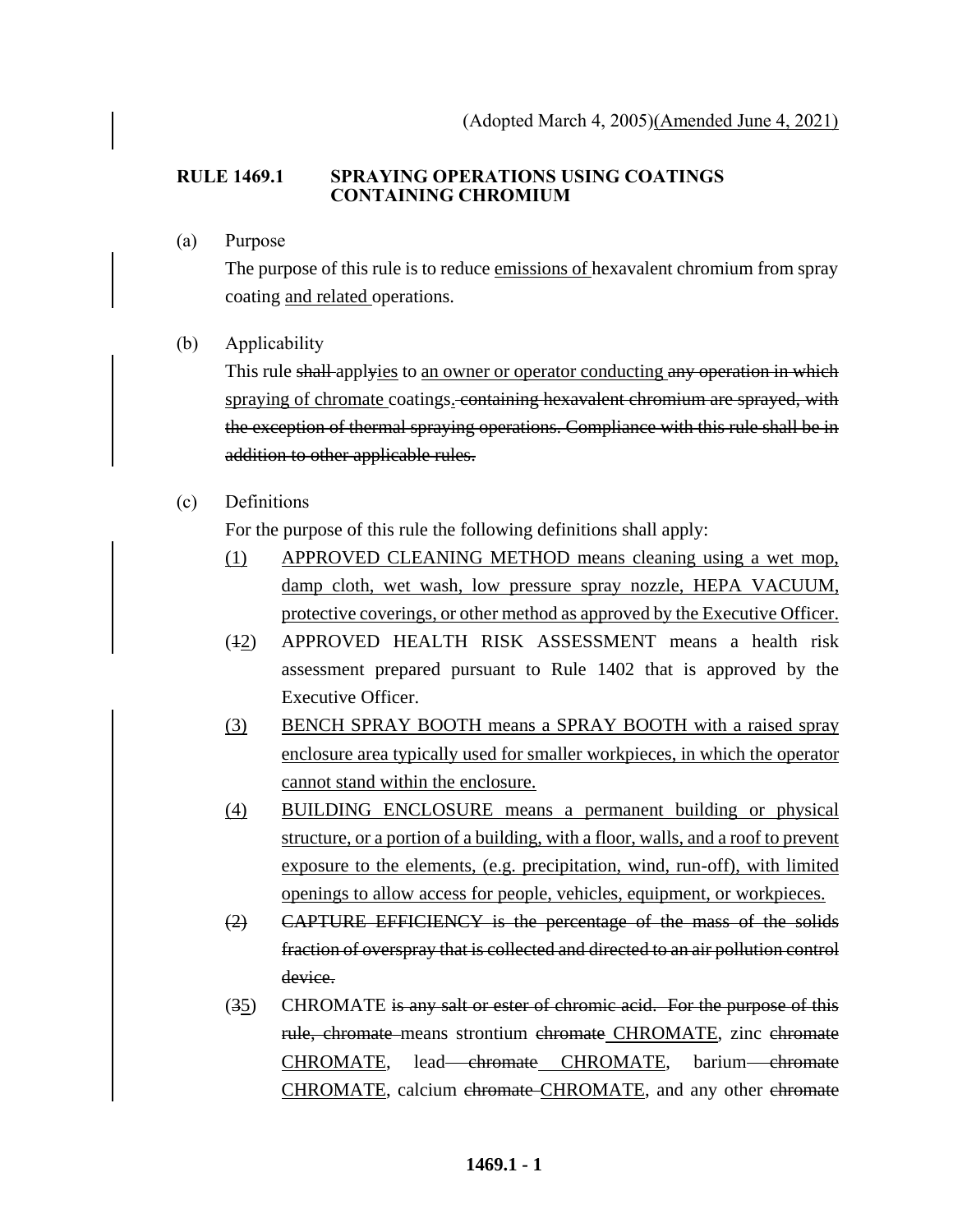CHROMATE used in primers or coatings COATINGS for corrosion protection or other properties.

(c) (46) COATING means is a material thatwhich is applied to a surface and thatwhich forms a continuous film in order to beautify and/or protect such surface and includes primers used for corrosion prevention, protection from the environment, functional fluid resistance and/or adhesion of subsequent COATINGS, adhesives, or sealants.

(5) COATING APPLICATION EQUIPMENT are those used for applying coating to a substrate. Coating application equipment includes coating distribution lines, coating hoses, pressure-pots, spray guns, and handapplication equipment, such as hand-rollers, brushes, daubers, spatulas, and trowels.

- (67) COMPLIANCE PLAN APPROVAL LETTER means is the official notice of approval for a compliance plan.
- (7) CONTROL EFFICIENCY is the difference between the uncontrolled and the controlled total emissions divided by the total emissions and multiplied by 100. Control efficiency is represented by the following equation:

$$
\eta = \frac{T_u - T_c}{T_u} \quad x \quad 100
$$

Wheren=Control Efficiency.

Tu=Uncontrolled Emissions of Hexavalent Chromium Tc=Controlled Emissions of Hexavalent Chromium

- (8) DEMASKING ACTIVITY means an activity in which tape or other masking material is removed from workpieces that have been coated with CHROMATE COATINGS.
- (9) DRIED CHROMATE COATING REMOVAL ACTIVITY means an activity whereby dried CHROMATE COATINGS on workpieces are removed through physical or mechanical means, such as buffing, scuffing, sanding, or grinding. DRIED CHROMATE COATING REMOVAL ACTIVITY does not include DEMASKING ACTIVITY.
- (810  $\mathcal{L}$ ELECTROSTATIC APPLICATION means is charging of atomized paint droplets for deposition by electrostatic attraction.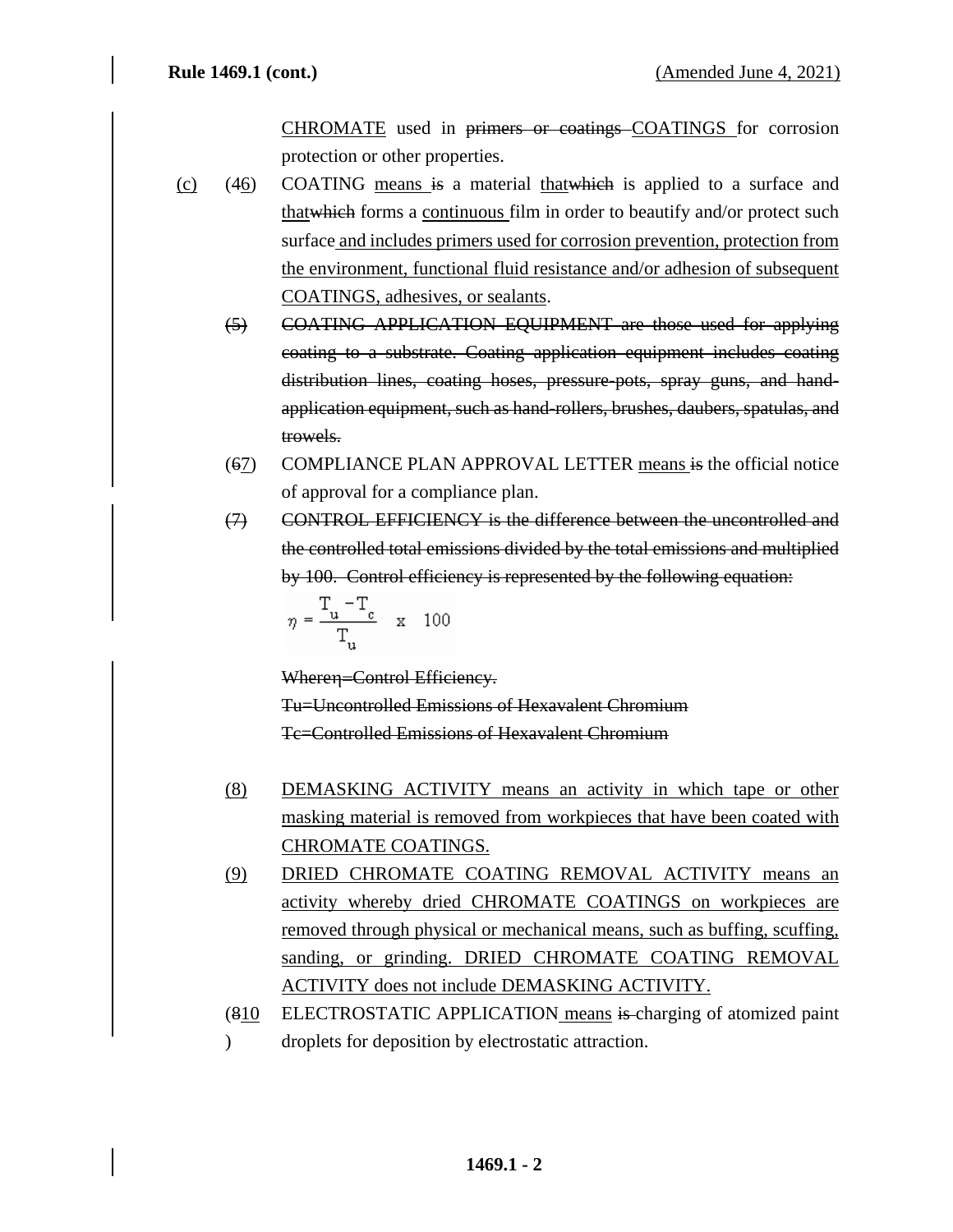- (c) (11) ENCLOSED SPRAY BOOTH means a SPRAY BOOTH with four sides that are enclosed during spraying operations and where the only openings in the SPRAY BOOTH during spraying operations are for makeup air.
	- (9) EQUIPMENT includes the spray gun or other application device, the booth, enclosure or other area in which the spraying process occurs, and the associated air pollution control equipment.
	- (4012 EXHAUST COVERING means a material placed in front of existing filters
	- $\overline{)}$ and pre-filters, that is located on the inside of a spray enclosure and that is not part of the designed filter system.
	- (11) EXISTING AIR POLLUTION CONTROLS means all control equipment existing as of March 4, 2005.
	- (12) EXISTING SCHOOL means any school, public or private, kindergarten through grade 12, existing as of March 4, 2005.
	- (13) EXISTING SOURCE or SOURCE means any process where spraying primers or coatings containing chromium that is operating on or before March 4, 2005.
	- (1413 FACILITY means any source or group of sources or other air contaminant-
	- $\mathcal{L}$ emitting activities which are located on one or more contiguous properties within the District, in actual physical contact or separated solely by a public roadway or other public right-of-way, and are owned or operated by the same person (or persons under common control), or an outer continental shelf as determined in 40 CFR Section 55.2. Such above-described groups, if non-contiguous, but connected by land carrying a pipeline, shall not be considered one facilityFACILITY. Sources or installations involved in crude oil and gas production in Southern California Coastal or Outer Continental Shelf (OCS) Waters and transport of such crude oil and gas in Southern California Coastal or OCS Waters shall be included in the same facility FACILITY which is under the same ownership or use entitlement as the crude oil and gas production facility FACILITY onshore.
	- (4514 HAND APPLICATION METHOD means is the application of materials  $\overline{)}$ by manually held, non-mechanically operated equipment. Such equipment includes paint brushes, hand rollers, caulking guns, trowels, spatulas, syringe daubers, rags, and sponges.
	- (15) HEPA VACUUM means a vacuum that is both designed to be fitted and used with a filter that is individually tested and certified by the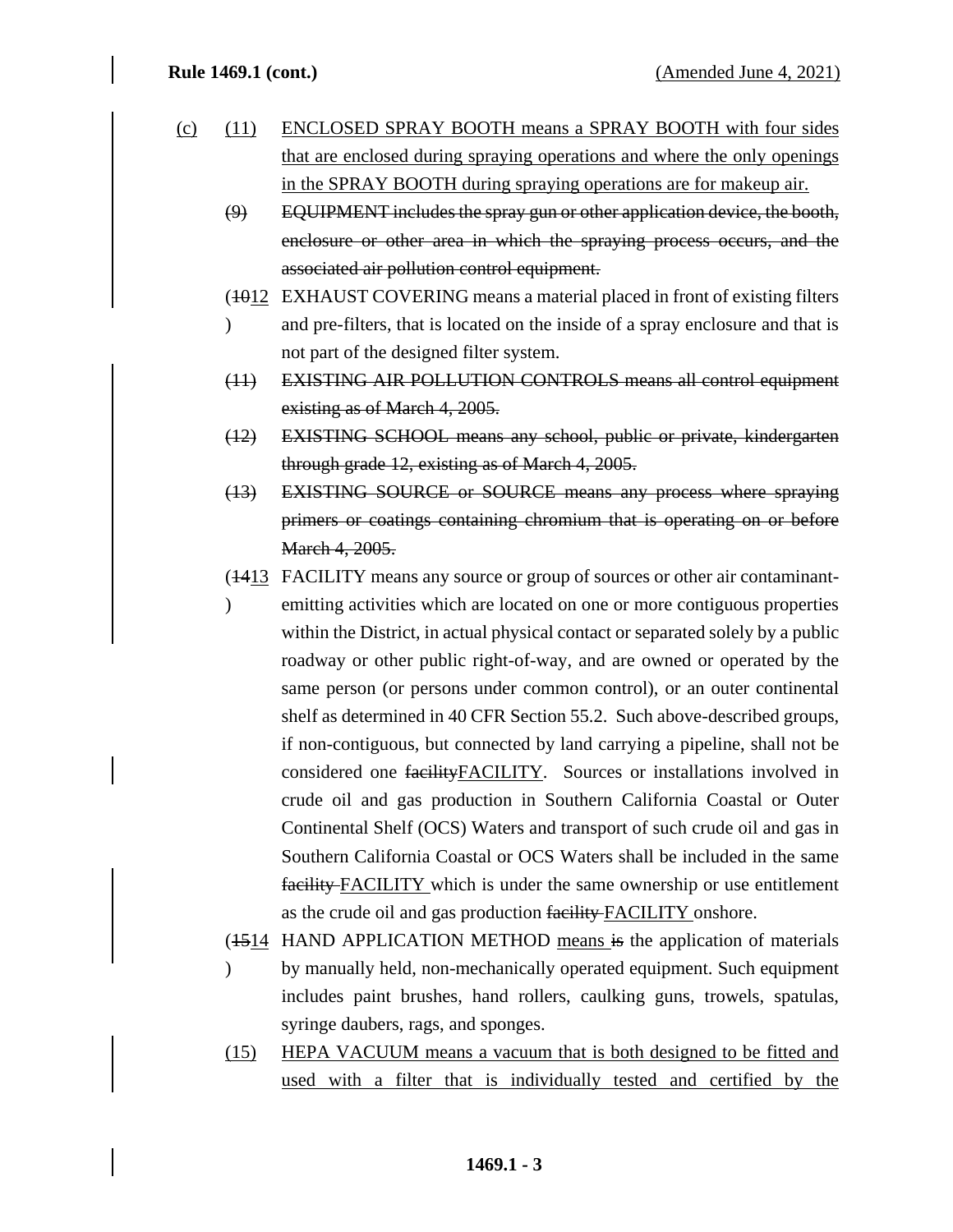manufacturer to have a control efficiency of not less than 99.97 percent on 0.3 micron particles.

- (c) (16) HIGH EFFICIENCY PARTICULATE ARRESTORS AIR (HEPA) FILTER means a filter(s) that is both individually tested and certified by the manufacturer to have a control efficiency of not less than rated at 99.97% percent on 0.3 micron particlesor more efficient in collecting particle sizes 0.3 microns or greater in size.
	- (17) HIGH-VOLUME, LOW-PRESSURE (HVLP)-SPRAY is means a material application system which that is operated at air pressure of between 0.1 and 10 pounds per square inch gauge (psig).
	- (18) NEW SOURCE means any source spraying primers or coatings containing chromium that is initially operated in the South Coast District after March 4, 2005.
	- (1918 OPEN FACE ENCLOSURE-SPRAY BOOTH means for the purpose of
	- $\mathcal{L}$ this rule a SPRAY enclosure-BOOTH in which one side of the enclosure booth is not enclosed, and air can flows through the open face horizontally. Open face enclosure OPEN FACE SPRAY BOOTH does not include any enclosure SPRAY BOOTH configured for downdraft ventilation.
	- (2019 OVERSPRAY means is the fraction of coating COATING sprayed that
	- $\overline{)}$ does not adhere to the intended surface.
	- (20) PERMANENT TOTAL ENCLOSURE means a permanent building or containment structure, enclosed with a floor, walls, and a roof to prevent exposure to the elements, (e.g., precipitation, wind, run-off) that has limited openings to allow access for people and vehicles, that is free of breaks or deterioration that could cause or result in fugitive emissions, and has been evaluated to meet the design requirements set forth in U.S. EPA Method 204, or other design approved by the Executive Officer.
	- (21) PRIMER is a coating applied to a part for purposes of corrosion prevention, protection from the environment, functional fluid resistance and/or adhesion of subsequent coatings, adhesives, or sealants.
	- (22) RECEPTOR means any off-site location where persons may be exposed to emissions of hexavalent chromium from a source subject to this rule. Receptor locations include residential, commercial, and industrial land use areas, and other locations where sensitive populations may be located.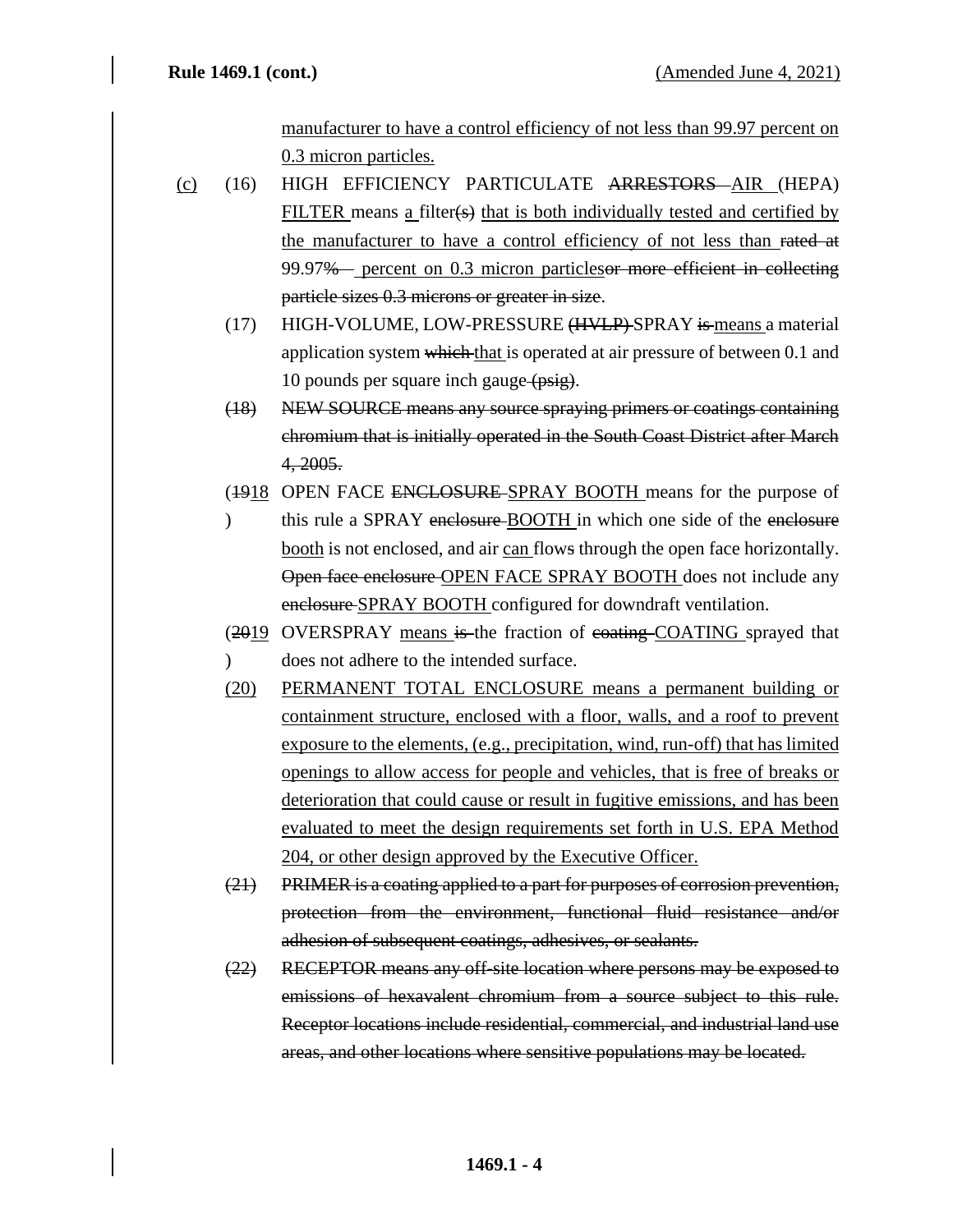- (23) RESIDENTIAL RECEPTOR means a single family dwelling or a multifamily dwelling, including but not limited to a duplex, condominium, townhome, apartment building, or other rental unit.
- (24) RESPONSIBLE OFFICIAL means one of the following:
	- (A) For a corporation: A president, secretary, treasurer, or vice president of the corporation in charge of a principal business function, or any other person who performs similar policy or decision-making functions for the corporation, or a duly authorized representative of such person if the representative is responsible for the overall operation of one or more manufacturing, production, or operating facilities and either:
		- (i) The facilities employ more than 250 persons or have gross annual sales or expenditures exceeding \$25 million (in second quarter 1980 dollars); or
		- (ii) The delegation of authority to such representative is approved in advance by the Executive Officer.
	- (B) For a partnership or sole proprietorship: a general partner or the proprietor, respectively.
	- (C) For a municipality, state, Federal, or other public agency: either a principal executive officer or ranking elected official. For the purposes of this part, a principal executive officer of a Federal agency includes the chief executive officer having responsibility for the overall operations of a principal geographic unit of the agency (e.g., a Regional Administrator of the U.S. Environmental Protection Agency [U.S. EPA]).
	- (D) For sources (as defined in this rule) applying for or subject to a Title V permit: "responsible official" shall have the same meaning as defined in District's Regulation XXX.
- (c) (2521 SENSITIVE RECEPTOR includes schools, public and private  $\lambda$ (kindergarten through grade 12), licensed daycare centers, hospitals, and convalescent homes. means any residence including private homes, condominiums, apartments, and living quarters; education resources such as preschools and kindergarten through grade twelve (k-12) schools; daycare centers; and health care FACILITIES such as hospitals or retirement and nursing homes. A SENSITIVE RECEPTOR includes long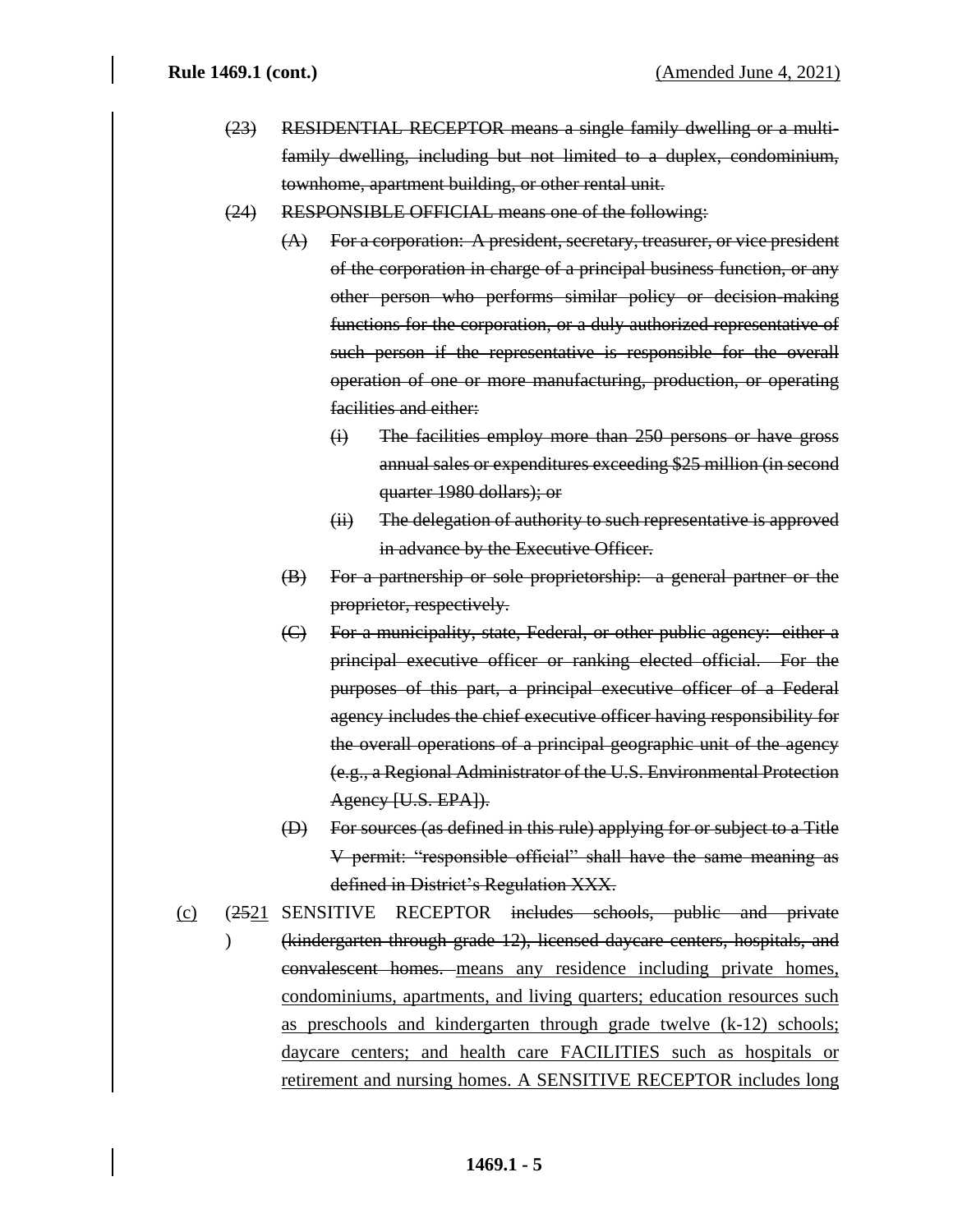term care hospitals, hospices, prisons, and dormitories or similar live-in housing.

- (c) (22) SPRAY BOOTH means for the purpose of this rule any enclosure with walls and an impermeable ceiling used to contain and capture OVERSPRAY from the spray application of any CHROMATE COATINGS.
	- (26) SPRAYING OPERATION or SPRAYING PROCESS, for the purpose of this rule, includes the equipment used to spray coatings containing chromium, and the spray enclosure in which it is sprayed. Spraying operation or spraying process includes all spraying of primers or coatings containing chromium, except for thermal spraying operations.
	- (23) STICKY MAT means a non-reusable floor mat or floor covering with an adhesive or tacky surface that removes particles from shoes, wheels, or other objects that travel over the mat or covering.
	- (2724 THERMAL SPRAYING OPERATIONS means are one of several
	- $\mathcal{L}$ processes in which metallic or nonmetallic surfacing materials are deposited in a molten or semi-molten condition on a substrate to form a coating COATING. The surfacing material may originate in the form of powder, rod, or wire before it is heated, prior to spraying and deposition. Thermal spraying operations THERMAL SPRAYING OPERATIONS include: detonation gun spraying, flame spraying, high-velocity oxy-fuel spraying, plasma spraying, and twin-wire electric arc spraying.
	- (2825 TOUCH UP AND REPAIR OPERATION means is that portion of the
	- $\mathcal{L}$ coating operation that is the incidental application of coating COATING used to cover minor coating COATING imperfections in the coating finish or to achieve complete coverageafter the main COATING operation is conducted.
	- (2926 TRANSFER EFFICIENCY means is the ratio of the weight or volume of
	- $\lambda$ coating COATING solids adhering to an object to the total weight or volume, respectively, of coating COATING solids used in the application process, expressed as a percentage.
	- (27) WORKPIECE SUPPORT EQUIPMENT means racks, stands, or other equipment used to hold or support workpieces during CHROMATE spraying operations.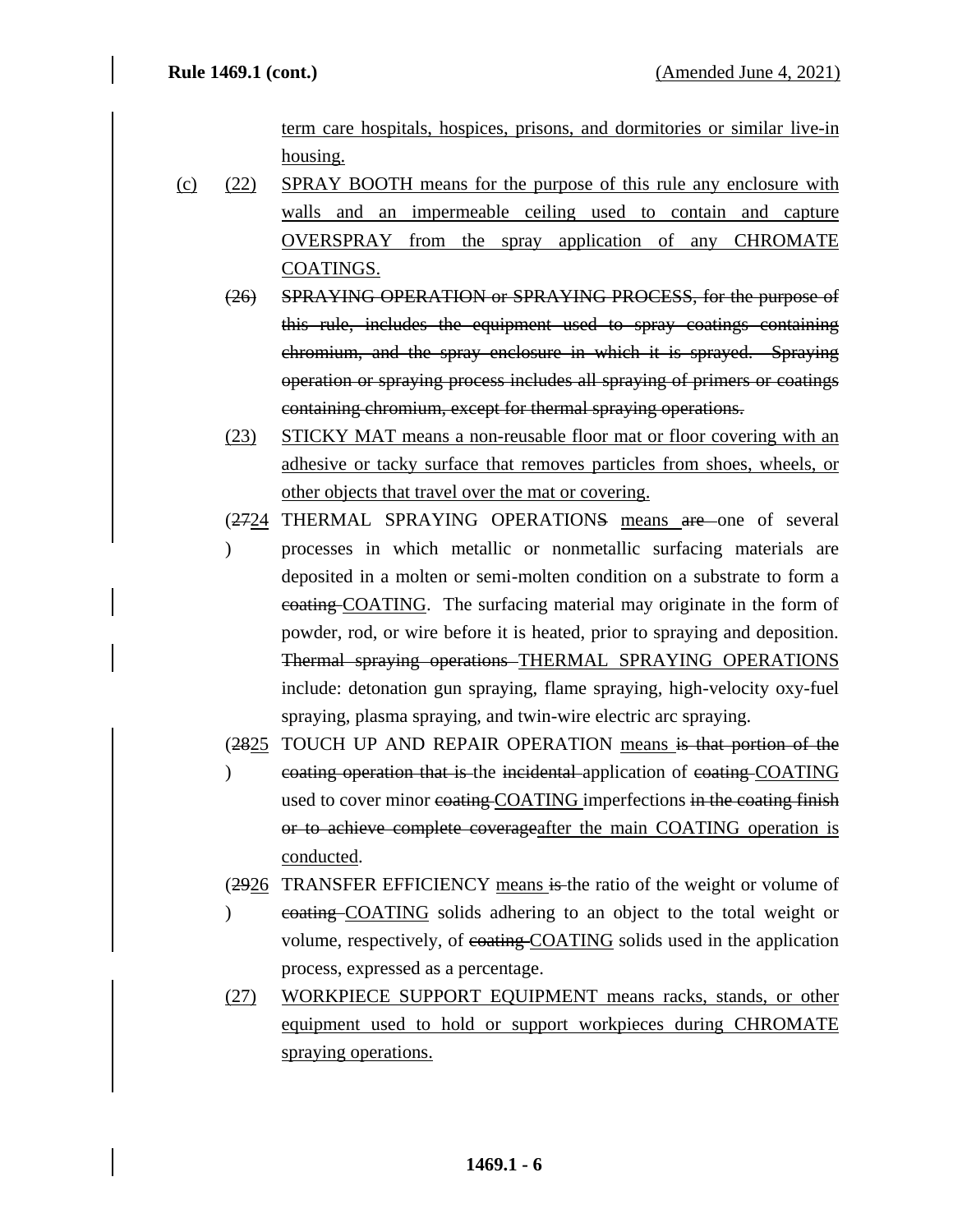- (d) Point Source Requirements
	- (1) An owner or operator of a facility with a chromate spraying operation shall:
		- (A) Conduct chromate spraying operations in a spray booth that is vented to an air pollution control system with HEPA filters or filters individually tested and certified by the manufacturer to have a control efficiency of at least 99.97 percent on 0.3 micron or smaller particles;
		- (B) Meet the alternate point source requirements of paragraphs (e)(1) and (e)(2) until the earlier date required in subparagraph  $(d)(2)(B)$  to meet subparagraph  $(d)(1)(A)$ ; or
		- (C) Meet the alternate point source requirements of paragraphs (e)(3),  $(e)(4)$ , and  $(e)(5)$ .
	- (2) An owner or operator of a facility with a chromate spraying operation that meets the alternate point source requirements pursuant to subparagraph  $(d)(1)(B)$  or fails to meet the requirements of paragraph (e)(3) for facilities that meet the alternate point source requirements pursuant to subparagraph  $(d)(1)(C)$  shall:
		- (A) On or before January 1, 2023, submit complete permit applications for a spray booth that meets the requirements of subparagraph  $(d)(1)(A);$  and
		- (B) No later than 18 months after a Permit to Construct has been issued or January 1, 2026, whichever date is earlier, meet the requirements of subparagraph  $(d)(1)(A)$ .
	- (3) When spraying chromate coatings, an owner or operator of a facility with a chromate spraying operation shall ensure that:
		- (A) Visible emissions do not exit the spray booth;
		- (B) All spray booth filters are free of leaks, breaks, and tears, and are properly seated; and
		- (C) Inward air flow of the spray booth is maintained:
			- (i) Before January 1, 2026, by meeting the interim inward face air velocity requirement of paragraph  $(o)(1)$ ; and
			- (ii) Beginning January 1, 2026, by meeting the spray booth measurement or demonstration requirements in paragraph  $(g)(1)$ .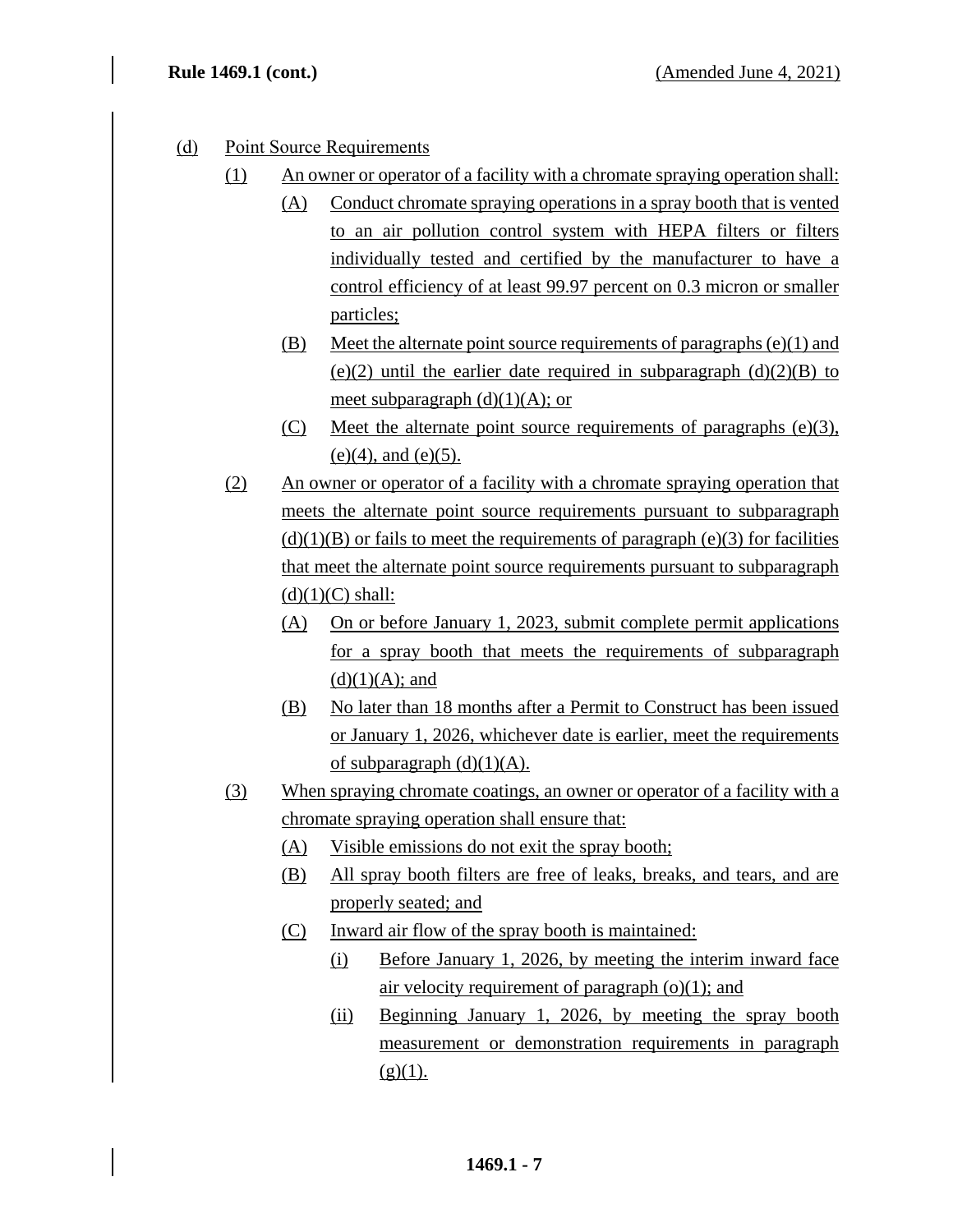- (e) Alternate Point Source Requirements for Chromate Spraying Operations With Compliance Plans or Health Risk Assessments Approved Before June 4, 2021
	- (1) Until the provisions in subparagraph  $(d)(1)(A)$  are met, an owner or operator of a facility with a chromate spraying operation with a compliance plan approved before June 4, 2021, or enforceable permit conditions resulting from a health risk assessment approved before June 4, 2021 that limit the cancer risk to 25 in a million if a facility is located more than 25 meters from a sensitive receptor or 10 in a million if a facility is located 25 meters or less from a sensitive receptor or located 100 meters or less from an existing school, shall continue to meet the conditions in the approved compliance plan.
	- (2) Until the provisions in subparagraph  $(d)(1)(A)$  are met, an owner or operator of a facility with a chromate spraying operation with an approved compliance plan pursuant to paragraph (e)(1) shall:
		- (A) Mount the compliance plan approval letter so as to be clearly visible in an accessible place within 8 meters (26 feet) of the spray booth identified in the approved compliance plan, or as otherwise approved in writing by the Executive Officer for equipment not subject to a facility permit under Regulation XX or Regulation XXX; or
		- (B) Keep the compliance plan approval letter with the facility permit, or as otherwise approved in writing by the Executive Officer for equipment subject to a facility permit under Regulation XX or Regulation XXX.
	- (3) On or before January 1, 2023, an owner or operator of a facility with a chromate spraying operation with a health risk assessment approved before June 4, 2021 using the 2015 OEHHA risk assessment guidance shall submit complete permit applications to modify the spray booth(s) conducting chromate spraying operations to:
		- (A) Limit the annual chromate emissions at or below the amount evaluated in the approved health risk assessment; and
		- (B) Require use of a filter that meets a minimum filter efficiency that is equal to or greater than the filter efficiency evaluated in the approved health risk assessment.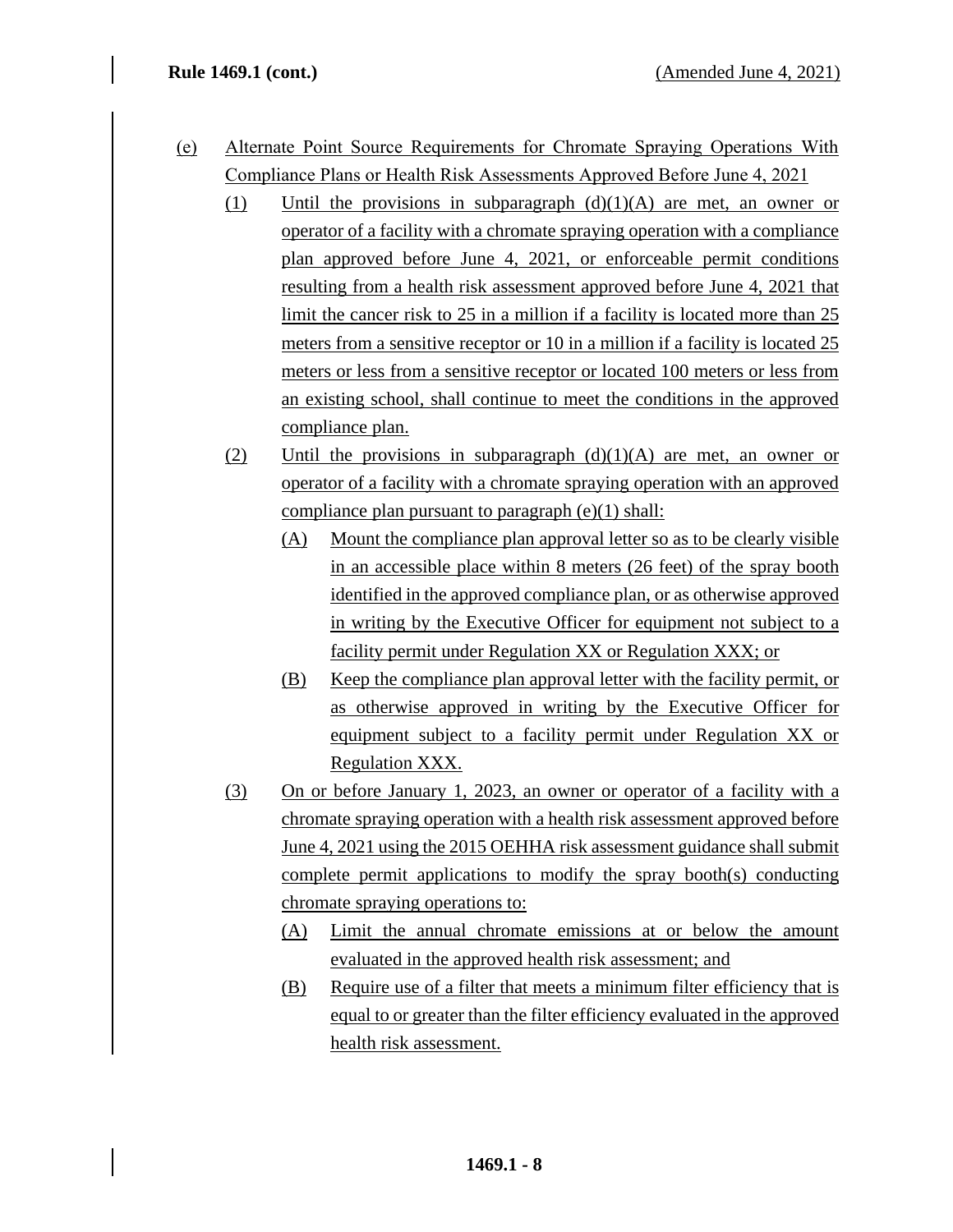- (e) (4) Upon receiving written notification from the Executive Officer that the annual chromate emissions exceed the permit limit pursuant to subparagraph  $(e)(3)(A)$ , an owner or operator of a facility with a chromate spraying operation shall:
	- (A) Submit complete permit applications for a spray booth that meets the requirements of subparagraph  $(d)(1)(A)$  within six months after the date of written notification; and
	- (B) No later than 18 months after a Permit to Construct has been issued or 36 months after the date of written notification, whichever date is earlier, meet the requirements of subparagraph  $(d)(1)(A)$ .
	- (5) On or before January 1, 2023, an owner or operator of a facility with a chromate spraying operation with a health risk assessment approved before June 4, 2021 using the 2015 OEHHA risk assessment guidance shall:
		- (A) Clean the spray booth duct to remove all overspray and dried coatings that may contain chromium using an approved cleaning method;
		- (B) Inspect associated exterior surfaces of the spray booth duct and remove all overspray and dried coatings that may contain chromium using an approved cleaning method; and
		- (C) Notify the Executive Officer at least 72 hours prior to the cleaning by calling 1-800-CUT-SMOG.
- (f) Point Source Requirements for Dried Chromate Coating Removal Activities
	- (1) Beginning January 1, 2026 or the date specified in subparagraph  $(f)(2)(B)$ , an owner or operator of a facility with a chromate spraying operation shall ensure any dried chromate coating removal activity is:
		- (A) Conducted in a spray booth that meets the requirements of paragraph  $(d)(1)$ ; or
		- (B) Vented to a control device permitted for dried chromate coating removal activity that is:
			- (i) Equipped with HEPA filters, or filters that are individually tested and certified by the manufacturer to have a control efficiency of at least 99.97 percent on 0.3 micron or smaller particles; and
			- (ii) Operated pursuant to a South Coast AQMD permit.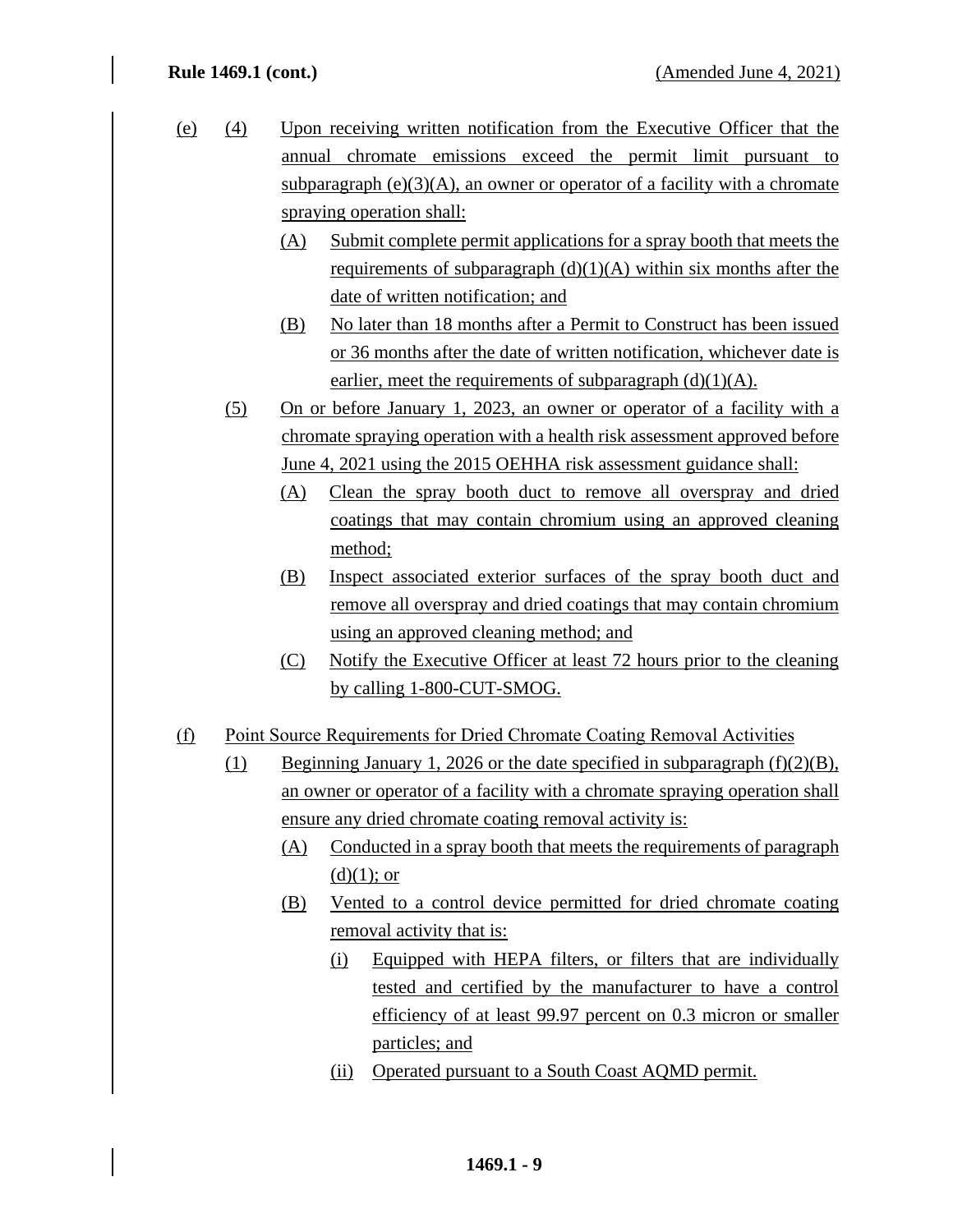- (f) (2) An owner or operator of a facility with a chromate spraying operation that is conducting any dried chromate coating removal activity without a control device or with a control device that does not meet the requirements of paragraph  $(f)(1)$  shall:
	- (A) On or before January 1, 2023, submit a complete permit application for a control device that meets the requirements of clause  $(f)(1)(B)(i)$ ; and
	- (B) No later than 18 months after a Permit to Construct has been issued or January 1, 2026, whichever date is earlier, vent the dried chromate coating removal activity to the permitted control device that meets the requirements of clause  $(f)(1)(B)(i)$ .
	- (3) An owner or operator of a facility with a chromate spraying operation conducting dried coating removal activity shall not operate a spray booth or other control device unless the filters are free of leaks, breaks, and tears, and are properly seated.
- (g) Spray Booth Requirements
	- (1) Beginning January 1, 2026 or the date specified in subparagraph  $(g)(2)(B)$ , an owner or operator with a chromate spraying operation shall not conduct chromate spraying operations or dried chromate coating removal activity in a spray booth unless:
		- (A) The applicable average velocity and minimum velocity in Table  $1 -$ Spray Booth Inward Face Air Velocity Requirements are met for the enclosed or open face spray booth using Appendix 1 – Inward Face Air Velocity Measurement Procedures; or
		- (B) The enclosed spray booth meets the design requirements of a permanent total enclosure set forth in U.S. EPA Method 204 or other design approved by the Executive Officer.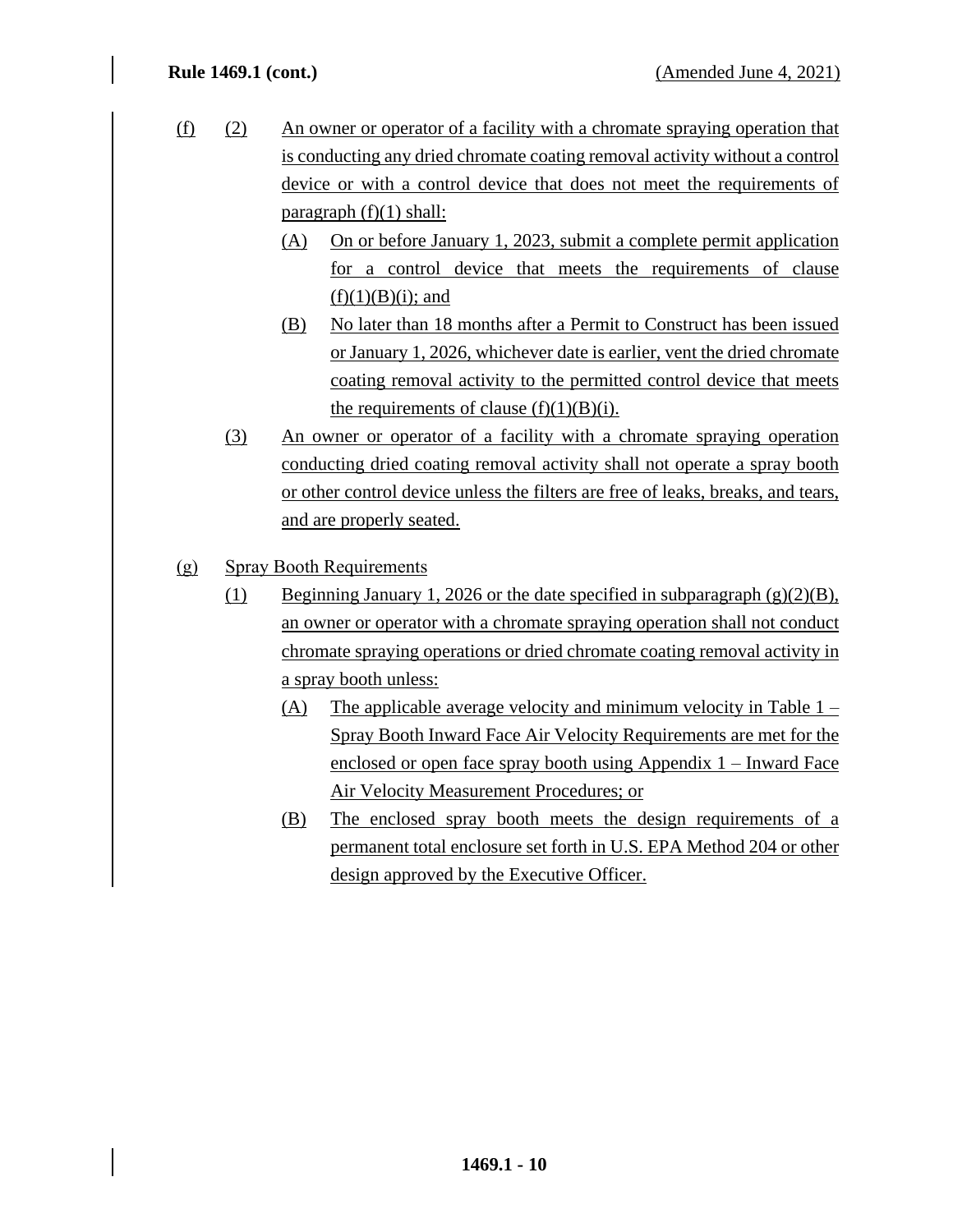| <b>Spray Booth</b><br><b>Type</b> | <b>Measurement</b><br>Location | <b>Average Velocity of</b><br><b>Measurement</b><br><b>Points</b> | <b>Minimum Velocity</b><br>at Each<br><b>Measurement Point</b> |  |  |
|-----------------------------------|--------------------------------|-------------------------------------------------------------------|----------------------------------------------------------------|--|--|
| <b>Enclosed Non-</b><br>Bench     | At the filter face             | 100 feet per minute                                               | 75 feet per minute                                             |  |  |
| Open Face<br>Non-Bench            | At the opening of<br>the booth |                                                                   |                                                                |  |  |
| <b>Enclosed Bench</b>             | At the filter face             |                                                                   |                                                                |  |  |
| <b>Open</b> Face                  | At the opening of              | 150 feet per minute                                               | 125 feet per minute                                            |  |  |
| Bench                             | the booth                      |                                                                   |                                                                |  |  |

**Table 1 – Spray Booth Inward Face Air Velocity Requirements**

- (g) (2) An owner or operator of a facility with chromate spraying operations that does not meet the requirements of paragraph  $(g)(1)$  shall:
	- (A) On or before January 1, 2023, submit complete permit applications to modify the spray booth to meet the requirements of paragraph  $(g)(1)$ ; and
	- (B) Modify the spray booth no later than 18 months after a Permit to Construct has been issued or January 1, 2026, whichever date is earlier.
	- (3) After demonstrating that a spray booth meets the requirements of paragraph  $(g)(1)$ , an owner or operator of a facility with a chromate spraying operation shall demonstrate that the spray booth continues to meet the requirements of paragraph  $(g)(1)$  according to the frequency in Table 2 – Measurement or Demonstration Frequency.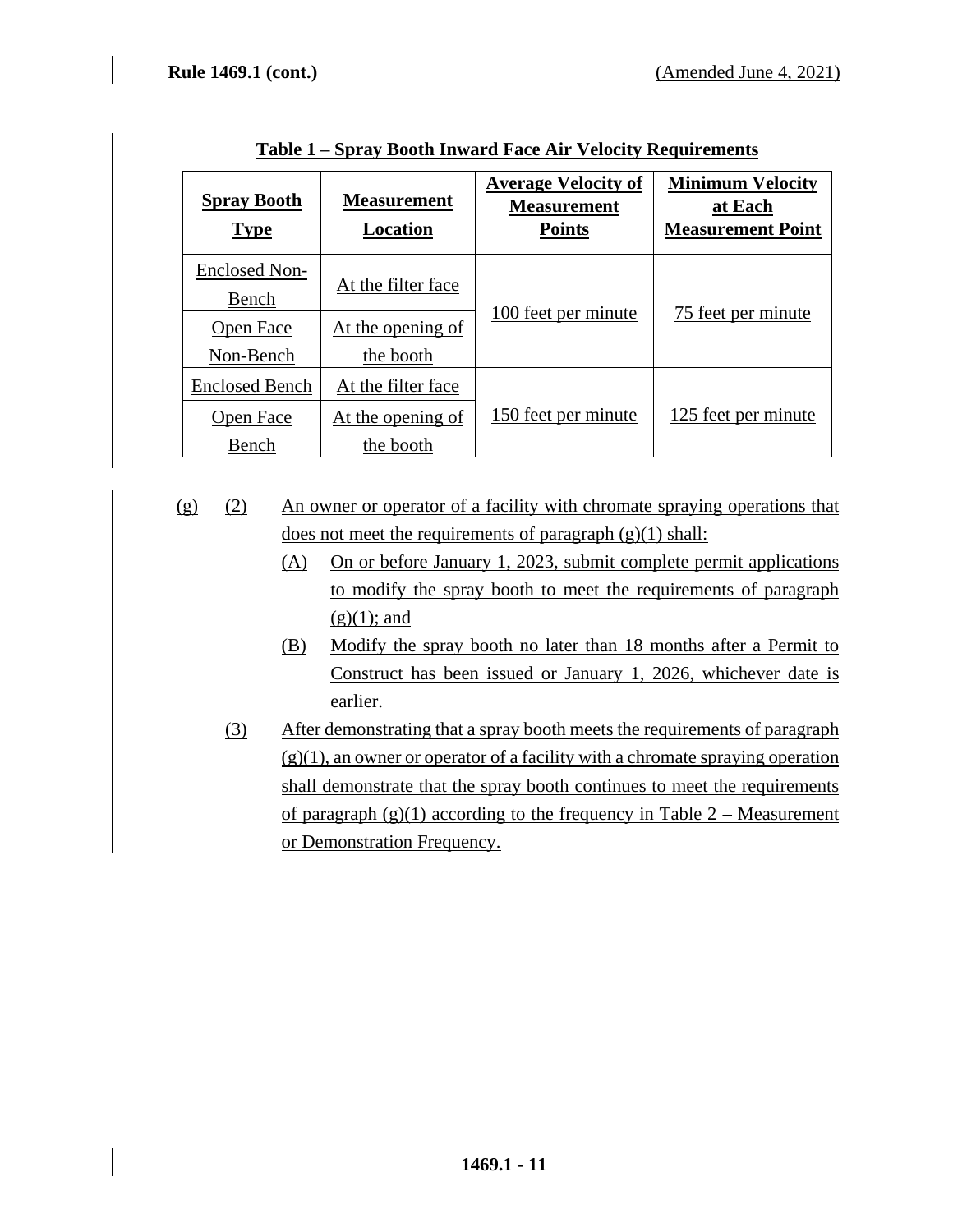| <b>Spray Booth Type</b> | <b>Frequency</b>                                      |  |  |  |  |
|-------------------------|-------------------------------------------------------|--|--|--|--|
|                         | At least once every 12 calendar months from the       |  |  |  |  |
| Enclosed Non-Bench or   | previous air velocity measurement pursuant to         |  |  |  |  |
| Bench                   | subparagraph $(g)(1)(A)$ or permanent total enclosure |  |  |  |  |
|                         | demonstration pursuant to subparagraph $(g)(1)(B)$    |  |  |  |  |
|                         | At least once every six calendar months from the      |  |  |  |  |
| Open Face Non-Bench or  | previous air velocity measurement pursuant to         |  |  |  |  |
| Bench                   | subparagraph $(g)(1)(A)$                              |  |  |  |  |

## **Table 2 – Measurement or Demonstration Frequency**

(g) (4) Beginning January 1, 2026, an owner or operator of a facility with a chromate spraying operation that fails to meet the requirements of paragraph  $(g)(1)$  shall:

- (A) Not operate the spray booth for chromate spraying operations or dried chromate coating removal activities;
- (B) Perform necessary actions or repairs to meet the requirements of paragraph  $(g)(1)$  before operating the spray booth; and
- (C) Notify the Executive Officer by calling 1-800-CUT-SMOG within 24 hours of knowing that the necessary actions or repairs pursuant to subparagraph  $(g)(4)(B)$  cannot be completed within 30 days of the failure to meet the requirements of paragraph  $(g)(1)$ .
- (5) Prior to conducting chromate spraying or any dried chromate coating removal activity, an owner or operator of a facility with a chromate spraying operation that is required to notify the Executive Officer pursuant to subparagraph  $(g)(4)(C)$  and has met the requirements in paragraph  $(g)(1)$ shall:
	- (A) Notify the Executive Officer within 24 hours of meeting the requirements of paragraph  $(g)(1)$  by calling 1-800-CUT-SMOG; and
	- (B) Demonstrate that the spray booth meets the requirements in paragraph  $(g)(1)$  and every 30 days thereafter.
- (6) After three consecutive demonstrations pursuant to subparagraph  $(g)(5)(B)$ , an owner or operator of a facility with a chromate spraying operation shall demonstrate that the spray booth continues to meet the requirements of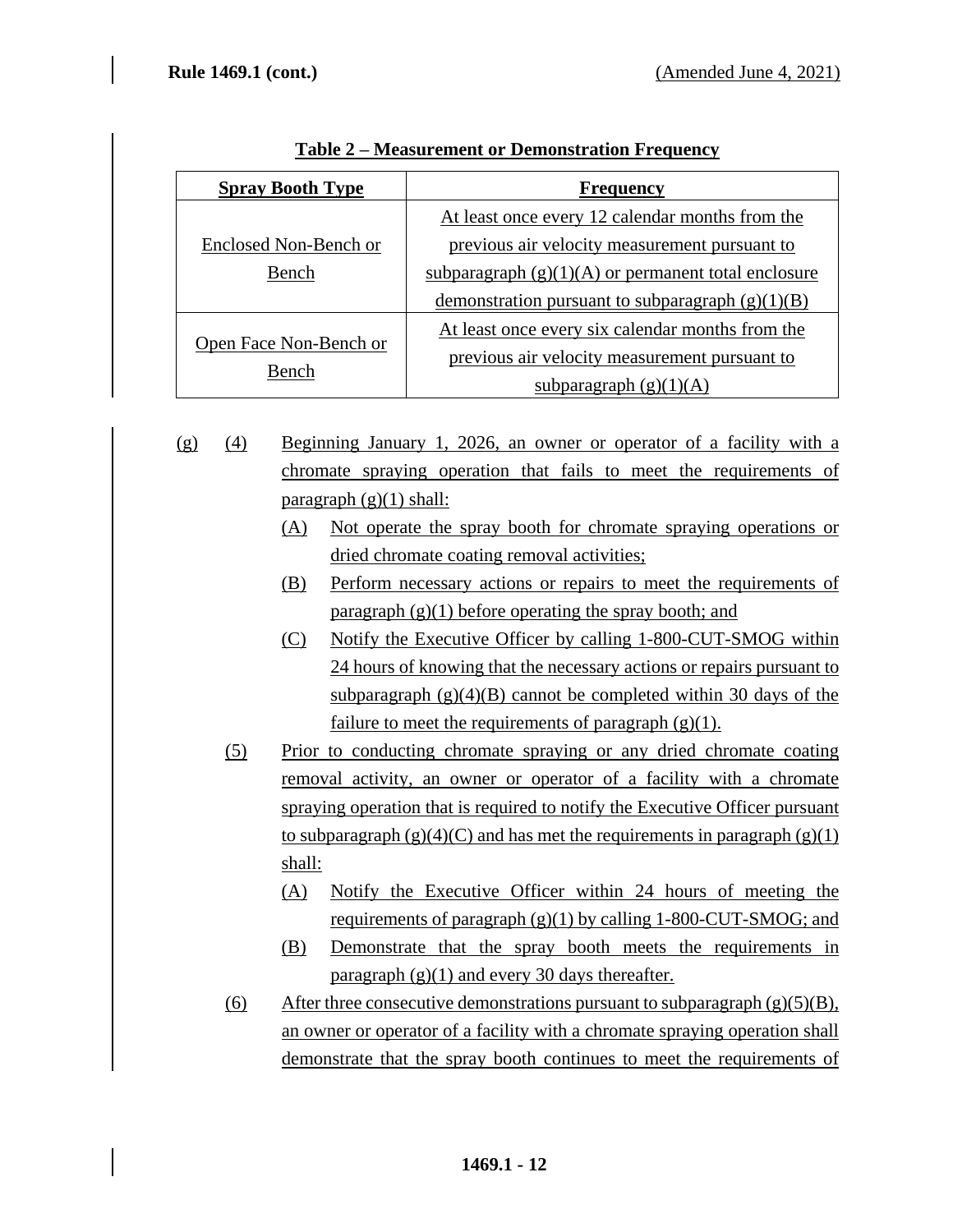paragraph  $(g)(1)$  according to the frequency specified in Table 2 – Measurement or Demonstration Frequency.

- (h) Requirements for Building Enclosures
	- (1) An owner or operator of a facility with a chromate spraying operation shall conduct the following within a building enclosure:
		- (A) Spraying operations;
		- (B) Dried chromate coating removal activities; and
		- (C) Demasking activities.
	- (2) An owner or operator of a facility with a chromate spraying operation shall store workpiece support equipment within a building enclosure.
	- (3) An owner or operator of a facility with a chromate spraying operation shall store cleaning equipment used to conduct housekeeping activities pursuant to subdivision (i) within a building enclosure.
	- (4) Beginning January 1, 2022, except for the movement of vehicles, equipment, or people, an owner or operator of a facility with a chromate spraying operation shall:
		- (A) Close any building openings within 20 feet of:
			- (i) The opening of an open face spray booth;
			- (ii) Areas where dried chromate coating removal activities occur; and
			- (iii) Areas where demasking activities occur; and
		- (B) Use one or more of the following methods to close building openings:
			- (i) Door that automatically closes;
			- (ii) Overlapping plastic strip curtains;
			- (iii) Vestibule;
			- (iv) Airlock system; or
			- (v) Alternative method to minimize the release of fugitive emissions from the building that has been approved by the Executive Officer as an equivalent or more effective method to minimize the movement of air from within the building to the outside.
- (i) Housekeeping Requirements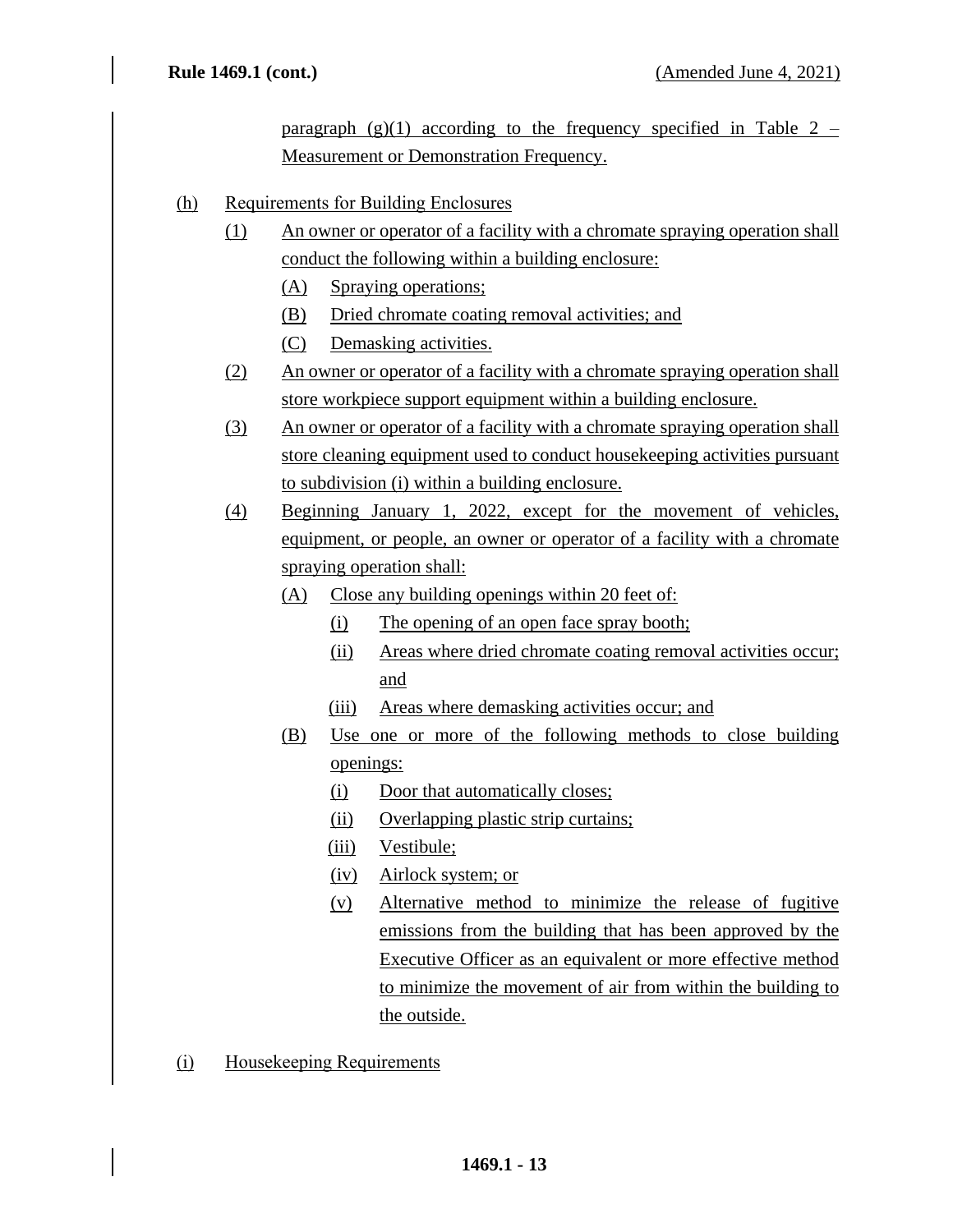- (i) (1) Beginning January 1, 2022, an owner or operator of a facility with a chromate spraying operation shall use an approved cleaning method to clean, at the frequencies specified in Table 3 – Cleaning Frequencies, all open floor areas within 20 feet of:
	- (A) The opening of an open face spray booth;
	- (B) Ingresses and egresses of an enclosed spray booth located within a building enclosure;
	- (C) Areas where dried chromate coating removal or demasking activities are conducted;
	- (D) Areas where chromate coatings are mixed;
	- (E) Storage areas for equipment and materials that may contain chromates, excluding storage areas used exclusively for unopened coating containers**;** and
	- (F) Waste storage areas for materials that may contain chromates.
	- (2) Beginning January 1, 2022, an owner or operator of a facility with a chromate spraying operation shall use an approved cleaning method to clean, at the frequencies specified in Table 3 – Cleaning Frequencies, all floor areas within:
		- (A) Workpiece support equipment transit paths and work areas identified in paragraph  $(j)(6)$ ; and
		- (B) Workpiece support equipment storage areas identified in paragraph  $(i)(7)$ .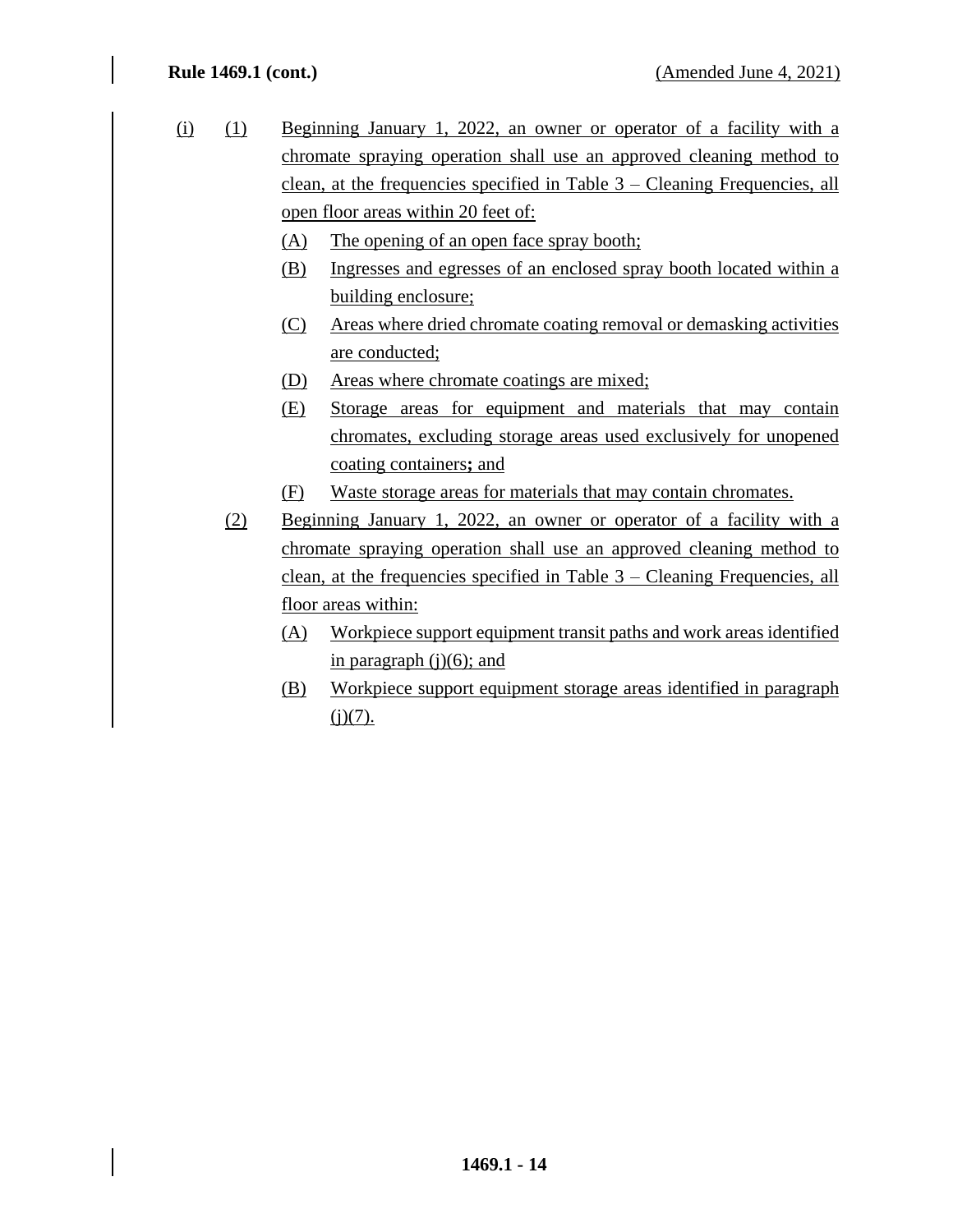| <b>Applicable</b><br><b>Provisions</b>                    | <b>For Areas Located Within a</b><br><b>Permanent Total Enclosure</b><br><b>Vented to an Air Pollution</b><br><b>Control System with Filters</b><br>that Meet the Filter<br><b>Requirements of</b><br>Subparagraph $(d)(1)(A)$ | <b>For All Other Areas</b>                                                                                        |
|-----------------------------------------------------------|--------------------------------------------------------------------------------------------------------------------------------------------------------------------------------------------------------------------------------|-------------------------------------------------------------------------------------------------------------------|
| $(i)(1)(A)$ and<br>(i)(1)(B)                              | Once per calendar month, for<br>any month when chromate<br>spraying operations are<br>conducted on one or more days                                                                                                            | Once per calendar week, for any<br>week when chromate spraying<br>operations are conducted on one or<br>more days |
| (i)(1)(C)<br>(i)(1)(D),<br>$(i)(1)(E)$ , and<br>(i)(1)(F) | Once per calendar month, for<br>any month when activities are<br>conducted on one or more days                                                                                                                                 | Once per calendar week, for any<br>week when activities are conducted<br>on one or more days                      |
| $(i)(2)(A)$ and<br>(i)(2)(B)                              | Once per calendar month, for<br>any month when workpiece<br>support equipment is moved on<br><u>one or more days</u>                                                                                                           | Once per calendar week, for any<br>week when workpiece support<br>equipment is moved on one or more<br>days       |

## **Table 3 – Cleaning Frequencies**

- (i) (3) Beginning January 1, 2022, an owner or operator of a facility with a chromate spraying operation shall use an approved cleaning method to clean all ground areas within 20 feet of ingresses and egresses of an enclosed spray booth located outside a building enclosure once per day on days when chromate spraying operations are conducted within the spray booth.
	- (4) Beginning January 1, 2022, an owner or operator of a facility with a chromate spraying operation shall use an approved cleaning method to clean spills of liquid or solid material that may contain chromates immediately but no later than one hour after being spilled.
	- (5) Beginning January 1, 2022, an owner or operator of a facility with a chromate spraying operation shall use an approved cleaning method to clean all floors within a spray booth without protective coverings at least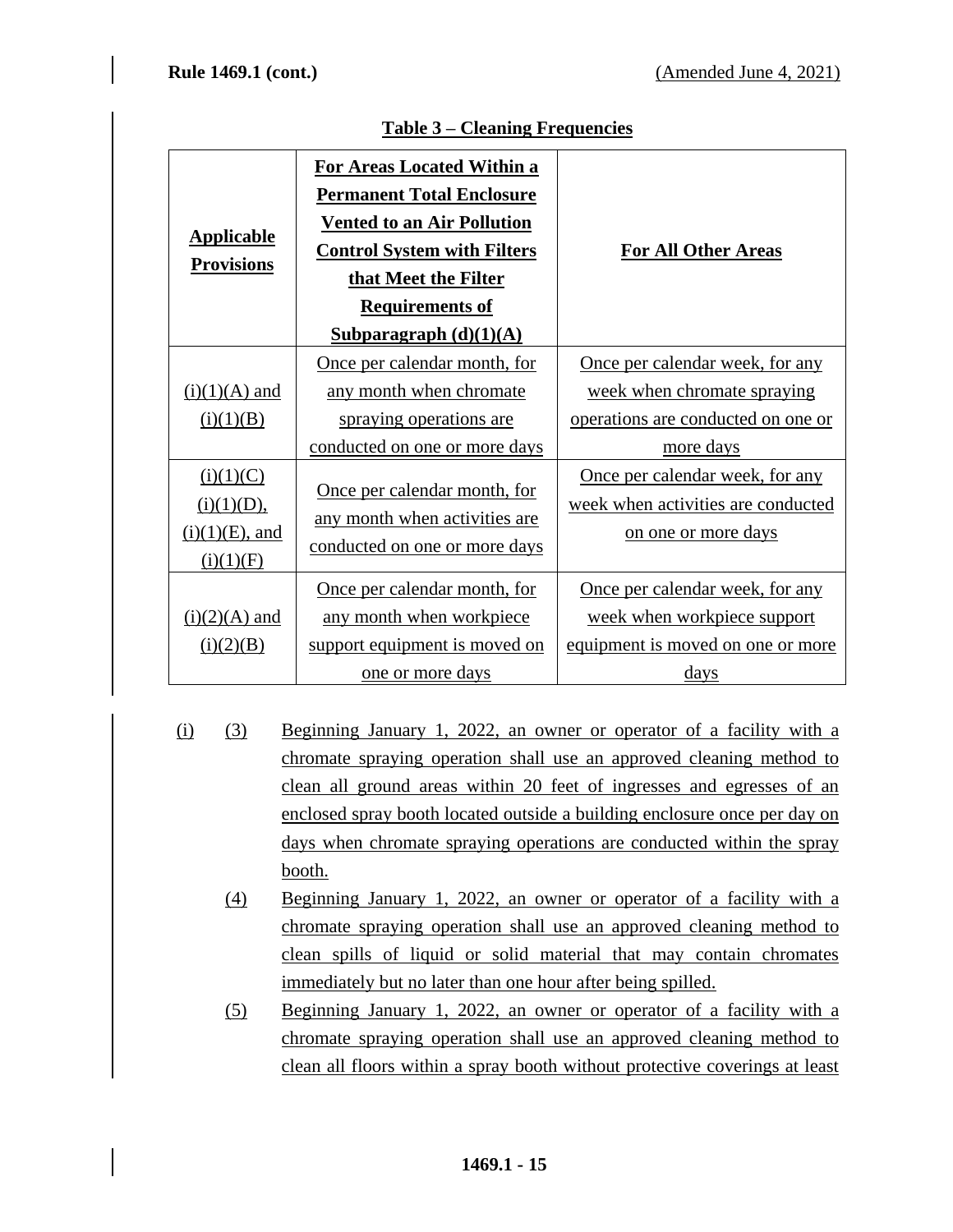once per calendar week, during any week when activities subject to this rule are conducted on one or more days within the spray booth.

- (i) (6) Beginning January 1, 2022, an owner or operator of a facility with a chromate spraying operation shall remove and replace all spray booth protective floor or wall coverings at least every six months.
	- (7) Beginning January 1, 2022, an owner or operator of a facility with a chromate spraying operation that elects to use sticky mats in lieu of conducting the housekeeping requirements specified in subparagraphs  $(i)(1)(A)$  and  $(i)(1)(B)$  and paragraphs  $(i)(5)$  and  $(i)(6)$  shall ensure the sticky mats are:
		- (A) At least two feet in depth and as wide as the opening at all spray booth ingresses and egresses;
		- (B) Placed in locations such that all foot and equipment traffic into and out of the spray booth travels over the sticky mats; and
		- (C) Replaced at least once per day on days when chromate spraying operations are conducted in the spray booth. Used sticky mats shall be disposed of in a container before removal from a building. The container shall remain closed except when being filled or emptied.
	- (8) Beginning January 1, 2022, an owner or operator of a facility with a chromate spraying operation shall place waste materials that may contain chromates immediately in a container. The container shall remain closed except when being filled or emptied. If waste material will be transferred to other on-site containers, the container shall be lined with removable bags.
	- (9) Beginning January 1, 2022, an owner or operator of a facility with a chromate spraying operation shall ensure that when a HEPA vacuum is used:
		- (A) The HEPA filter is free of leaks, breaks, tears, or other types of damage, and securely latched and properly situated in the vacuum to prevent air leakage from the filtration system; and
		- (B) The HEPA vacuum is emptied into a container within a spray booth that meets the provisions of paragraph  $(d)(1)$ . The container shall remain closed except when being filled or emptied.
		- (C) The HEPA filter shall be replaced within a spray booth that meets the provisions of paragraph  $(d)(1)$ , and the used filter shall be placed in a closed container before removal from the spray booth.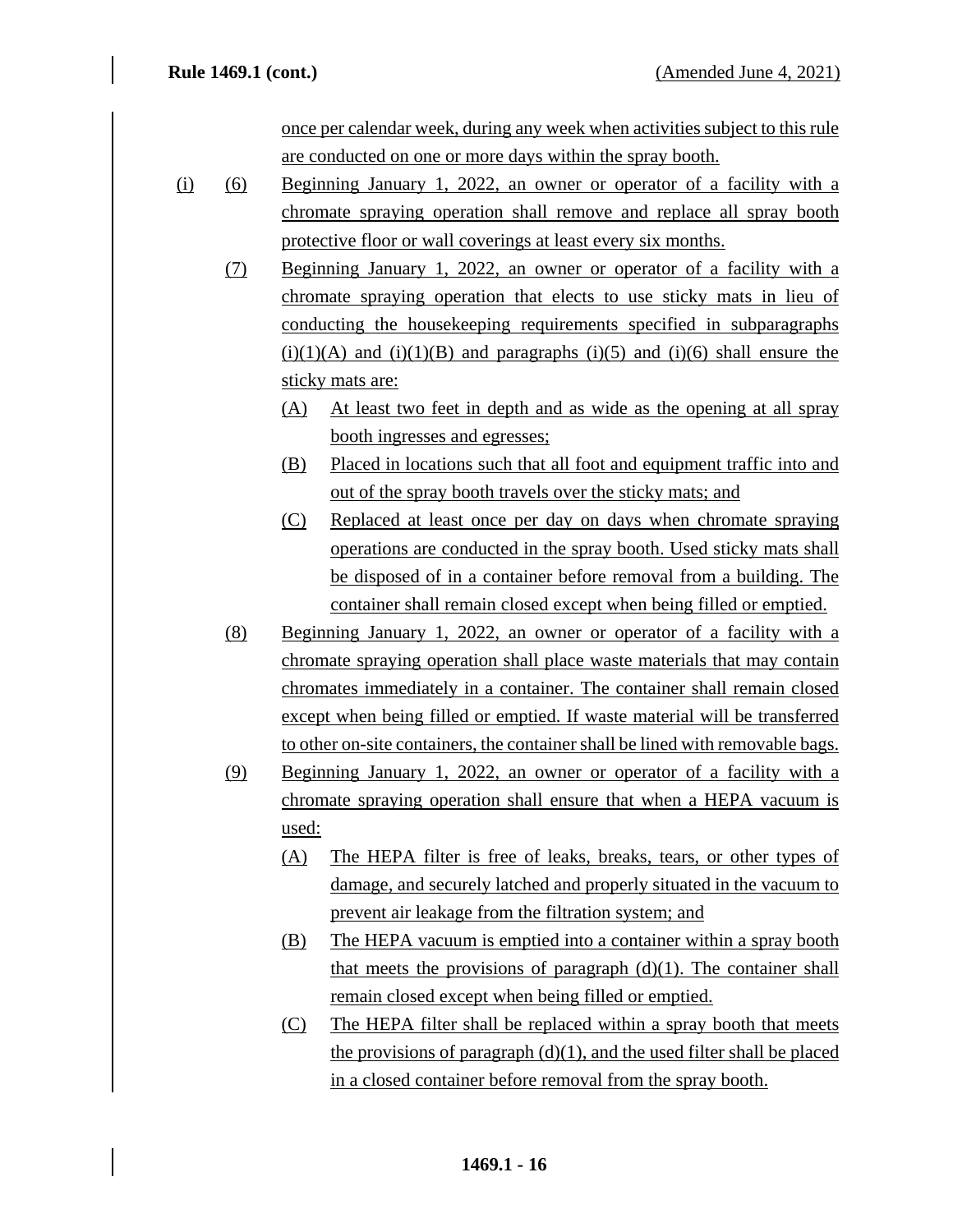- (j) Best Management Practices
	- (1) Chromate Spraying Operations
		- An owner or operator of a facility with a chromate spraying operation shall:
		- (A) Keep ingresses and egresses of an enclosed spray booth closed while conducting spraying operations; and
		- (B) Beginning July 1, 2022 or the date specified in subparagraph  $(d)(2)(B)$  for facilities meeting the requirements in subparagraph  $(d)(1)(B)$ , whichever date is later, not operate a spray booth unless a system is used to ensure that the air pollution control system for the spray booth is operating while the chromate spraying equipment is being used.
	- (2) Spray Booth Operations
		- An owner or operator of a facility with a chromate spraying operation shall:
		- (A) When removing protective floor, wall, or exhaust coverings within the spray booth:
			- (i) Operate the air pollution control system;
			- (ii) Ensure that the ingresses and egresses of an enclosed spray booth are closed; and
			- (iii) Place all material that may contain chromates that are intended to be disposed of in a container before removal from the spray booth. The container shall remain closed except when being filled or emptied.
		- (B) Operate the air pollution control system for a minimum of three air exchanges within the spray booth or five minutes, whichever is longer:
			- (i) After spraying operations have ceased;
			- (ii) After conducting dried chromate coating removal activities within the spray booth; and
			- (iii) After removing protective floor, wall, or exhaust coverings within the spray booth;
		- (C) Beginning August 1, 2021, post on the spray booth, in a location that is clearly visible and accessible to the spray booth operator, the minimum ventilation time needed to meet the requirements of subparagraph  $(i)(2)(B)$ ; and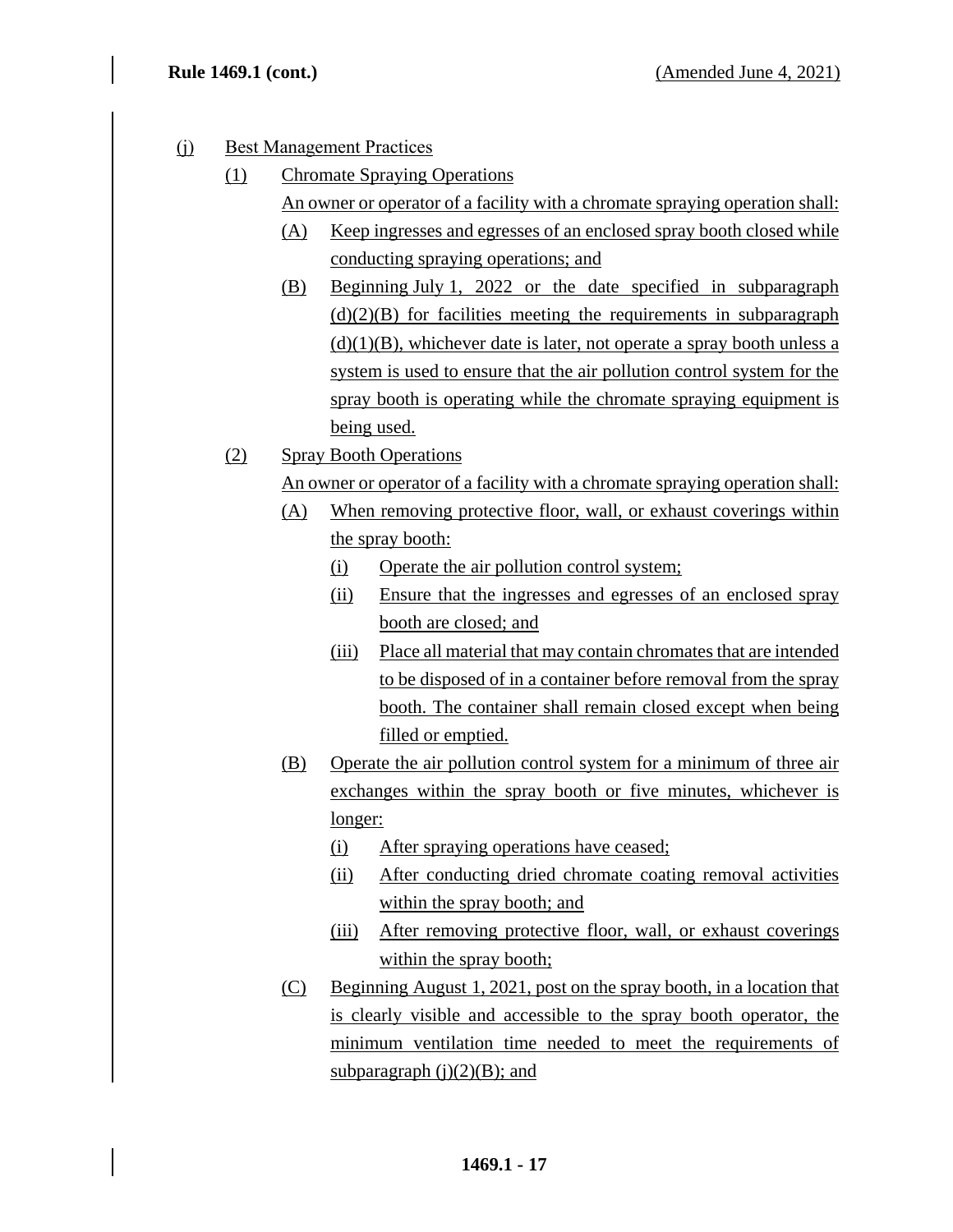(j) (2) (D) Not operate the air pollution control system when the final stage filters are being removed, replaced or are missing, damaged, or improperly installed. (3) Transfer Efficiency

An owner or operator of a facility with a chromate spraying operation shall not spray chromate coatings unless the chromate coatings are applied according to operating procedures specified by the equipment manufacturer, or applicable permit conditions, and by use of one of the following methods:

- (A) High-Volume, Low-Pressure Spray;
- (B) Electrostatic application; or
- (C) Such other alternative application methods as are demonstrated to the Executive Officer in accordance with the South Coast AQMD method (Spray Equipment Transfer Efficiency Test Procedure for Equipment User, May 24, 1989), or subsequent revisions to be capable of achieving at least equivalent transfer efficiency to the method in subparagraph  $(i)(3)(A)$  and for which written approval of the Executive Officer has been obtained.
- (4) Dried Chromate Coating Removal Activities

An owner or operator of a facility with a chromate spraying operation that conducts any dried chromate coating removal activity in a spray booth shall keep ingresses and egresses of an enclosed spray booth closed and operate the air pollution control system for the spray booth pursuant to the spray booth requirements in paragraph  $(d)(3)$  and subdivision  $(g)$ , and the pressure drop requirements in subdivision (k), while conducting dried chromate coating removal activities.

(5) Demasking Activities

Beginning August 1, 2021, an owner or operator of a facility with a chromate spraying operation conducting any demasking activity outside of an enclosed spray booth or a permanent total enclosure vented to an air pollution control system with HEPA filters or filters individually tested and certified by the manufacturer to have a control efficiency of at least 99.97 percent on 0.3 micron or smaller particles shall not use compressed air to clean workpieces on tables or other surface areas where demasking activity occurs.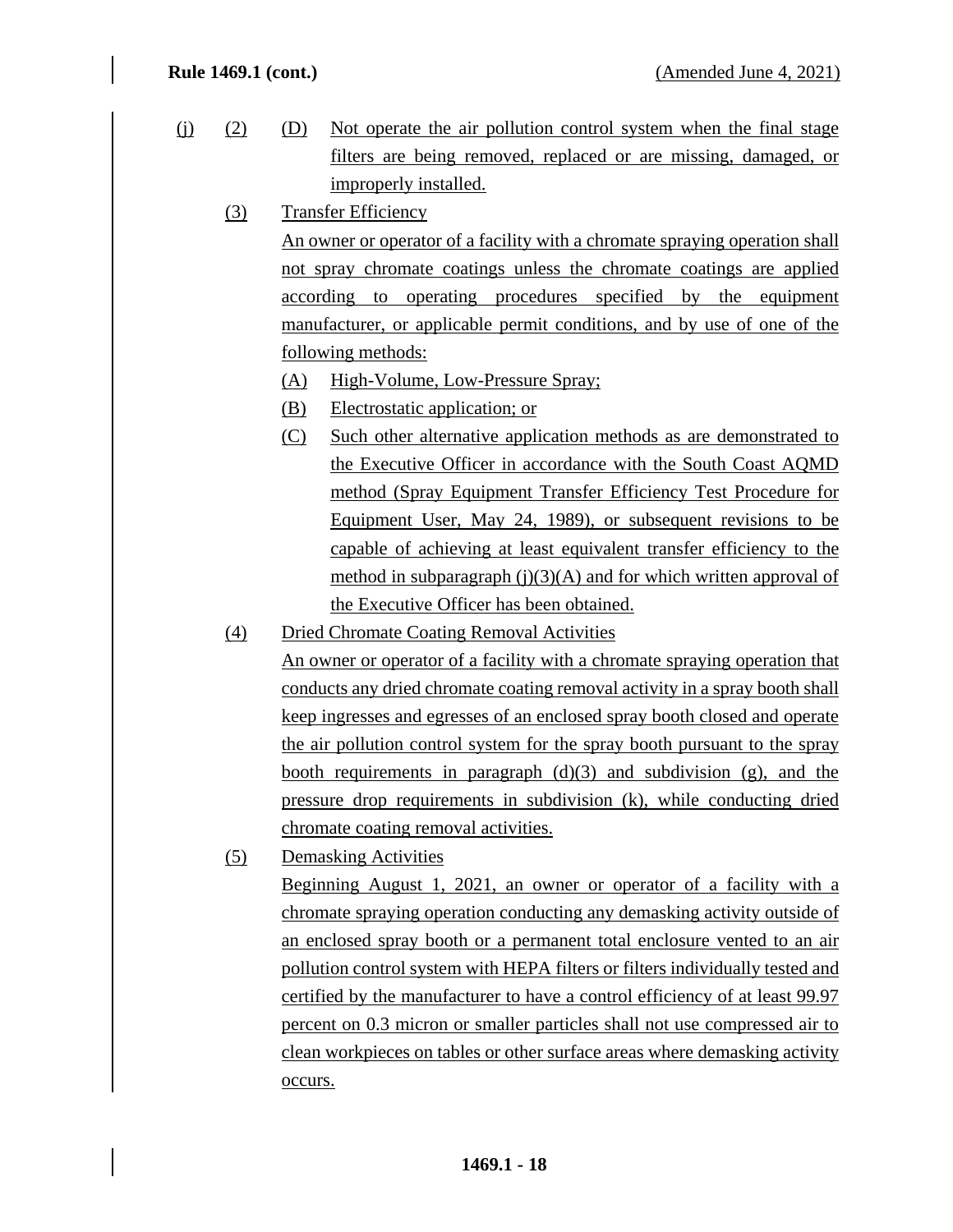(j) (6) Workpiece Support Equipment Used During Chromate Spraying **Operations** Beginning August 1, 2021, an owner or operator of a facility with a chromate spraying operation that moves workpiece support equipment outside of a spray booth or permanent total enclosure vented to an air pollution control system with HEPA filters or filters individually tested and certified by the manufacturer to have a control efficiency of at least 99.97 percent on 0.3 micron or smaller particles shall: (A) Establish and clearly mark transit paths and work areas outside of the spray booth or permanent total enclosure; and (B) Transport equipment within established transit paths and work areas. (7) Storage of Workpiece Support Equipment Used During Chromate Spraying **Operations** Beginning August 1, 2021, an owner or operator of a facility with a

chromate spraying operation that stores workpiece support equipment outside of a spray booth or permanent total enclosure vented to an air pollution control system with HEPA filters or filters individually tested and certified by the manufacturer to have a control efficiency of at least 99.97 percent on 0.3 micron or smaller particles shall:

- (A) Establish and clearly mark storage areas used to store workpiece support equipment; and
- (B) Store workpiece support equipment within established storage areas.
- (8) Visual Inspections

An owner or operator of a facility with a chromate spraying operation shall perform a weekly visual inspection of the filter media subject to this rule for leaks, breaks, tears, and improper seating.

- (9) Personal Protective Equipment An owner or operator of a chromate spraying operation shall remove personal protective equipment in a manner that minimizes fugitive emissions.
- (k) Pressure Drop Across Filter Media
	- (1) Beginning January 1, 2023 or the date specified in subparagraph  $(d)(2)(B)$ for facilities meeting the requirements in subparagraph  $(d)(1)(B)$ , whichever is later, an owner or operator of a facility with a chromate spraying operation shall: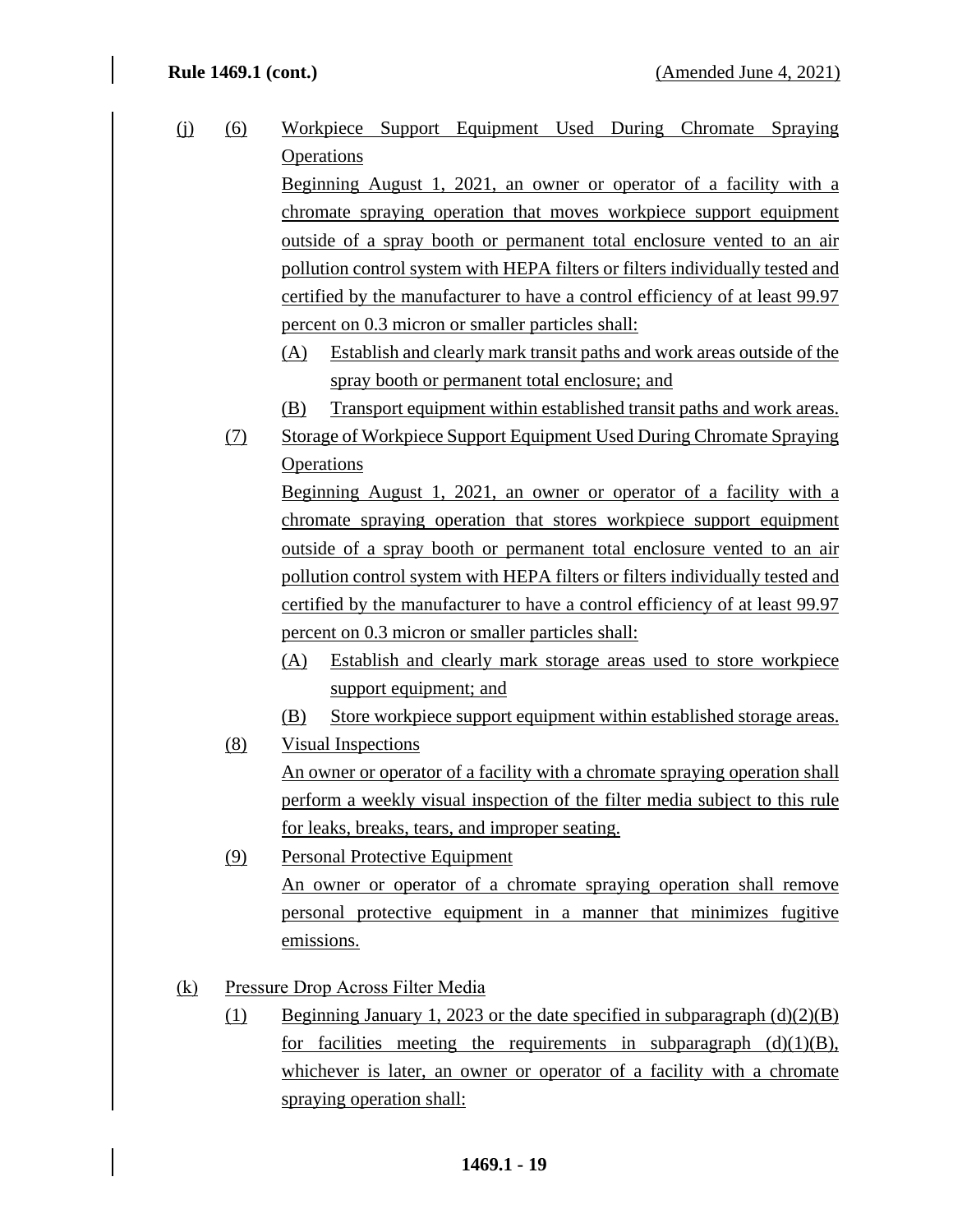- (k) (1) (A) Install a pressure gauge to continuously monitor the pressure drop across the spray booth final stage filter media; and
	- (B) Maintain the pressure drop across the spray booth final stage filter media at or below the maximum pressure drop specified in a South Coast AQMD permit or the filter manufacturer's recommended maximum pressure drop, whichever is lower.
	- (2) An owner or operator of a facility with a chromate spraying operation shall maintain the pressure drop across the spray booth final stage filter media at or above the minimum pressure drop pursuant to Table 4 – Minimum Pressure Drop Across Final Stage Filters.

| <b>Availability of Minimum</b><br><b>Pressure Drop Information</b> | <b>Minimum Pressure Drop</b><br><b>Requirement</b>                                                                                                                                                                                                                | <b>Effective Date</b>                                                   |
|--------------------------------------------------------------------|-------------------------------------------------------------------------------------------------------------------------------------------------------------------------------------------------------------------------------------------------------------------|-------------------------------------------------------------------------|
| Specified in a South Coast<br><b>AQMD</b> permit                   | Specified in a South Coast AQMD<br>permit                                                                                                                                                                                                                         | June 4, 2021                                                            |
| <b>Not specified in South Coast</b>                                | Measure pressure drop to the<br>nearest tenth of an inch of water<br>column while the air pollution<br>control system is in operation to<br>establish the minimum pressure<br>drop across existing final stage<br>filter media in place before January<br>1, 2023 | January 1, 2023<br>until new final<br>stage filter media<br>replacement |
| <b>AQMD</b> permit                                                 | Measure pressure drop to the<br>nearest tenth of an inch of water<br>column while the air pollution<br>control system is in operation to<br>establish the minimum pressure<br>drop across new final stage filter<br>media replaced after January 1,<br>2023       | At time of new<br>final stage filter<br>media<br>installation           |

## **Table 4 – Minimum Pressure Drop Across Final Stage Filters**

(3) An owner or operator of a facility with a chromate spraying operation shall not operate a spray booth: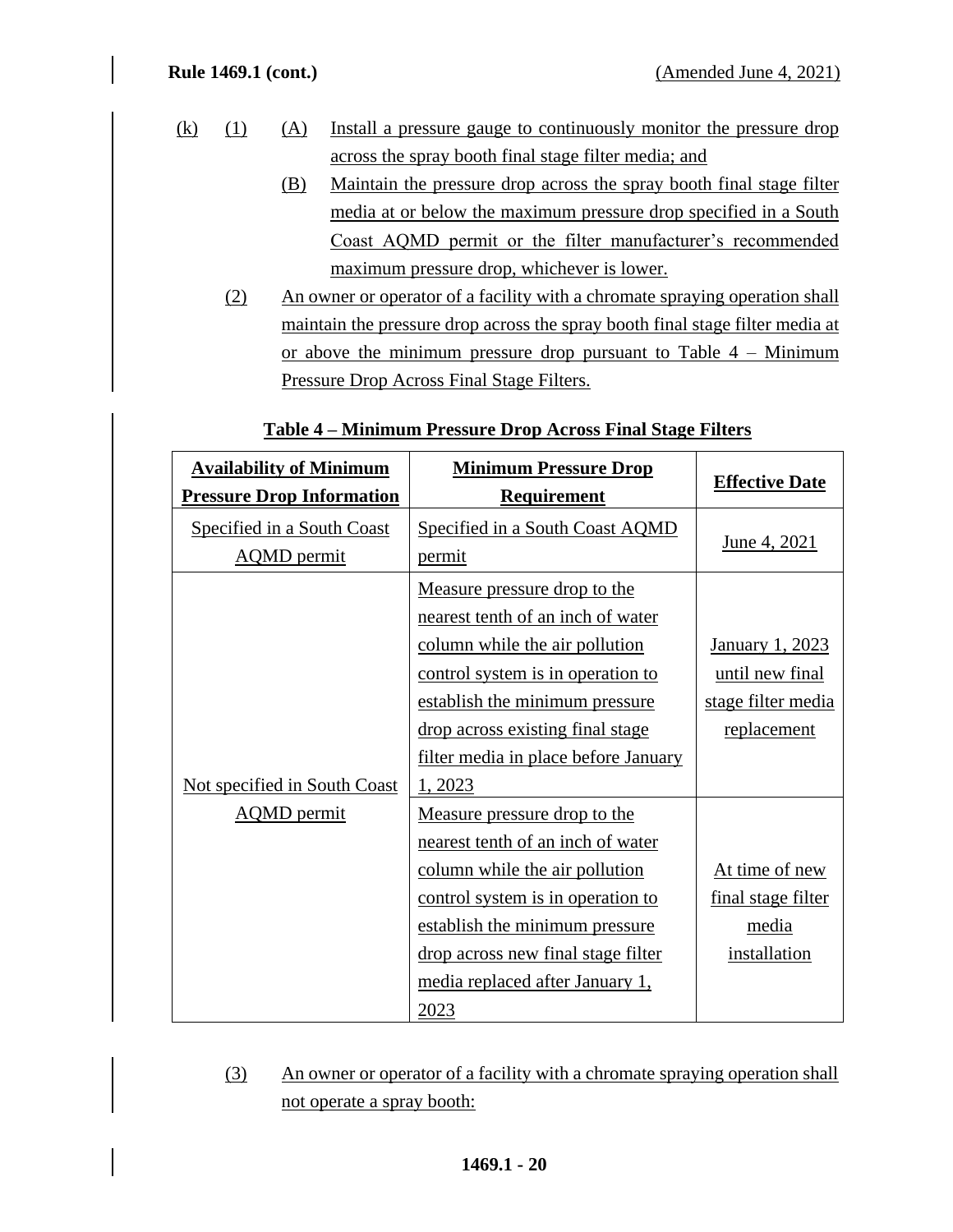| <u>(k)</u> |  | (A) Before January 1, 2023 if the pressure drop across the filter media is |
|------------|--|----------------------------------------------------------------------------|
|            |  | above the maximum limits specified in paragraph $(o)(3)$ ; and             |

- (B) Beginning January 1, 2023, if the pressure drop across the final stage filter media is above the maximum limits specified in subparagraph  $(k)(1)(B)$  or below the minimum limits specified in Table 4 – Minimum Pressure Drop Requirements.
- (4) An owner or operator of a Facility with a Chromate spraying operation shall maintain onsite, and make available to the Executive Officer upon request:
	- (A) The filter technical specification sheets for all spray booth final stage filter media installed in a spray booth subject to this rule; and
	- (B) Any minimum pressure drop established in accordance with Table 4 – Minimum Pressure Drop Requirements.
- (5) An owner or operator of a facility with a chromate spraying operation shall record the pressure drop as measured by the gauge required in subparagraph  $(k)(1)(A)$  or paragraph  $(o)(3)$  at least once on days when a chromate spraying operation or dried chromate coating removal activity is conducted within the spray booth.
- (6) An owner or operator of a facility with a chromate spraying operation that elects to use a continuous data acquisition system (DAS) in lieu of recording the final filter pressure drop required by paragraph  $(k)(5)$  shall ensure the DAS is installed, operated, and maintained in accordance with manufacturer's specifications. The DAS shall:
	- (A) Record the data output from the gauge required in paragraph  $(k)(1)(A)$  at least once, and at a frequency of not less than once every sixty (60) minutes, when conducting a chromate spraying operation or dried chromate coating removal activity within the spray booth and;
	- (B) Generate a data file that contains a table of chronological date and time and the corresponding data output value from the gauge required in paragraph  $(k)(1)(A)$  in inches of water column on days when a chromate spraying operation or dried chromate coating removal activity is conducted within the spray booth. The file shall be saved in an electronic spreadsheet format or other format approved by the Executive Officer; and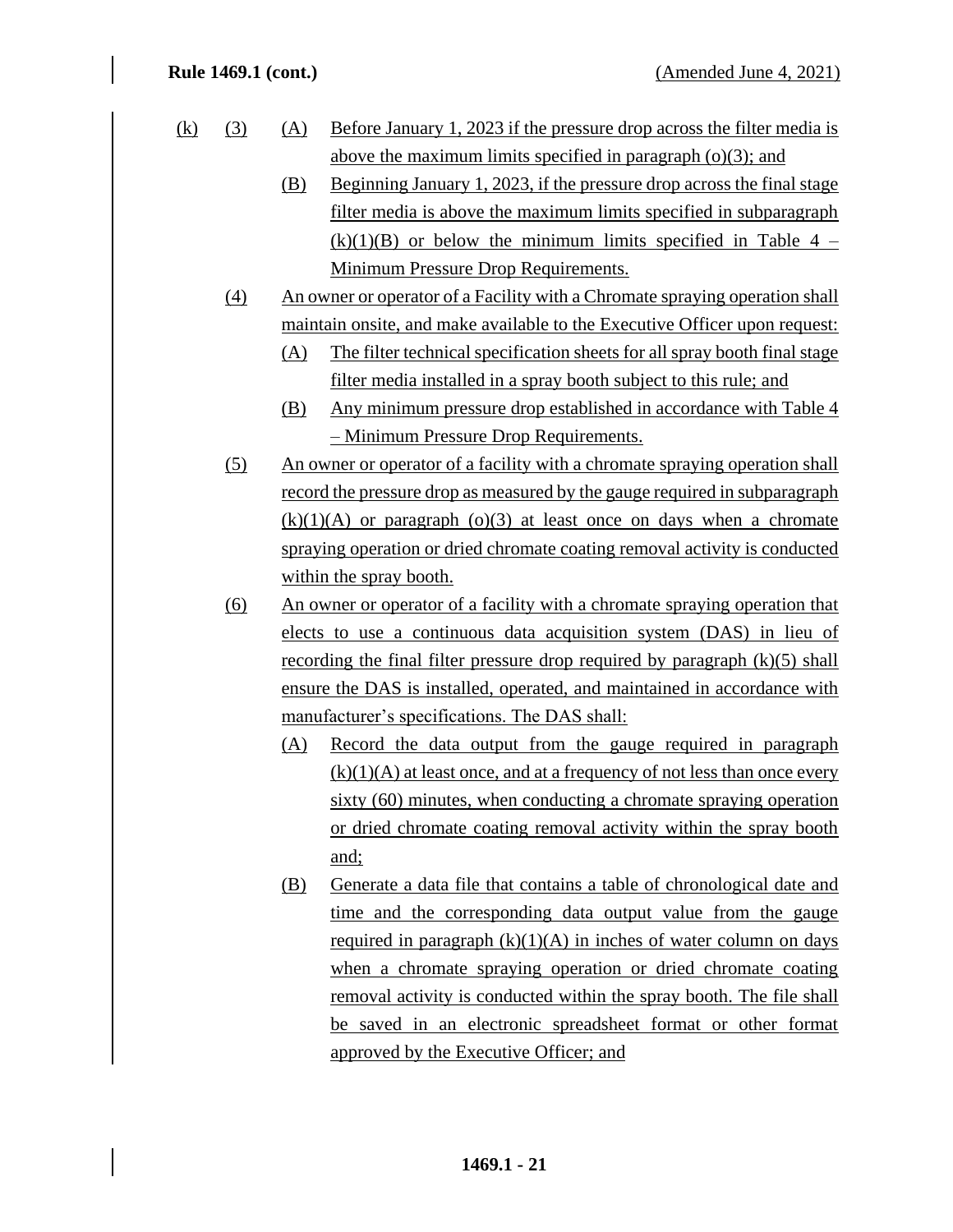- (k) (6) (C) Have an audible alarm that alerts when the pressure drop is above the maximum limit specified in subparagraph  $(k)(1)(B)$  or below the minimum limit specified in paragraph (k)(2).
- (l) Spray Booth Exhaust Duct Cleaning Requirements
	- (1) When replacing the final stage filter media, an owner or operator of a facility with a chromate spraying operation shall conduct a visual inspection of the spray booth duct immediately downstream of the final stage filter media for the presence of overspray or dried coatings that may contain chromium.
	- (2) An owner or operator of a facility with a chromate spraying operation that observes overspray or dried coating that may contain chromium during a visual inspection conducted pursuant to paragraph  $(l)(1)$  shall:
		- (A) Clean the spray booth duct, and inspect associated exterior surfaces of the spray booth duct and remove all such overspray and dried coatings using an approved cleaning method:
			- (i) No later than seven days after observation; or
			- (ii) Before any chromate spraying operations are conducted in the spray booth; or
		- (B) Analyze the overspray or dried coating for the presence of hexavalent chromium and if found, clean the spray booth duct, and inspect associated exterior surfaces of the spray booth duct and remove all such overspray and dried coatings using an approved cleaning method:
			- (i) No later than 14 days after observation; or
			- (ii) Before any chromate spraying operations are conducted in the spray booth.
	- (3) If an owner or operator of a facility with a chromate spraying operation receives written notification from the Executive Officer confirming the presence of hexavalent chromium in the spray booth duct and/or associated exterior surfaces, the owner or operator shall:
		- (A) Not operate the spray booth until the spray booth duct and/or associated exterior surfaces are cleaned; and
		- (B) Clean the spray booth duct and/or associated exterior surfaces to remove all overspray and dried coating that may contain chromium using an approved cleaning method.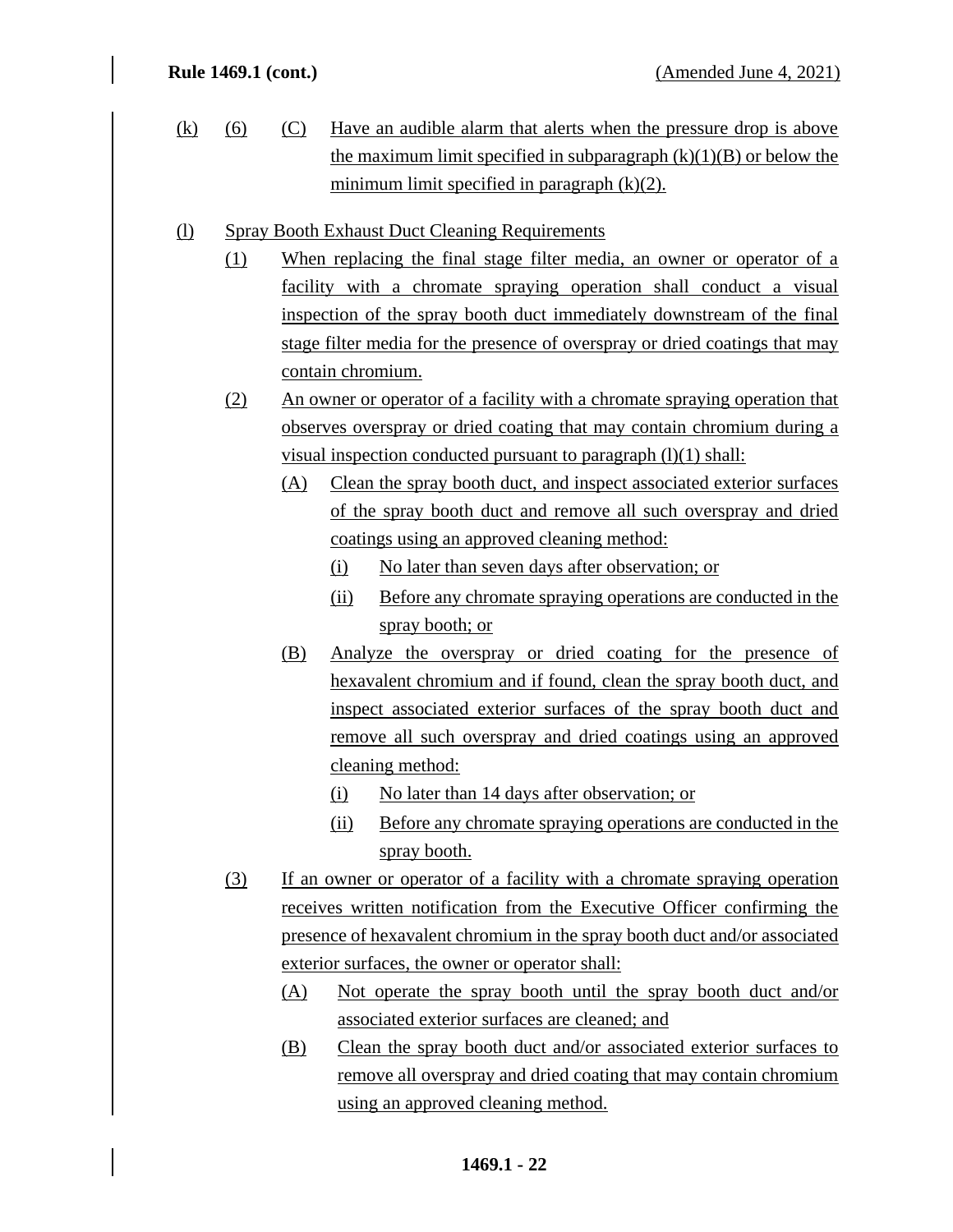(l) (4) An owner or operator of a facility with a chromate spraying operation required to clean a spray booth duct and/or associated exterior surfaces pursuant to paragraphs  $(1)(2)$  and  $(1)(3)$  shall notify the Executive Officer at least 72 hours prior to the cleaning by calling 1-800-CUT-SMOG.

## (m) Recordkeeping Requirements

- (1) Coatings Usage Records An owner or operator of a facility with a chromate spraying operation shall maintain:
	- (A) Purchase records of chromate coatings used for spray coating operations;
	- (B) Safety data sheets provided for the materials subject to the requirements of subparagraph  $(m)(1)(A)$  that indicate the weight percent of chromate(s) in the coating, and the density of the coating;
	- (C) Daily usage records for each coating subject to subparagraph  $(m)(1)(A)$ , applied or used daily; and
	- (D) Application method for each coating used.
- (2) Housekeeping and Best Management Practice Records

An owner or operator of a facility with a chromate spraying operation shall:

- (A) Maintain records demonstrating compliance with housekeeping requirements specified in subdivision (i) and paragraph (o)(2) and the best management practices specified in paragraphs  $(i)(1)$  through  $(i)(7)$ ; and
- (B) Maintain records of the visual inspections required by paragraph  $(i)(8)$ , including:
	- (i) Name of the person(s) performing the visual inspection for each spray booth or other control device;
	- (ii) Identification of each spray booth, including the permit number or the device identification number listed on a South Coast AQMD permit;
	- (iii) Date and time of the visual inspection;
	- (iv) Documentation of filter media found to have any leaks, breaks, or tears, or found to be improperly installed; and
	- (v) Description of any maintenance and repair activities conducted for any spray booth or other control device.
- (3) Monitoring Records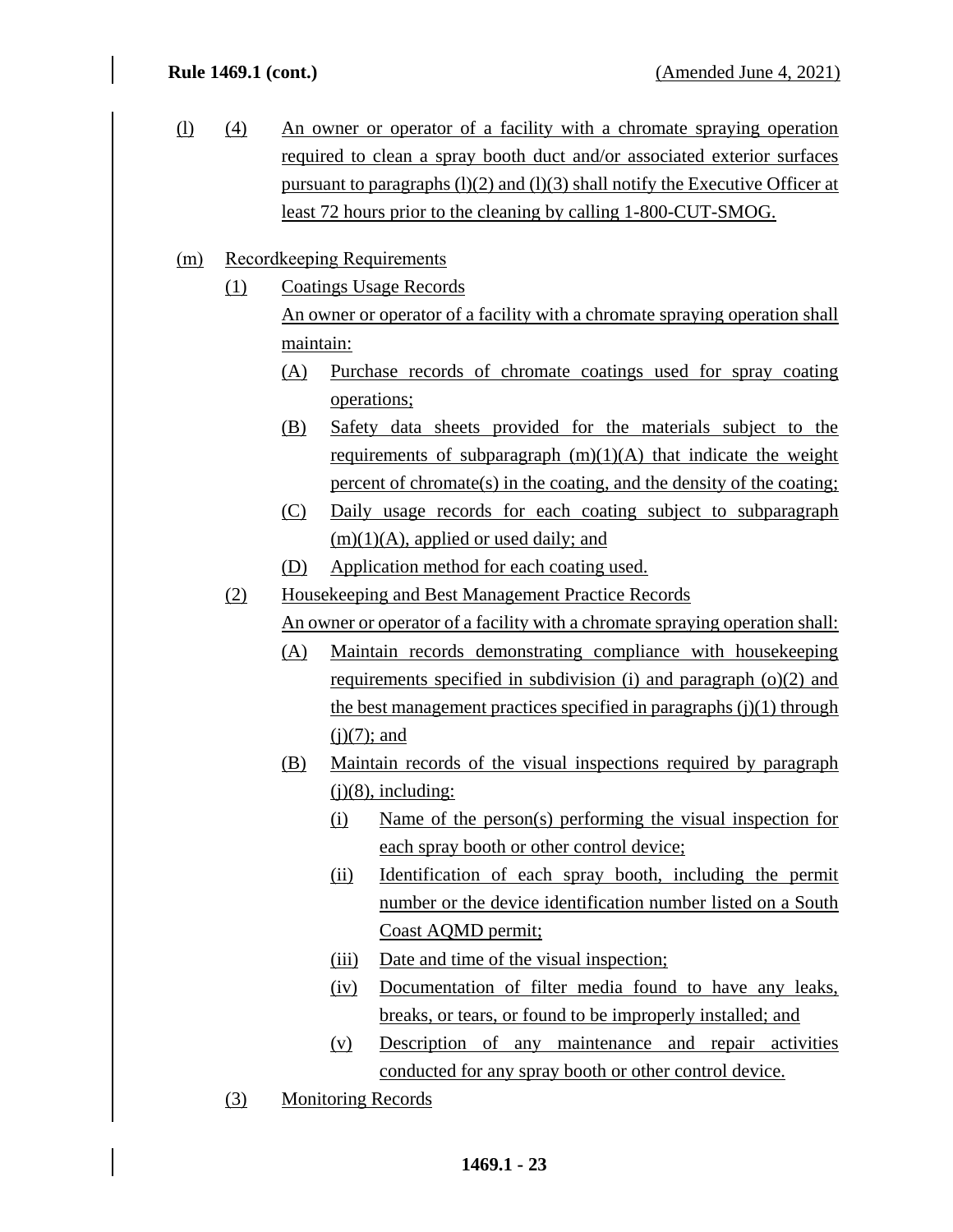|     |     |     |       | An owner or operator of a facility with a chromate spraying operation shall: |
|-----|-----|-----|-------|------------------------------------------------------------------------------|
| (m) | (3) | (A) |       | Maintain records of measurements or demonstrations of spray booth            |
|     |     |     |       | requirements in paragraph $(g)(1)$ including:                                |
|     |     |     | (i)   | Name of the person(s) conducting the measurement or                          |
|     |     |     |       | demonstration;                                                               |
|     |     |     | (ii)  | Identification of each spray booth, including the permit                     |
|     |     |     |       | number or device identification number;                                      |
|     |     |     | (iii) | Date and time the demonstrations were conducted;                             |
|     |     |     | (iv)  | Description of the equipment used to conduct<br>the                          |
|     |     |     |       | measurement or demonstration;                                                |
|     |     |     | (v)   | Calibration records for the equipment used to conduct the                    |
|     |     |     |       | measurement or demonstration;                                                |
|     |     |     | (vi)  | Results of the measurement or demonstration conducted for                    |
|     |     |     |       | each spray booth; and                                                        |
|     |     |     | (vii) | Description of any maintenance and repair activities                         |
|     |     |     |       | conducted for each spray booth.                                              |
|     |     | (B) |       | Maintain records of spray booth pressure drop readings as required           |
|     |     |     |       | in paragraphs $(k)(5)$ and $(o)(3)$ , or DAS data files as required in       |
|     |     |     |       | paragraph $(k)(6)$ ;                                                         |
|     |     | (C) |       | Maintain records of spray booth final stage filter media replacement,        |
|     |     |     |       | and established minimum pressure drop as required in paragraph               |
|     |     |     |       | $(k)(2)$ ; and                                                               |
|     |     | (D) |       | Maintain records of the exhaust duct visual inspections required by          |
|     |     |     |       | paragraphs $(l)(1)$ and $(l)(2)$ including:                                  |
|     |     |     | (i)   | Name of the person(s) conducting the visual inspection;                      |
|     |     |     | (ii)  | <u>Identification of each spray booth, including the permit</u>              |
|     |     |     |       | number or device identification number;                                      |
|     |     |     | (iii) | Date and time the visual inspection was conducted;                           |
|     |     |     | (iv)  | A photograph of the spray booth duct taken when the visual                   |
|     |     |     |       | inspection was conducted; and                                                |
|     |     |     | (v)   | Results of analysis of overspray or dried coating for the                    |
|     |     |     |       | presence of hexavalent chromium.                                             |
|     | (4) |     |       | <b>Records Retention</b>                                                     |
|     |     | (A) |       | Before July 1, 2023, an owner or operator of a facility with a               |
|     |     |     |       | chromate spraying operation shall maintain all records for three             |
|     |     |     |       | years, with at least the two most recent years kept onsite, and made         |
|     |     |     |       |                                                                              |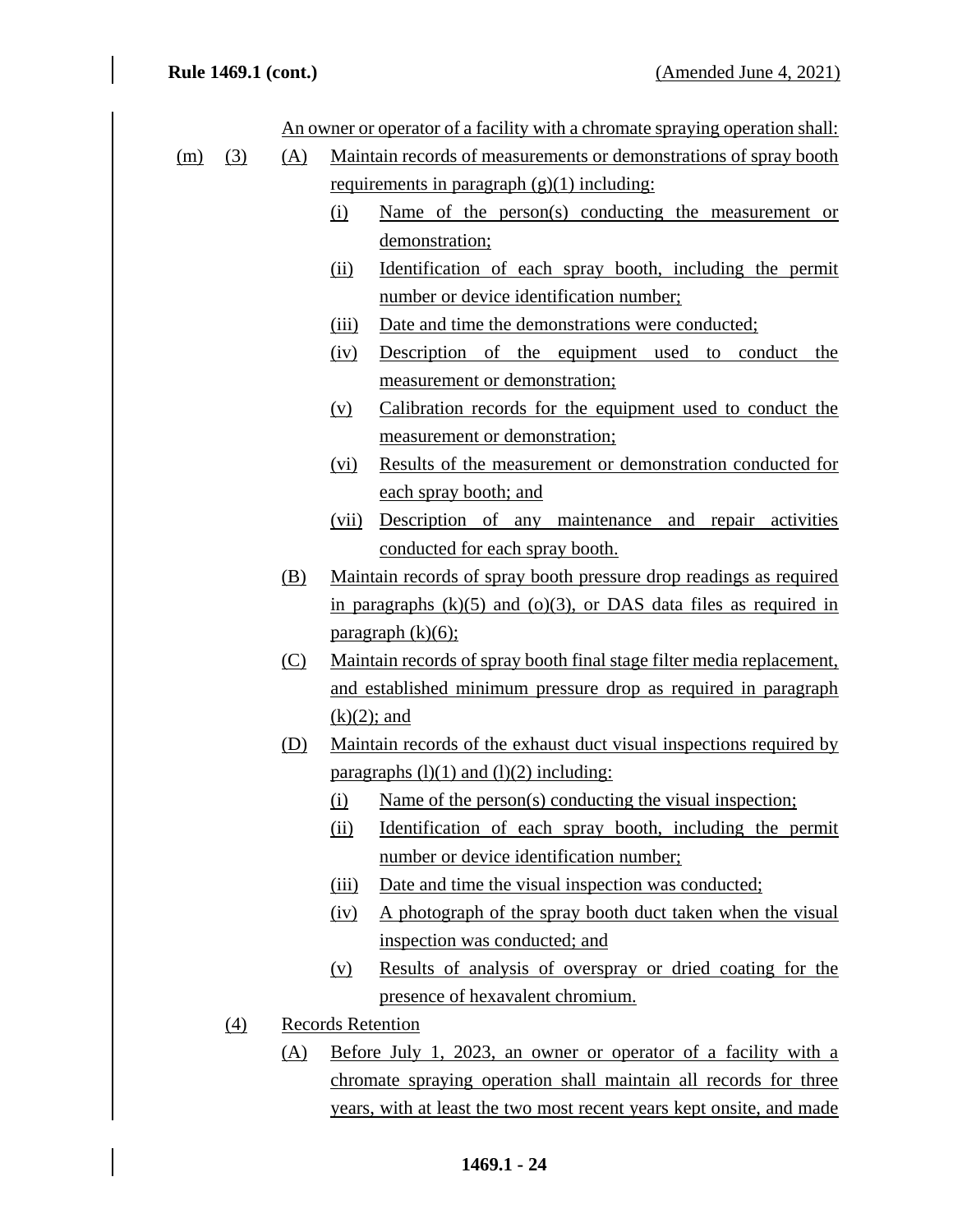available to the Executive Officer upon request. Records kept offsite shall be made available within one week of the request from the Executive Officer; and

(m) (4) (B) Beginning July 1, 2023, an owner or operator of a facility with a chromate spraying operation shall maintain all records for five years, with at least the two most recent years kept onsite, and made available to the Executive Officer upon request. Records kept offsite shall be made available within one week of the request from the Executive Officer.

## (n) Prohibitions

- (1) Beginning June 4, 2021, an owner or operator of a facility with a chromate spraying operation shall not install or construct a new open face spray booth for chromate spraying operations unless the open face spray booth is located within a permanent total enclosure that is vented to an air pollution control system with HEPA filters or filters individually tested and certified by the manufacturer to have a control efficiency of at least 99.97 percent on 0.3 micron or smaller particles.
- (2) Beginning June 4, 2021, an owner or operator of a facility with a chromate spraying operation shall not install or construct a new spray booth for chromate spraying operations unless the spray booth is located within a building enclosure. This prohibition does not apply to spray booths installed or constructed after June 4, 2021 greater than 10,000 square feet.
- (o) Interim Requirements
	- (1) Before January 1, 2026, an owner or operator with a chromate spraying operation that conducts spraying operations in an open face spray booth shall ensure that the average inward face air velocity in the open face spray booth is maintained at a minimum of 100 feet per minute or other minimum velocity approved by the Executive Officer.
	- (2) Before January 1, 2022, an owner or operator with a chromate spraying operation shall conduct spraying and cleanup operations in a manner that minimizes fugitive emissions of atomized paint particles.
	- (3) Before January 1, 2023, an owner or operator of a facility with a chromate spraying operation shall install a gauge to continuously monitor the pressure drop across the spray booth filter media in a location that is easily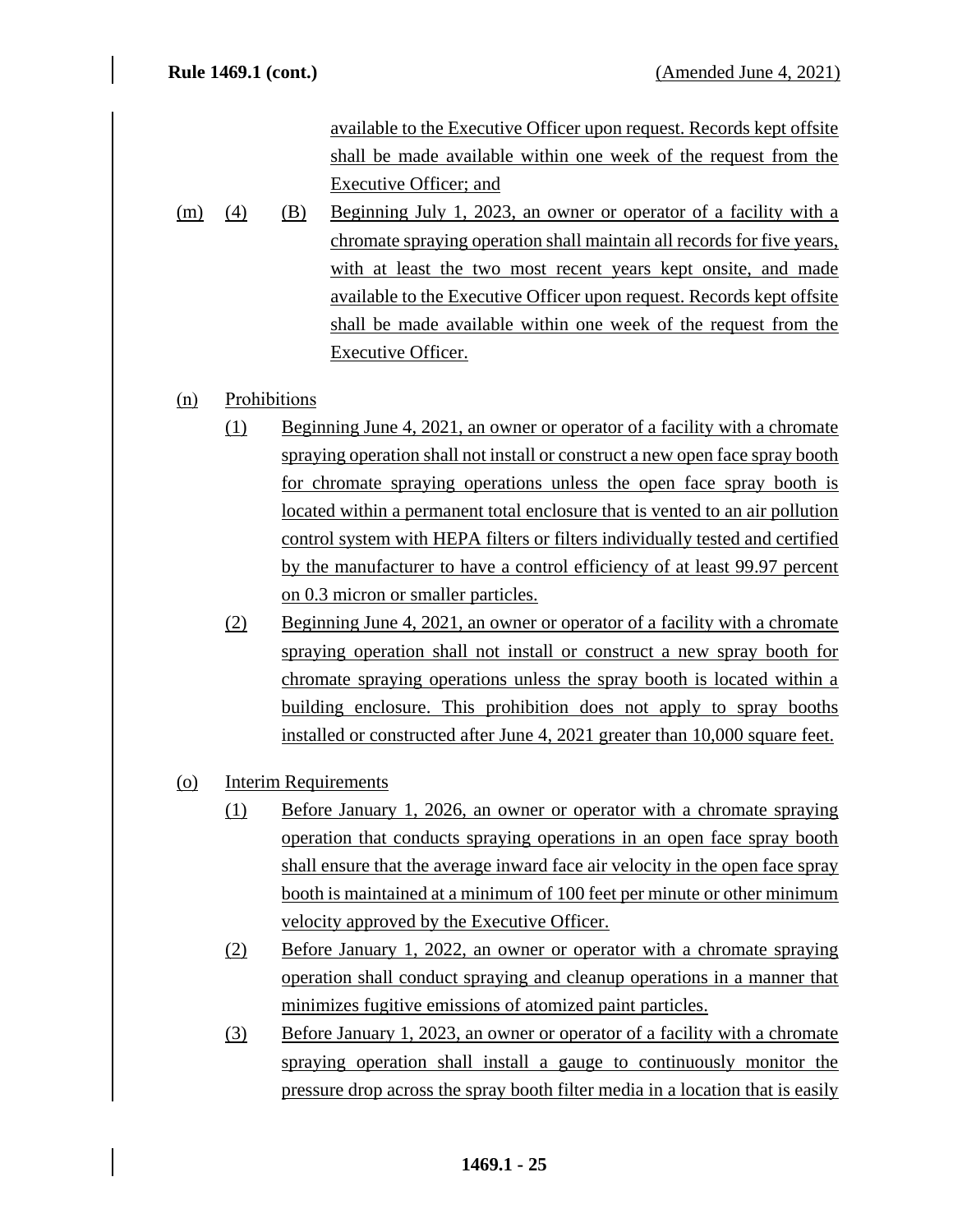visible and in clear sight of the operation or maintenance personnel. The pressure drop shall be maintained at or below the pressure drop prescribed by a permit condition, or by the manufacturer's recommended operating range if no permit condition limits pressure drop.

## (p) Exemptions

- (1) The requirements of this rule shall not apply to thermal spraying operations.
- (2) The spray booth requirements of subparagraph  $(d)(1)(A)$  and paragraph (d)(3) shall not apply to operations where chromate coatings are applied only by flow coater, roll coater, dip coater, or hand application methods.
- (3) The spray booth requirements of subparagraph  $(d)(1)(A)$  and paragraphs  $(d)(3)$  and the transfer efficiency requirements in (j)(3) shall not apply to any touch up and repair operation spraying chromate coatings that is conducted outside of a spray booth, provided the touch up and repair operation is performed inside a building enclosure, and emissions and cancer risk from the touch up and repair operation have been calculated and included in an approved facility-wide health risk assessment that does not exceed a facility-wide cancer risk of 10 in a million.

## (d) Requirements

Any person applying a coating containing chromium shall comply with all of the following requirements:

(1) Control System Capture Efficiency and Enclosure Standards

On and after July 1, 2007, a person shall not spray primers or coatings containing chromium unless such operations are conducted in a manner in which all overspray containing chromium is captured and directed to air pollution control equipment which is operating during spraying operations. Spray enclosures shall meet the following criteria:

- (A) Exhaust from all spray enclosures shall be ventilated such that a continuous inward flow of air is maintained at all air openings during spraying operations; and
- (B) The average inward face velocity of air through an open face enclosure a spray booth shall be a minimum of 100 feet per minute or other minimum velocity approved by the Executive Officer; and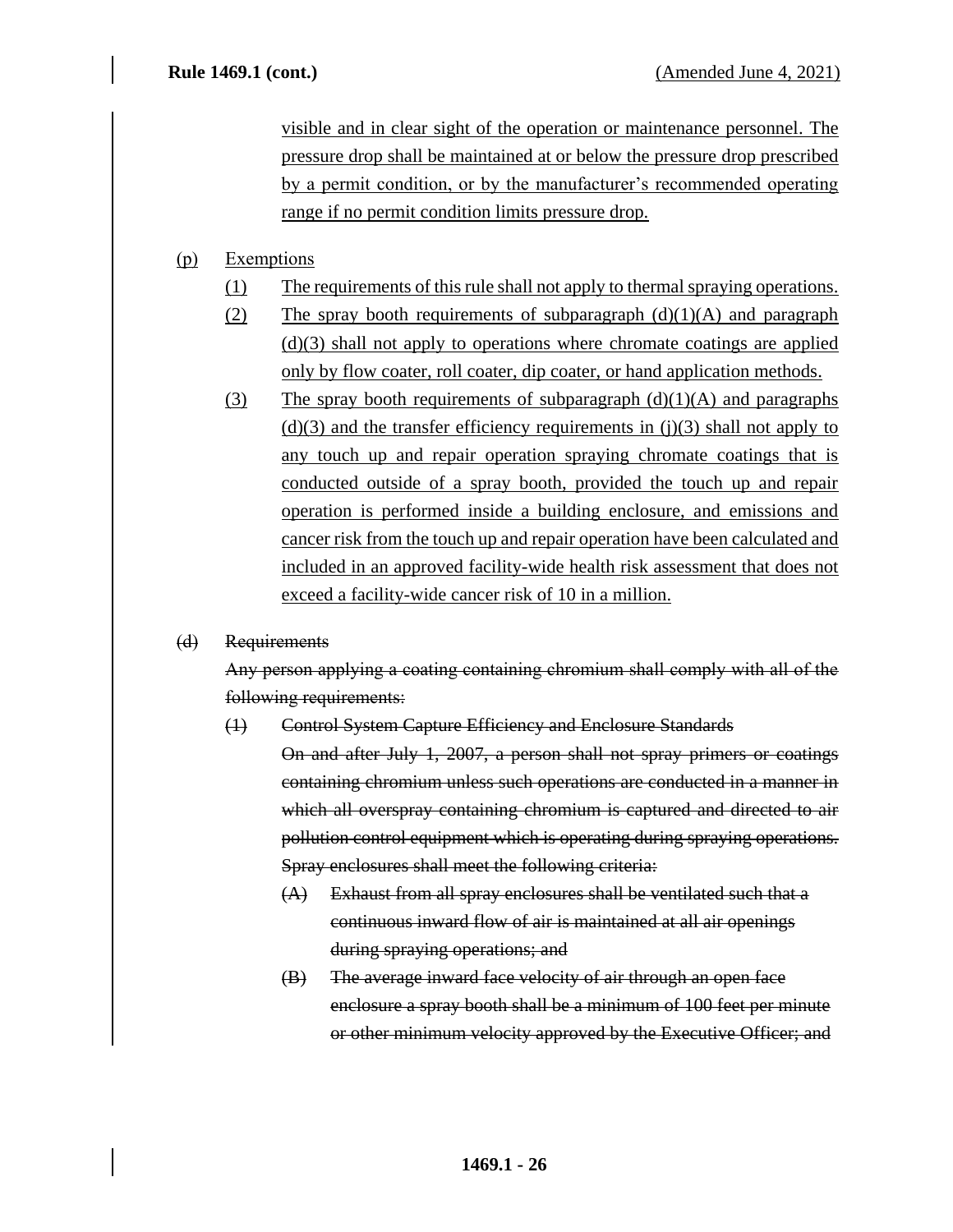- (C) After spraying operations have ceased, the exhaust system shall be kept in operation to remove contaminated air within the spray enclosure for a minimum of:
	- (i) three air exchanges within the spray enclosure; or
	- (ii five minutes.
	- )
- (2) Transfer Efficiency

On and after January 1, 2006, a person shall not apply primers or coatings containing chromium at a facility at which such coatings are sprayed unless they are applied according to operating procedures specified by the equipment manufacturer, or applicable permit conditions, and by use of one of the following methods:

- (A) Flow Coater, Roll Coater, or Dip Coater; or
- (B) Hand Application Methods; or
- (C) High-Volume, Low-Pressure (HVLP); or
- (D) Electrostatic Application; or
- (E) Such other alternative application methods as are demonstrated to the Executive Officer, using District-approved procedures, to be capable of achieving at least equivalent transfer efficiency to the method in subparagraph (d)(2)(C) and for which written approval of the Executive Officer has been obtained.
- (3) Requirements for Facilities Spraying Primers or Coatings Containing **Chromium**

Before July 1, 2007, the1A owner or operator of a facility with a one or more new or existing sources subject to this rule shall comply with one of the following:

- (A) Provided a facility does not emit hexavalent chromium except through sources subject to this rule, the owner or operator of a facility shall demonstrate in a Compliance Plan submitted pursuant to paragraph (d)(4) that emissions of hexavalent chromium from all spraying operations do not exceed the emission limits in clause  $(d)(3)(A)(i)$  or  $(d)(3)(A)(ii)$ , as appropriate, as calculated after air pollution controls, where applicable, in accordance with the procedures in Appendices 1 and 2.:
	- (i) 0.018 lbs per year, calculated from July 1 through June 30 of each year, or applicable emission limit adjusted for receptor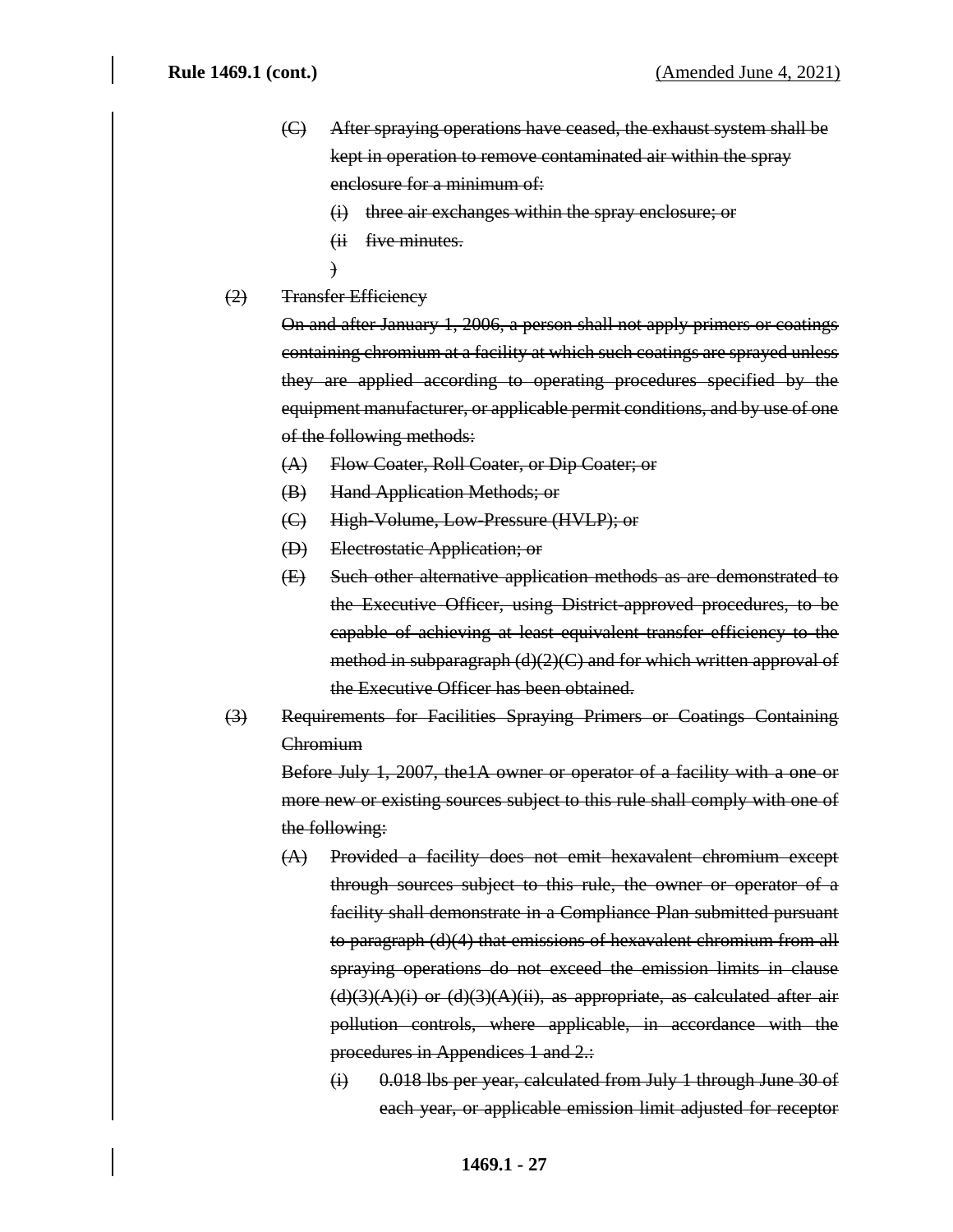distance and operating schedule in Table 2-2, if a facility is located more than 25 meters (82 ft) from a residential or sensitive receptor; or

- (ii) 0.007 lbs per year, calculated from July 1 through June 30 of each year, if a facility is located 25 meters (82 ft) or less from a residential or sensitive receptor, or located 100 meters (328 ft) or less from an existing school; or
- (B) Ventilate each source at a facility to air pollution control equipment with a rated particulate filtration efficiency of 99.97% or higher, for particulate matter 0.3 microns and larger; or
- (C) Demonstrate that facility-wide emissions of all toxic air contaminants result in a cancer risk at all receptor locations through submittal of an approved health risk assessment that reflects representative operating conditions, or submittal of a Risk Reduction Plan developed pursuant to Rule 1402 that is fully implemented prior to July 1, 2007, or submittal of evidence of enforceable permit conditions that limit cancer risk to:
	- $(i)$  25 in a million if a facility is located more than 25 meters  $(82)$ ft) from a residential or sensitive receptor; or
	- $(ii)$  10 in a million if a facility is located 25 meters  $(82 \text{ ft})$  or less from a residential or sensitive receptor, or located 100 meters (328 ft) or less from an existing school.
- (4) Compliance Plan
	- (A) On or before January 1, 2006, the owner or operator of a source complying with the requirements of subparagraph  $(d)(3)(A)$ , or an existing source complying with the requirements of subparagraph  $(d)(3)(C)$  that does not have an approved health risk assessment as of January 1, 2006 shall submit a Compliance Plan to the Executive Officer subject to plan fees specified in Rule 306. The compliance plan shall include the following information:
		- (i) Facility name, address and contact person; and,
		- (ii) SCAQMD permit numbers or application numbers for all equipment subject to this rule; and,
		- (iii) Calculations for annual emissions of hexavalent chromium, for any twelve consecutive months of data during calendar years 2004 and 2005, except as approved by the Executive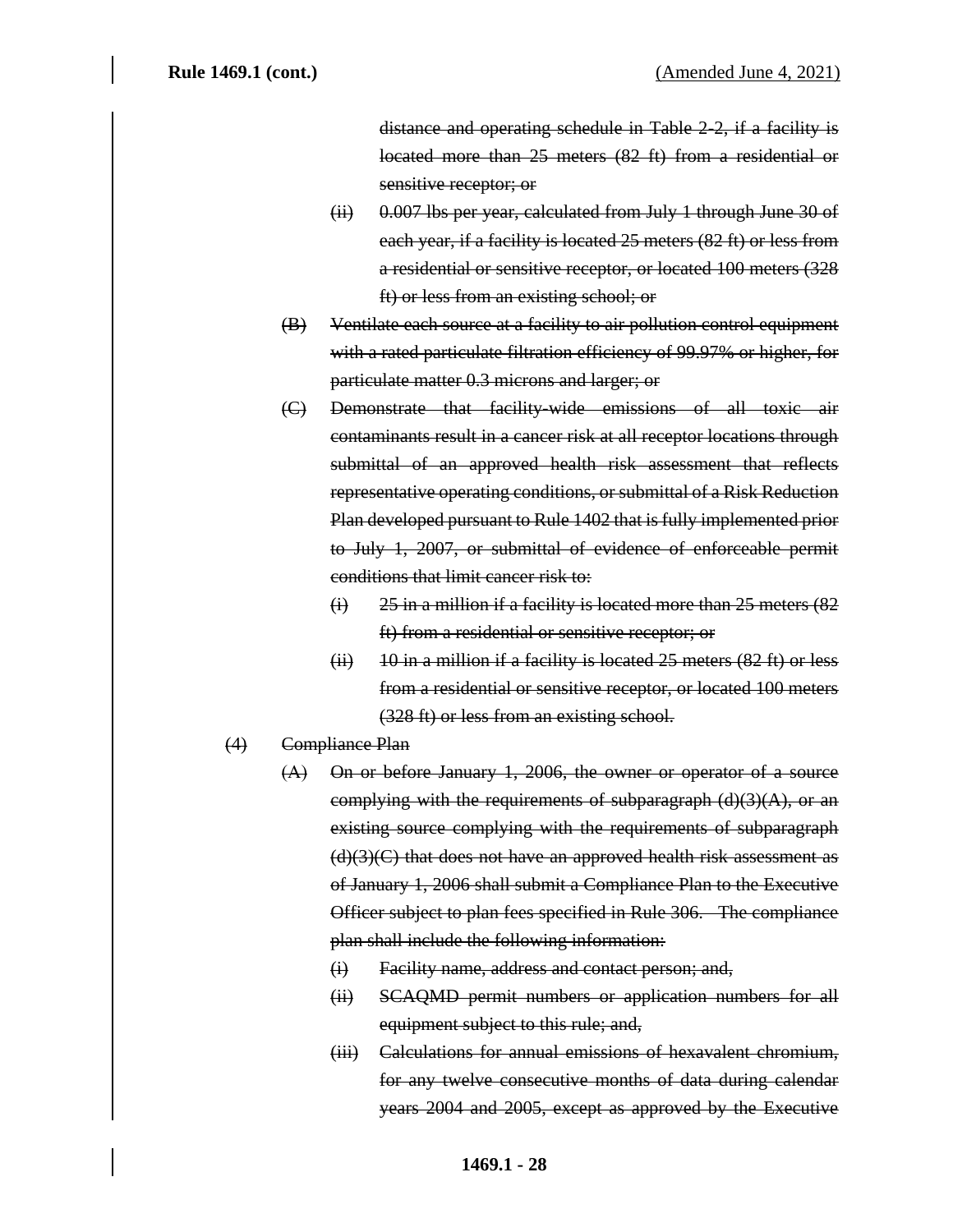Officer. Emissions shall be calculated in accordance with the procedure in Appendix 1; and,

- (iv) Material Safety Data Sheets (MSDS) for all products which list chromium, hexavalent chromium or a chromate, used in a source subject to this rule; and,
- (v) Information on nearby receptors, including the distances to the nearest residence, commercial or industrial receptor, sensitive receptor and school, measured in accordance with the procedure in Appendix 2; and,
- (vi) Information on spraying operations, including the number of gallons sprayed per year for each product containing chromium or chromate, except as approved by the Executive Officer, and type of spray method; and,
- (vii) Information on emission release parameters, including height of stack for emissions released from a stack, or the dimensions and height of the building in which the spraying operation occurs, for emissions released inside of a building; and,
- (viii) Average inward face velocity of the spray enclosure, as required by subparagraph (d)(1)(B), and the method and instrument used to measure the average inward face velocity; and,
- (ix) Calculation of the length of time necessary to exhaust the volume of air required by clause (d)(1)(C)(i), if applicable; and,
- $(x)$  Source test results submitted pursuant to subdivision  $(g)$ , if applicable; and,
- (xi) Calculation of hexavalent chromium emissions from touch up and repair operations under subdivision (h), if applicable.
- $(B)$  After review of the data submitted under subparagraph  $(d)(4)(A)$ , the Executive Officer will notify facilities in writing whether the Compliance Plan is approved or disapproved. If a Compliance Plan is disapproved, the owner or operator shall resubmit the Compliance Plan, subject to plan fees specified in Rule 306, within 60 days after notification of disapproval of the Compliance Plan. The resubmitted Compliance Plan shall include the information required under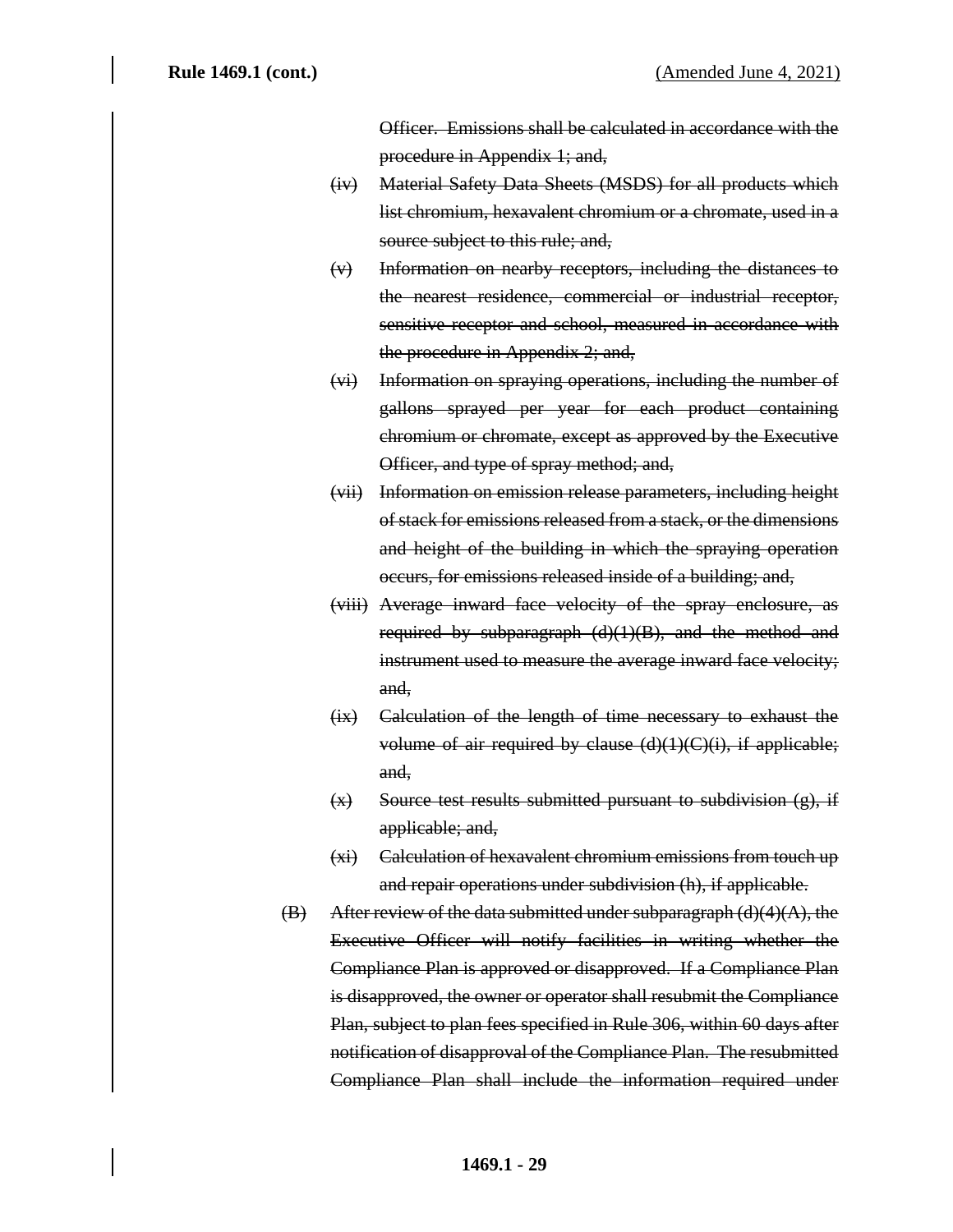subparagraph  $(d)(4)(A)$ , and the owner or operator shall correct any deficiencies as identified in the Compliance Plan disapproval letter.

- (C) After review of the data in a Compliance Plan submitted pursuant to subparagraph  $(d)(4)(B)$ , the Executive Officer will notify facilities in writing whether the Compliance Plan is approved or disapproved.
- (D) If a Compliance Plan submitted pursuant to subparagraph (d)(4)(C) is disapproved, the owner or operator shall comply with the requirements of subparagraph (d)(3)(B) within twelve months after notification that the Compliance Plan is disapproved.
- (E) Posting of Compliance Plan Approval Letter
	- (i) The Compliance Plan approval letter for equipment not subject to a facility permit under Regulation XXX or Regulation XX shall be mounted so as to be clearly visible in an accessible place within 8 meters (26 feet) of the spray booth enclosure identified in the Compliance Plan submitted under paragraph (d)(4), or as otherwise approved in writing by the Executive Officer.
	- (ii) The Compliance Plan approval letter for equipment subject to a facility permit under Regulation XXX or Regulation XX shall be kept with the facility permit, or as otherwise approved in writing by the Executive Officer.
- (F) The owner or operator of a facility shall comply with all conditions in an approved Compliance Plan.
- (5) Application Submittal for New Control Equipment or Permit Modification Not later than July 1, 2006, an owner or operator of a facility shall submit to the Executive Officer complete application(s) for new control equipment or modification of existing control equipment, as specified in the Compliance Plan to meet the requirements specified in paragraph (d)(3).
- (6) Notification of Compliance

On or before July 1, 2007, the owner or operator of a source not required to submit a compliance plan pursuant to paragraph (d)(4) shall submit a Notification of Compliance to the Executive Officer. The Notification of Compliance shall include the following information:

(A) The facility name, address and contact person; and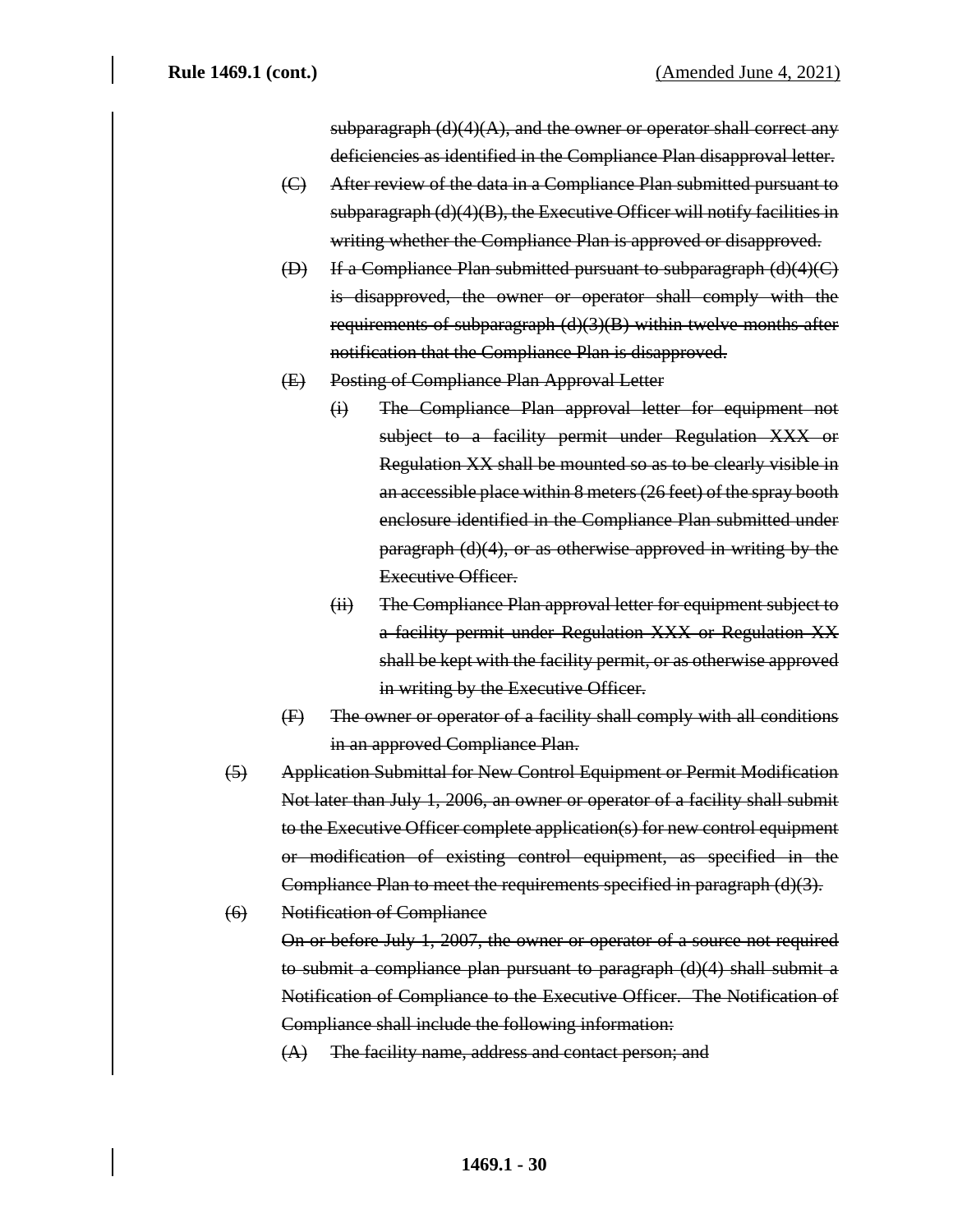- (B) A statement, signed by a responsible official that the facility is in compliance with the requirements of subparagraph (d)(3)(B) or  $(d)(3)(C)$ , as appropriate; and,
- (C) Evidence of compliance with subparagraph  $(d)(3)(B)$  or  $(d)(3)(C)$ , including but not limited to:
	- (i) Application or permit number of each source required under  $\text{paragnh (d)(5)}$ ; and,
	- (ii) A copy of the approval to use source test results submitted pursuant to clause  $(d)(4)(A)(x)$ , if applicable; and,
	- (iii) The approval date and approved cancer risk of a health risk assessment demonstrating compliance with subparagraph  $(d)(3)(C)$ , if applicable; and,
	- (iv) Emissions or risk calculations from all sources subject to this rule emitting hexavalent chromium, if applicable.
- (7) Housekeeping

Effective July 1, 2005, the owner or operator of a source subject to this rule shall conduct spraying and cleanup operations in a manner that minimizes fugitive emissions of atomized paint particles, including but not limited to the criteria in subparagraphs  $(d)(7)(A)$  and  $(d)(7)(B)$ .

- (A) When removing protective floor, wall or exhaust coverings within the spray booth enclosure, the operator shall:
	- (i) Operate the ventilation system; and,
	- (ii) Ensure that the door of a fully enclosed spray booth is closed; and,
	- (iii) Encapsulate those materials contaminated with primers or coatings containing chromium that are intended to be disposed of in a bag or container before removing from the spray booth.
- (B) The owner or operator of a source subject to this rule shall not operate the ventilation system when one or more filters, including HEPA filters are being removed or replaced.
- (e) Emissions Inventory and Health Risk Assessment
	- (1) The owner or operator of a facility complying with the requirements specified in subparagraph (d)(3)(C) that does not have an approved health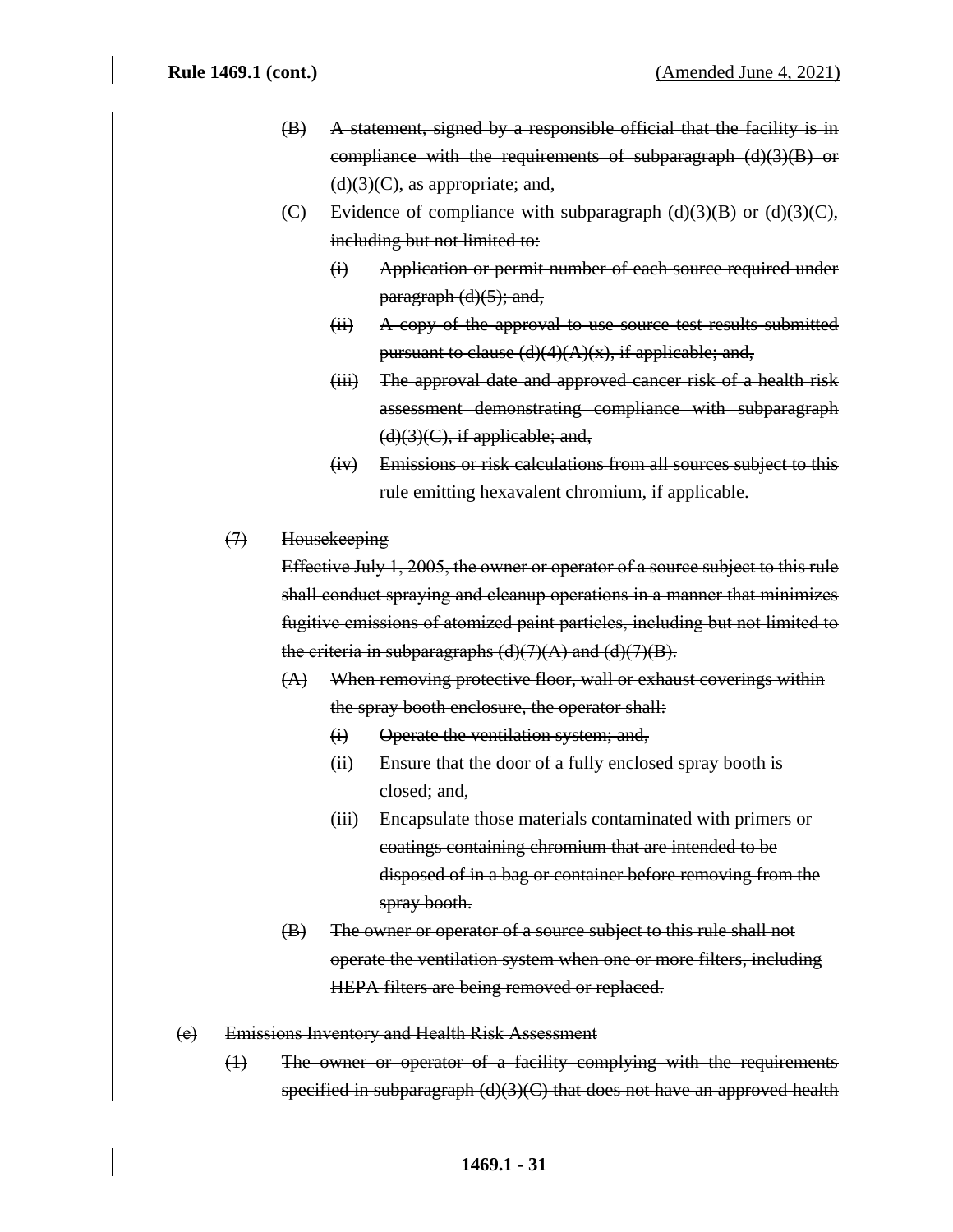risk assessment as of January 1, 2006, shall submit to Executive Officer not later than July 1, 2006, an emissions inventory and health risk assessment prepared pursuant to Rule 1402 for existing sources, and new sources where a permit application is submitted on or before January 1, 2006.

- (2) The facility-wide cancer risk of a health risk assessment submitted pursuant to paragraph (e)(1) shall be calculated in accordance with the Risk Assessment Procedures referenced in Rule 1402. Health risk from chromium spraying operations shall be presented:
	- (A) With existing controls; and
	- (B) After installation of proposed controls, if appropriate, using the default filter efficiency listed in Table 1-2, or an alternate filter efficiency approved by the Executive Officer, or source test results approved by the Executive Officer, if applicable.
- (3) After review of all data required under paragraphs  $(d)(4)$ ,  $(e)(1)$  and  $(e)(2)$ , the Executive Officer will notify facilities in writing if the health risk assessment submitted under paragraphs  $(e)(1)$  and  $(e)(2)$  is approved or disapproved, and the approved cancer risk of the health risk assessment. If the approved health risk assessment conducted pursuant to paragraph  $(e)(1)$ results in a cancer risk that exceeds the cancer risk levels specified in subparagraph (d)(3)(C) or the health risk assessment is disapproved the owner or operator of a facility shall:
	- (A) submit an application for permit(s) to operate the control equipment required to meet subparagraph  $(d)(3)(B)$  within six months after the date of notification of the approved or disapproved health risk assessment; and
	- $(B)$  comply with the applicable requirements of subparagraph  $(d)(3)(B)$ no later than 12 months after notification of the approved or disapproved health risk assessment.
- (4) The owner or operator of a facility complying with the requirements of subparagraph (d)(3)(C), shall comply with enforceable conditions to ensure that the facility complies with the risk requirements specified in clauses  $(d)(3)(C)(i)$  or  $(d)(3)(C)(ii)$ .
- (f) Addition of New Sources and Modification to Existing Sources
	- (1) For permit applications submitted for new or modified existing sources after January 1, 2006 and on or before July 1, 2007, the owner or operator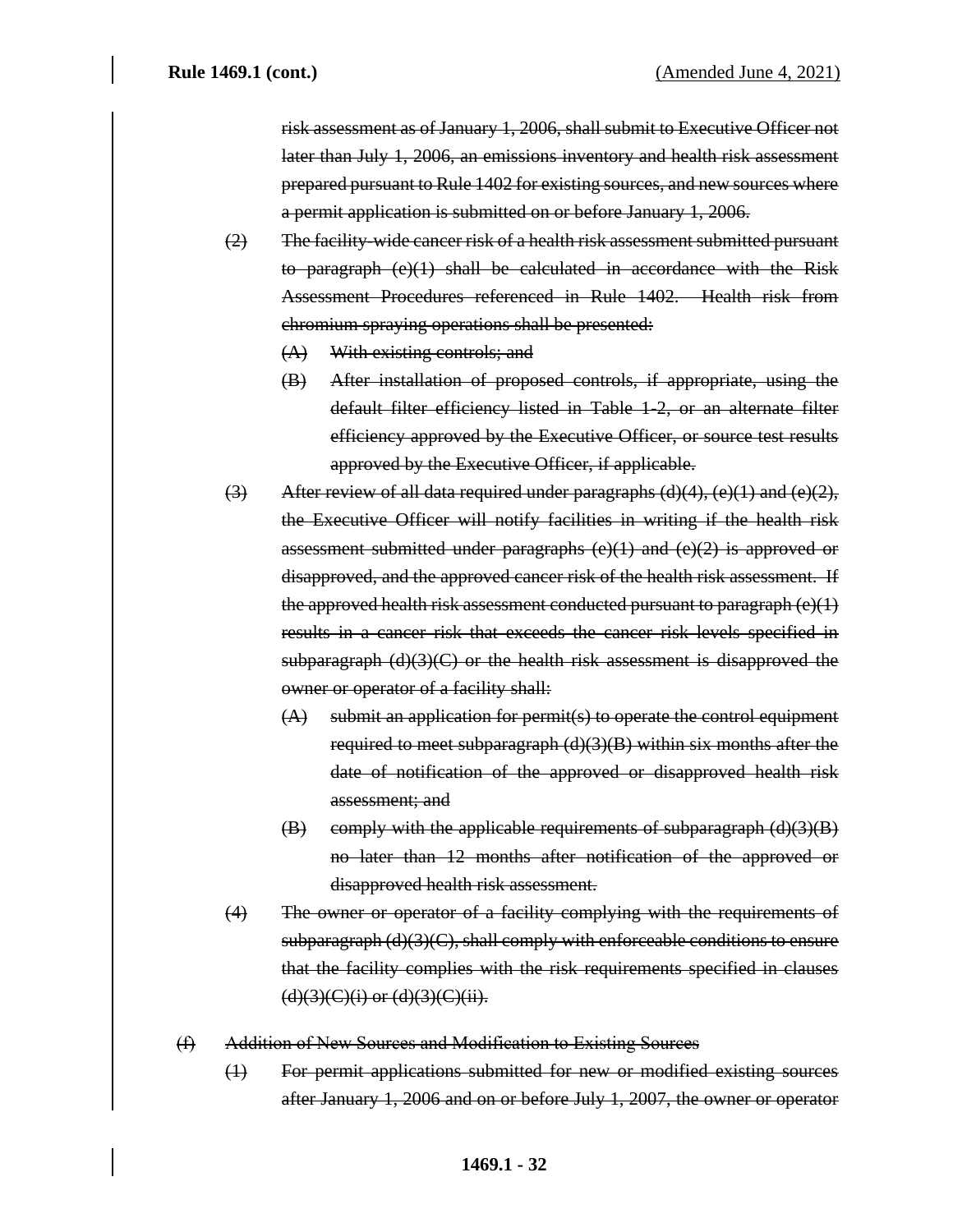of facility shall demonstrate compliance with subparagraphs  $(d)(3)(A)$ ,  $(d)(3)(B)$ , or  $(d)(3)(C)$  on or before July 1, 2007.

- (2) After July 1, 2007, the owner or operator of a facility that submits a permit application for a new or modified existing source subject to this rule shall demonstrate compliance with paragraph (d)(3) upon submittal of the permit application. Demonstration of compliance with paragraphs (d)(3) shall require submittal of a:
	- $(A)$  new compliance plan pursuant to paragraph  $(d)(3)$  if complying with the requirements of subparagraph  $(d)(3)(A)$ ; or
	- (B) revised emissions inventory and health risk assessment prepared pursuant to Rule 1402, if complying with the requirements of subparagraph (d)(3)(C).
- (3) The owner or operator of a facility submitting a permit application for a new or modified existing source subject to this rule in which there is not an increase in emissions and in which there is not an increase in health risk at any receptor location shall not be required to comply with the requirements of paragraph  $(f)(2)$ .
- (g) Source Test Results

Results from a source test conducted for the purpose of demonstrating mass emissions from a new or existing source subject to this rule may be used as the basis for calculating facility emissions in order to demonstrate compliance with the emission limit in subparagraph  $(d)(3)(A)$  or to calculate emissions from spraying operations under clause  $(d)(4)(A)(iii)$ . Unless otherwise approved in writing by the Executive Officer, the following criteria shall be met:

- (1) The source test protocol and source test report are approved by the Executive Officer prior to January 1, 2006; and,
- (2) Both total chromium and hexavalent chromium were measured during the source test; and,
- (3) The air pollution control equipment configuration is identical to the configuration when the equipment was tested; and,
- (4) The operating parameters of all affected air pollution control equipment are identical or substantially similar to the source tested equipment; and,
- (5) The chromate-containing primer or coating sprayed during the source test has the highest percentage by weight of chromium of any primer or coating currently sprayed at the facility.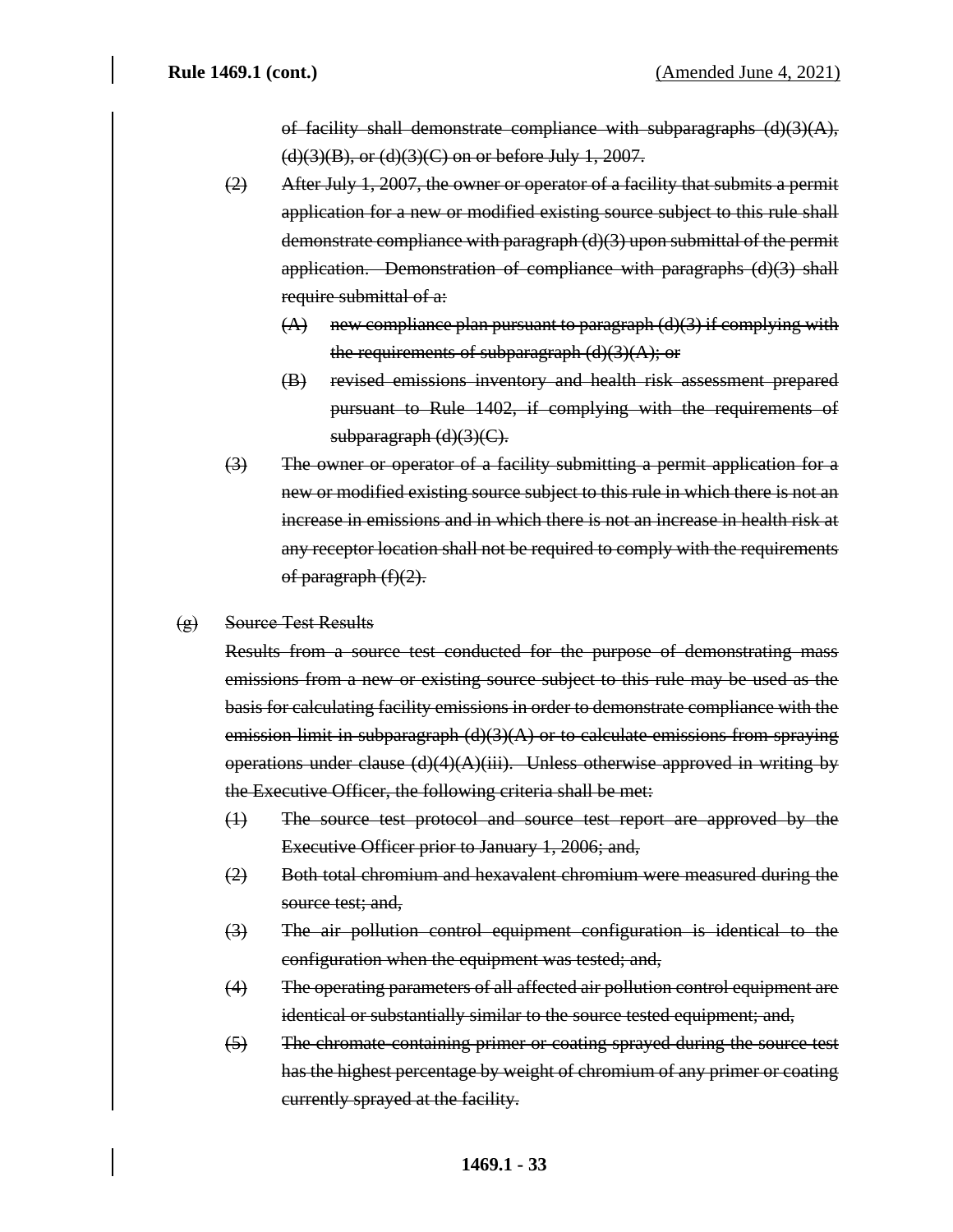#### (h) Exemptions

- (1) The requirements of paragraph (d)(1) shall not apply to any touch up and repair operation spraying coatings containing chromium that is conducted outside of a spray enclosure, provided the touch up and repair operation is not performed outside of a building, and emissions and cancer risk from the touch up and repair operation are calculated and included in an approved Health Risk Assessment which meets the risk levels specified in subparagraph (d)(3)(C).
- $(2)$  The requirements of paragraph  $(d)(1)$  and  $(d)(2)$  shall not apply to any touch up and repair operation spraying coatings containing chromium that is conducted outside of a spray enclosure, provided the touch up and repair operation is not performed outside of a building; and
	- (A) Emissions from the touch up and repair operation are calculated in an approved Compliance Plan; and
	- (B) Total facility-wide emissions of hexavalent chromium from all spraying operations are demonstrated to be less than the level in  $subparagraph (d)(3)(A).$
- (i) Compliance Test Methods
	- (1) Capture efficiency of the emissions collection system shall be determined by EPA Test Method 204 – Criteria for and Verification of a Permanent or Temporary Total Enclosure, or any other method approved by the Executive Officer.
	- (2) Transfer efficiency of alternative coating application methods under subparagraph (d)(2)(E) shall be determined in accordance with the SCAQMD method "Spray Equipment Transfer Efficiency Test Procedure for Equipment User, May 24, 1989", or subsequent revisions.

#### (j) Recordkeeping Requirements

- (1) Effective July 1, 2005, the owner or operator of a facility subject to this rule shall maintain records to demonstrate compliance with the applicable requirements in subdivisions (d) and (h). At a minimum, records shall include all of the following information:
	- (A) Purchase records of primers or coatings containing chromium used for spray coating operations; and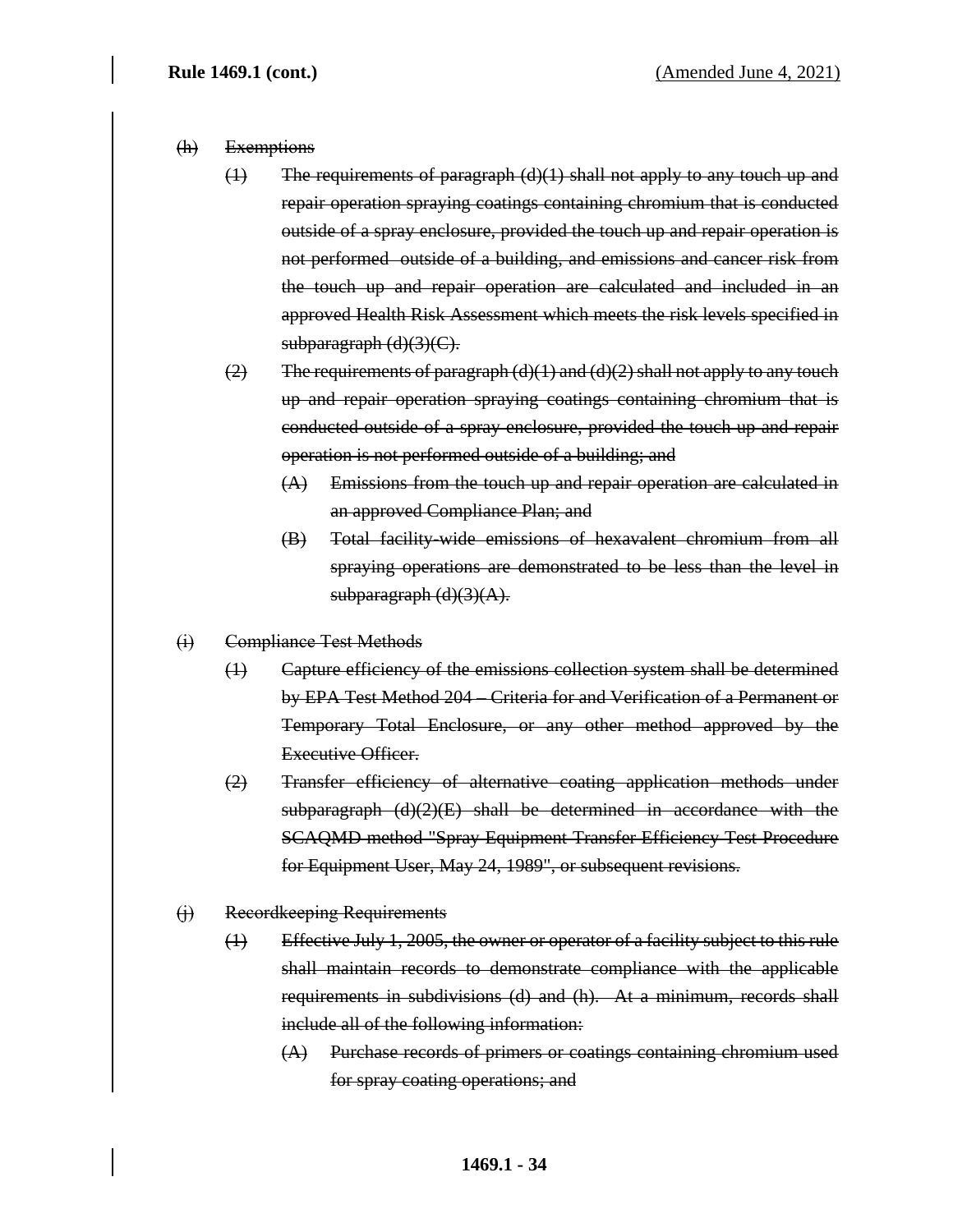- (B) Material Safety Data Sheets or Technical Data Sheets provided with the materials subject to the requirements of subparagraph  $(j)(1)(A)$ that indicate the weight percent of chromate(s) in the primer or coating, and the density of the primer or coating; and
- (C) Daily usage records for each primer or coating subject to this requirement, applied or used daily; and
- (D) Application method for each primer or coating used; and
- (E) Calculations conducted according to the procedures outlined in Appendix 1 and Appendix 2 that demonstrate annual mass emissions from each source subject to this rule, in pounds per year.
- (2) The owner or operator of a facility subject to this rule shall maintain records to demonstrate compliance with the monitoring requirements of subdivision (k). The following parameters shall be recorded:
	- (A) The name of the person(s) performing the inspection and/or maintenance operations; and
	- (B) The date, time and results of the inspection; and
	- (C) The date, time and description of any maintenance activity or repairs resulting from the inspection; and
	- (D) The pressure drop across the air pollution control system filter media. Pressure drop shall be recorded once per week, for any week in which spraying operations using coatings containing chromium are conducted on one or more days.
- (3) Records shall be kept in a format acceptable to the District for a minimum of three years and shall be made available to District personnel upon request.
- (k) Monitoring Requirements
	- (1) Weekly Inspection of Air Pollution Control Equipment

The owner or operator of a facility subject to this rule shall perform a weekly visual inspection of the equipment and filter media subject to this rule for leaks, broken or torn filter media, and improperly installed filter media.

# (2) Pressure Drop Across Air Pollution Control Equipment Filter Media The owner or operator of a facility shall install a gauge to continuously monitor the pressure drop across the air pollution control equipment filter media. A gauge shall be located so that it can be easily visible and in clear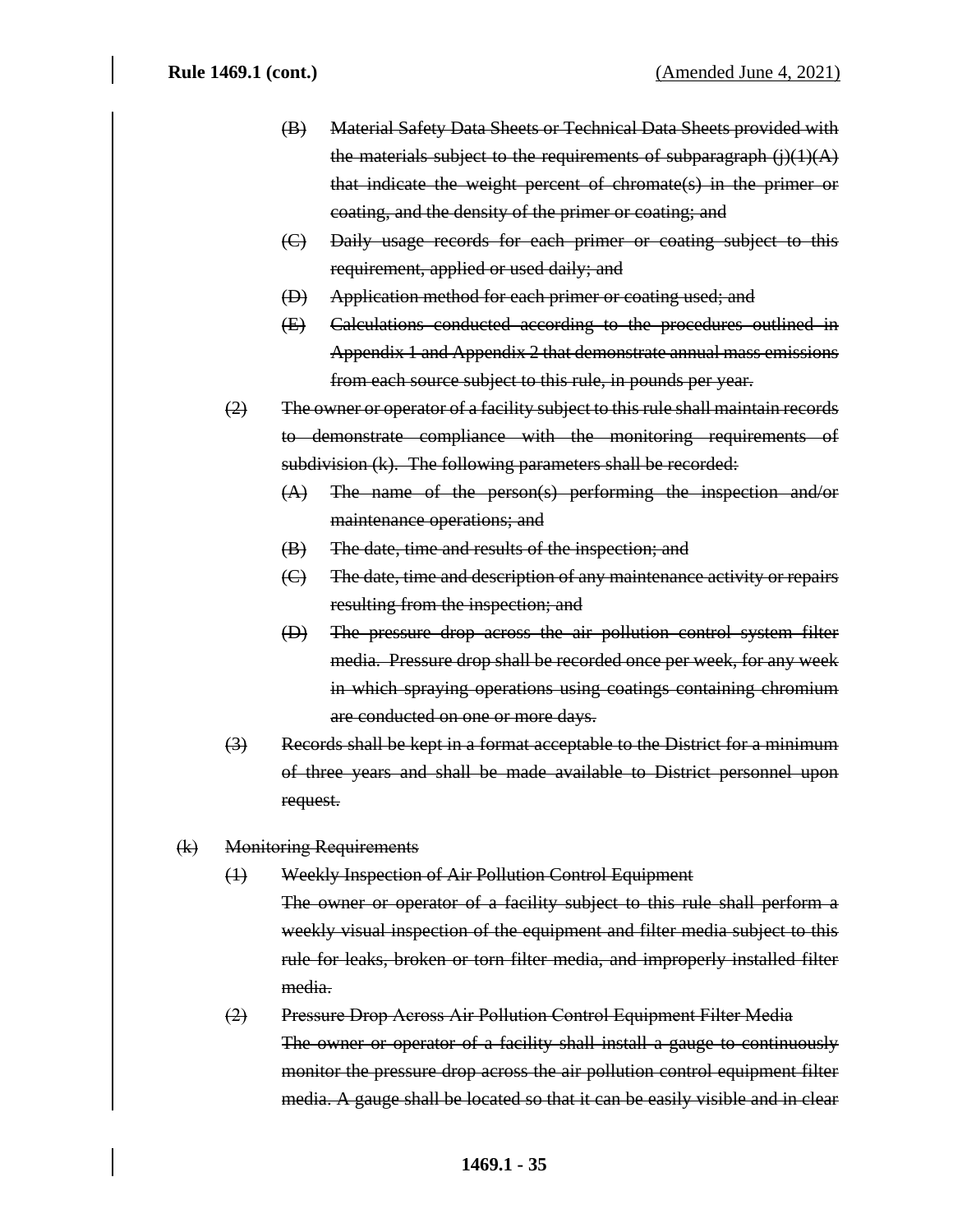sight of the operation or maintenance personnel. The pressure drop across the air pollution control equipment filter media shall be maintained at or below the pressure drop prescribed by a permit condition, or by the manufacturer's recommended operating range if no permit condition limits pressure drop.

(l) Reporting Requirements

Annual Chromium Coatings Usage Report

The owner or operator of a facility with a source subject to this rule complying with subparagraph (d)(3)(A) or subparagraph (d)(3)(C) shall submit a report to the Executive Officer by September 1 each year with the following information:

- (1) Facility name, address and contact person; and,
- (2) Annual usage of each coating or primer containing hexavalent chromium for the previous fiscal year (July 1 through June 30), in gallons per year; and,
- (3) Chromate content of each coating or primer containing chromium used during the previous fiscal year (July 1 through June 30); and,
- (4) Permit number or application number of each spray booth used to spray chromium; and,
- (5) Usage of coatings or primers containing chromium in each spray booth used to spray chromium.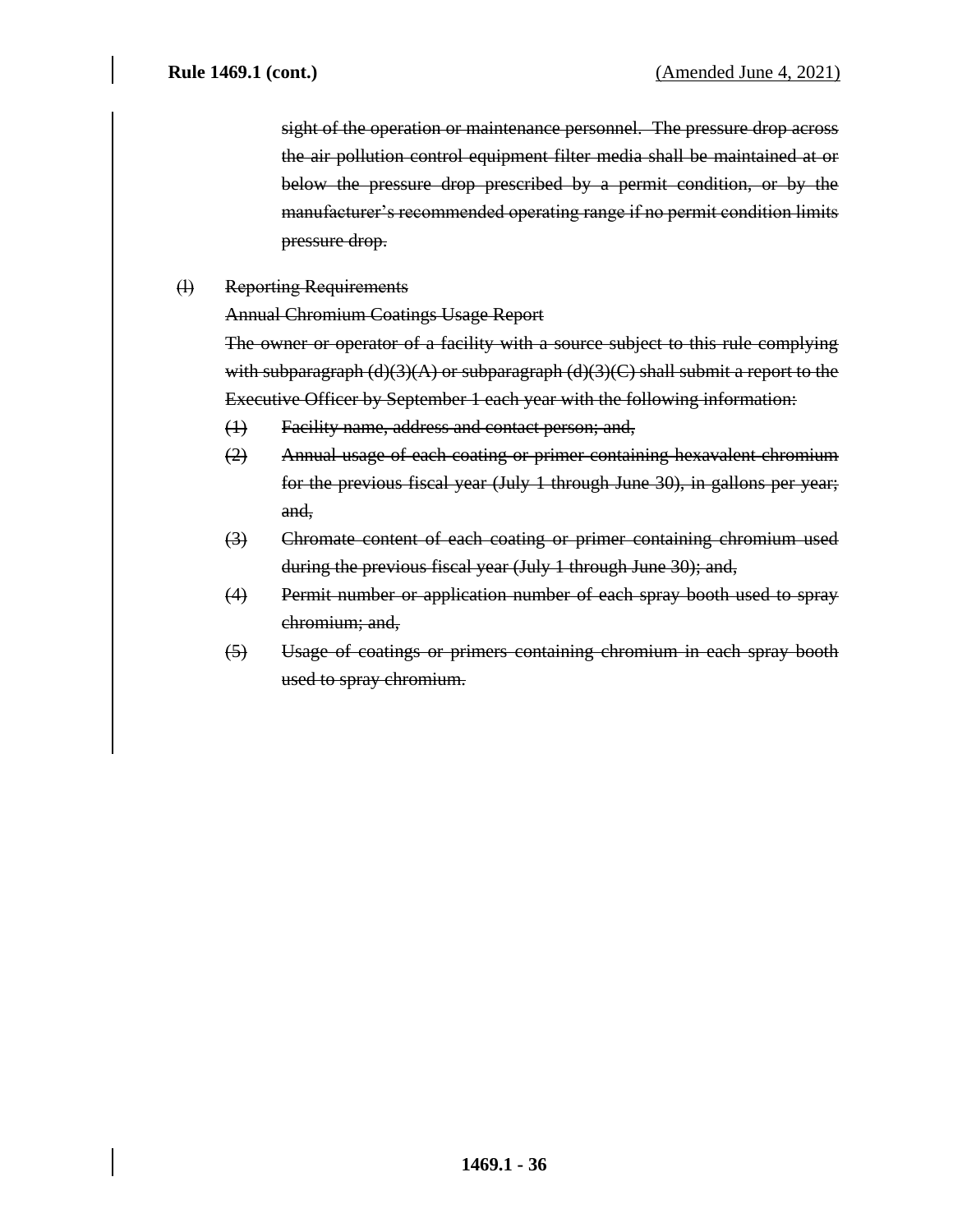# **Appendix 1 – Inward Face Air Velocity Measurement Procedures**

## 1. Applicability

This method applies to an owner or operator of a chromate spraying operation required to measure the inward face air velocity of a spray booth to demonstrate compliance with the requirements in subdivision (g).

- 2. Equipment Anemometer The anemometer shall be capable of measuring the inward face air velocity in feet per minute (fpm) within an appropriate velocity range with an accuracy within +/- 10% of full scale. The anemometer shall be operated and calibrated per the manufacturer's recommendations.
- 3. Test Conditions

The inward face air velocity measurement test shall be conducted while the spray booth is in normal operation and under typical conditions representative of the facility's chromate spraying operation.

# 4. Procedure

The inward face air velocity measurement shall be conducted over a five-point grid pattern as shown in the below examples:



 $\bullet$  = Measurement Point

For an enclosed spray booth, the inward face air velocity measurements shall be taken between 6 and 12 inches from the exhaust filters.

For an open face spray booth, the inward face air velocity measurements shall be taken no more than one inch inside the plane of the open face.

5. Reporting

The following information shall be provided for each inward face air velocity measurement.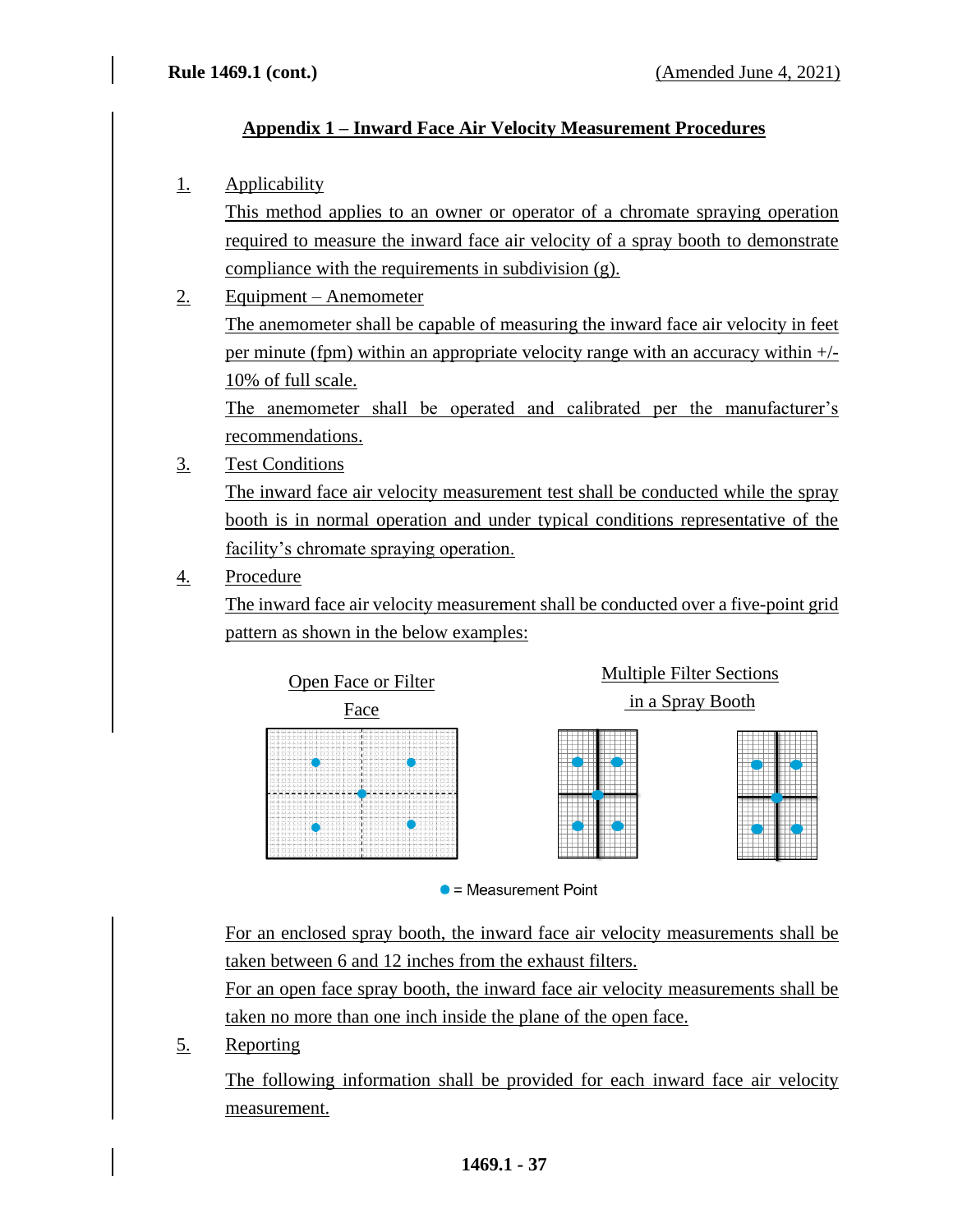Anemometer Model:

Anemometer Calibration Factor:

Anemometer Calibration Date:

Inward Face Air Velocity Measurements:

Upper Left: \_\_\_\_fpm Upper Right: \_\_\_\_fpm

Center:\_\_\_\_\_fpm

Lower Left: \_\_\_\_\_fpm Lower Right: \_\_\_\_\_fpm

Measurements Performed by: Measurement Date: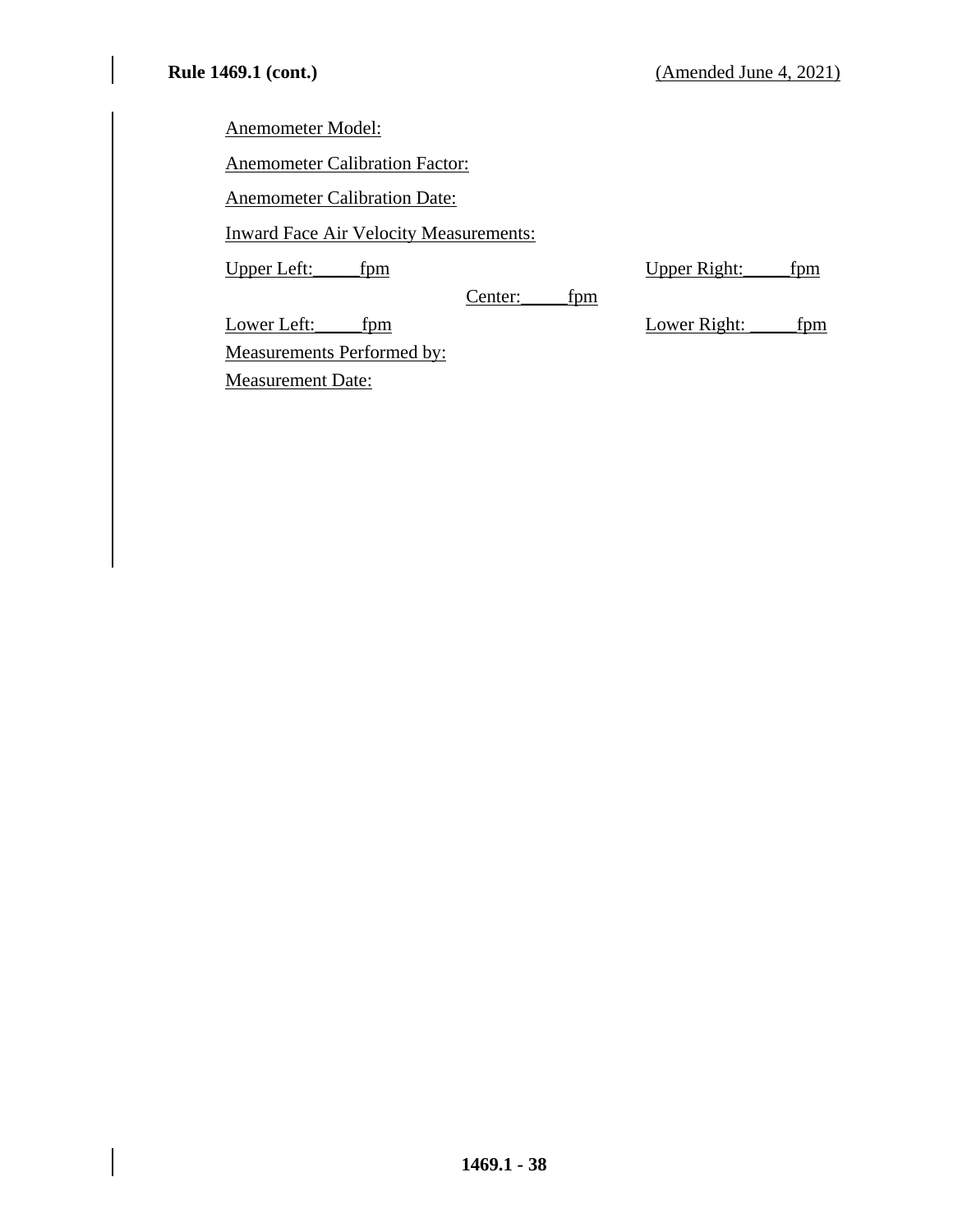## **Appendix 1 - Emission Calculation Method**

This Appendix establishes the emission calculation method that must be used in accordance with subparagraph  $(d)(3)(A)$  of Rule 1469.1, except for facility operators submitting source test results under subdivision (g), or an alternative procedure approved by the Executive Officer.

Emissions of hexavalent chromium from spraying operations must be calculated in accordance with the procedures specified.

- **Step 1**:Identify all primers or coating that contain chromium or chromate. Examples of chromates commonly formulated in coatings include strontium chromate, zinc chromate, lead chromate, calcium chromate and barium chromate.
- **Step 2**:Determine the percentage by weight of chromate in each primer or coating. This data can be obtained from the Material Safety Data Sheet (MSDS) for the product, or by contacting the manufacturer. Chromate percentage may be given as a single value (ex: SrCrO<sup>4</sup> – 15%/wt), or it may be given as a range (ex: Zinc Chromate – 12%/wt - 22%/wt). Use the highest value to calculate emissions if chromate content in a primer or coating is given as a range.
- **Step 3**:Determine the fraction of hexavalent chromium in the chromate. This is the molecular weight of chromium in the chromate, divided by the molecular weight of the entire chromate. All chromium in the chromate is assumed to be hexavalent. The hexavalent fraction of common chromates used in primers and coatings is given in Table 1-1.

| <u>Chromate</u>               | <b>Molecular</b><br><u>Formula</u> | <b>Hexavalent</b><br><b>Fraction</b> |
|-------------------------------|------------------------------------|--------------------------------------|
| Barium Chromate               | BaCrO <sub>4</sub>                 | 0.205                                |
| Calcium Chromate              | CaCrO <sub>4</sub>                 | 0.333                                |
| <b>Lead Chromate</b>          | PbCrO <sub>4</sub>                 | 0.161                                |
| <del>Strontium Chromate</del> | SrCrO <sub>4</sub>                 | 0.255                                |
| <b>Zinc Chromate</b>          | ZnCrQ <sub>4</sub> 7HOH            | 0.169                                |

| Toble 14-1 - Havayalant Freetian of Common Chromate Drimors     |  |  |
|-----------------------------------------------------------------|--|--|
| Table to Column alone in action of communicational children and |  |  |

**Step 4**:Determine the density for each primer or coating used during the year. This data may be obtained from the Material Safety Data Sheet (MSDS) or the Technical Data Sheet (TDS) supplied with each primer or coating. Density data may be given in bulk density (ex: density  $= 9.2$  lbs/gallon) or as specific gravity (ex: s.g.  $= 1.15$ ). Multiply specific gravity by 8.34 to obtain bulk density.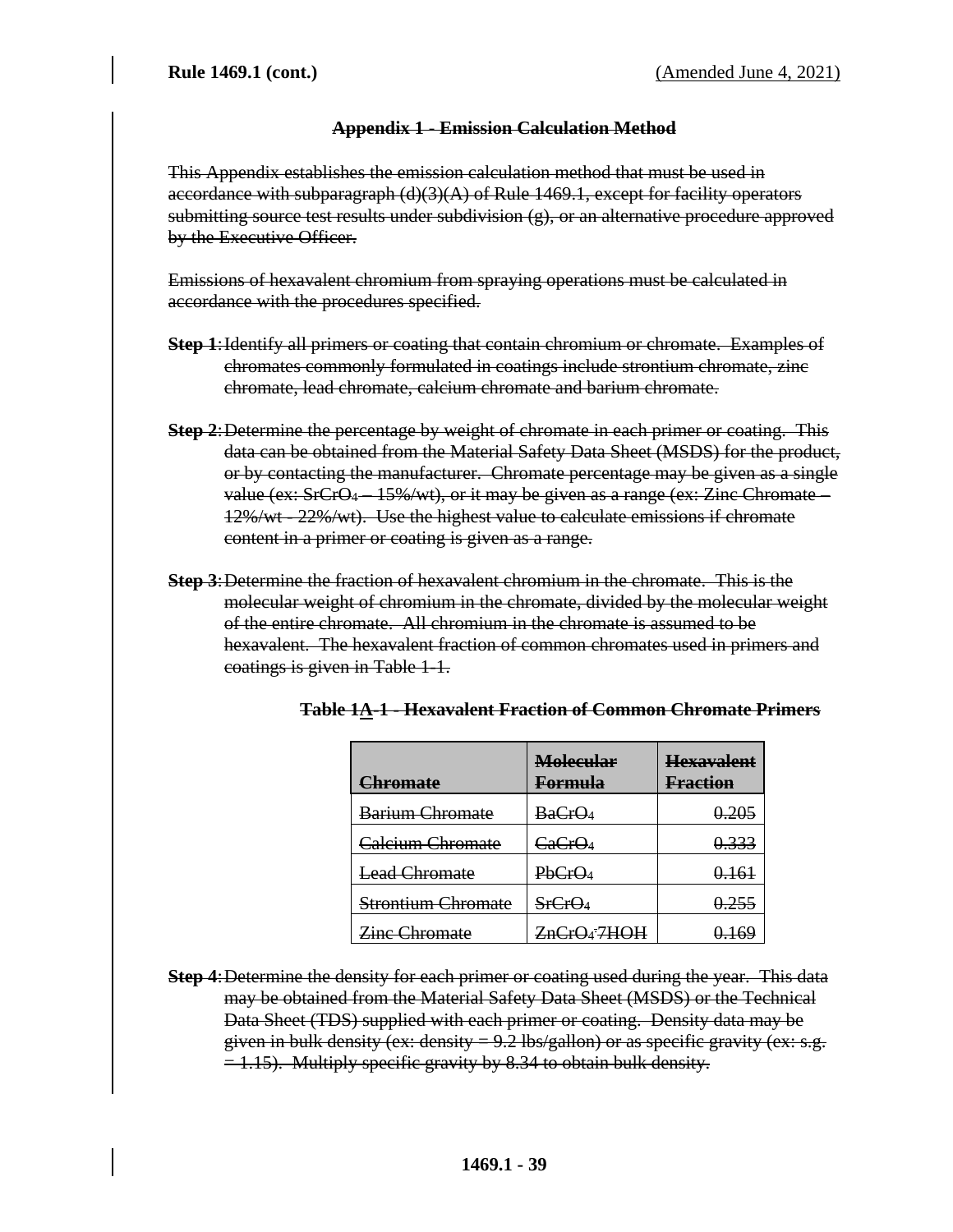- **Step 5**:Compile the annual usage for each primer or coating sprayed during the year that contains chromium or chromate. Usage is the number of gallons of each primer or coating.
- **Step 6**:Determine the control efficiency of the filters in your air pollution control (APC) system. A source test approved by the Executive Officer may be used, if both inlet and outlet concentrations of particulate matter were measured during the source test. Use the default control efficiencies in Table 1-2 if no source test data are available. If more than one type of filter is used in series to control emissions (ex: blanket-type filter followed by two-stage NESHAP-compliant filters), only consider the highest rated control efficiency.

| <b>Control Equipment</b>                           | <b>Control</b><br><b>Efficiency</b> |  |  |
|----------------------------------------------------|-------------------------------------|--|--|
| <b>Conventional Spray Booth Filters</b>            |                                     |  |  |
| Water-wash Booth                                   |                                     |  |  |
| <b>Two-stage Aerospace NESHAP-compliant</b>        | 90 <sub>%</sub>                     |  |  |
| <b>Filters</b>                                     |                                     |  |  |
| Pocket-type Filters                                |                                     |  |  |
| <b>Accordion Filters</b>                           |                                     |  |  |
| Three-stage Aerospace NESHAP-compliant             | 95 <sub>%</sub>                     |  |  |
| <b>Filters</b>                                     |                                     |  |  |
| Cartridge Filters                                  | <u>99%</u>                          |  |  |
| <b>Bag House</b>                                   |                                     |  |  |
| <b>High Efficiency Particulate Arrestor (HEPA)</b> |                                     |  |  |
| Filters (individually dioctyl phthalate (DOP) or   | 99.97%                              |  |  |
| equivalent tested)                                 |                                     |  |  |

## **Table 1-2 - Default Control Efficiencies**

Note: If a filter manufacturer guarantees a control efficiency higher than the default values in Table 1-2 for the type of filter media in use (for particulate sizes greater than 0.3 microns), submit the manufacturer's test data with your Compliance Plan for consideration. The actual control efficiency used to evaluate your Compliance Plan is up to the discretion of The Executive Officer, based on the data presented.

**Step 7**:Calculate hexavalent chromium emissions, after existing control equipment, for each primer or coating containing chromium or chromate used during the year.

Emissions  $(lbs/yr)$  =

 $[Usage (gallons/yr)]$  \* [Coating Density (lbs/gal)] \* [Chromate Content (%/wt)] \*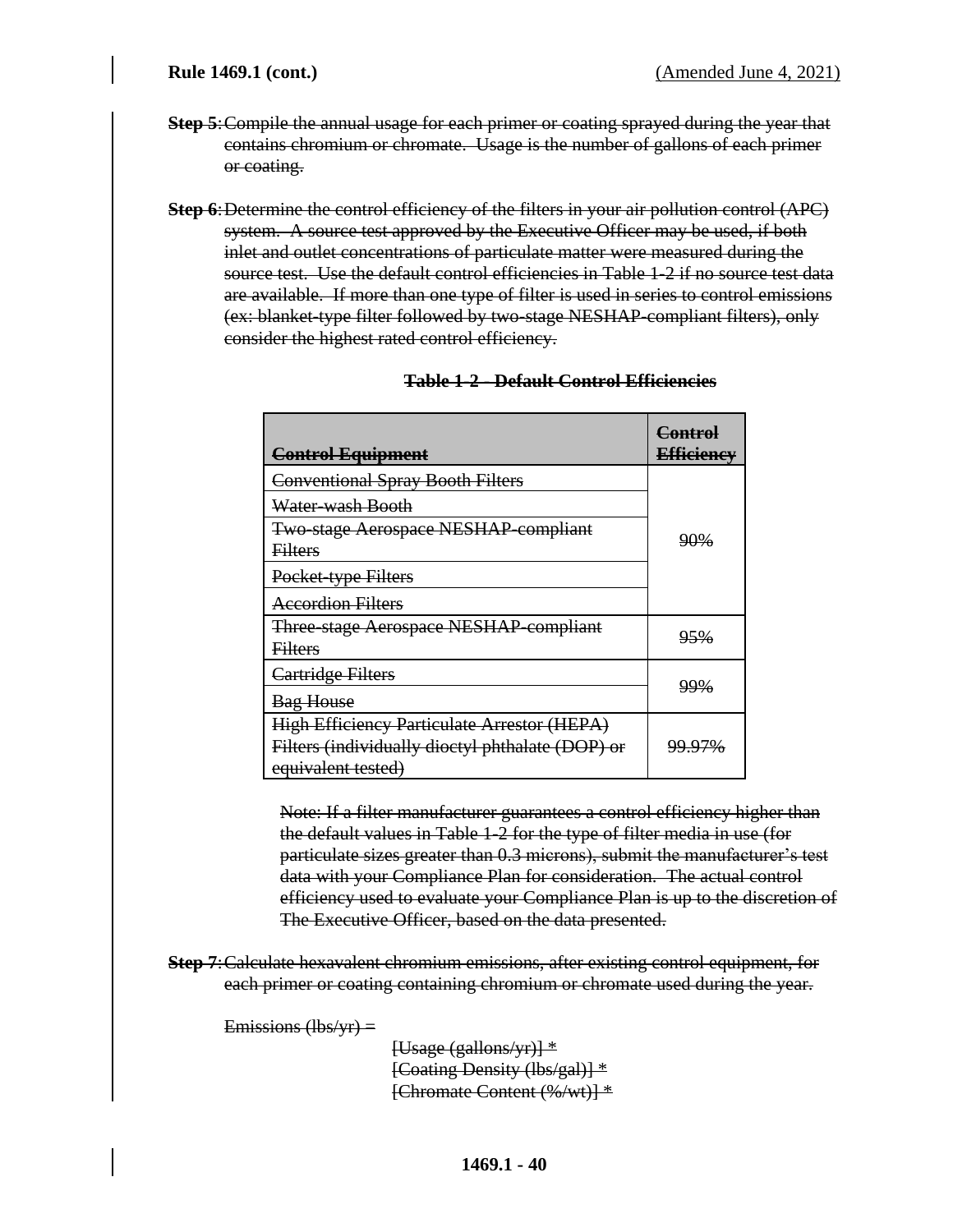[Hexavalent Fraction of Chromate] \* [1 – Transfer Efficiency (%)] \* [1 – Filter Efficiency (%)]}

Use 65% transfer efficiency unless another transfer efficiency has been approved by the Executive Officer. Provide a separate calculation for each primer or coating that contains chromate used at your facility during the calendar year.

**Step 8**:Sum emissions from each primer or coating sprayed at your facility during the year that has chromium or chromate.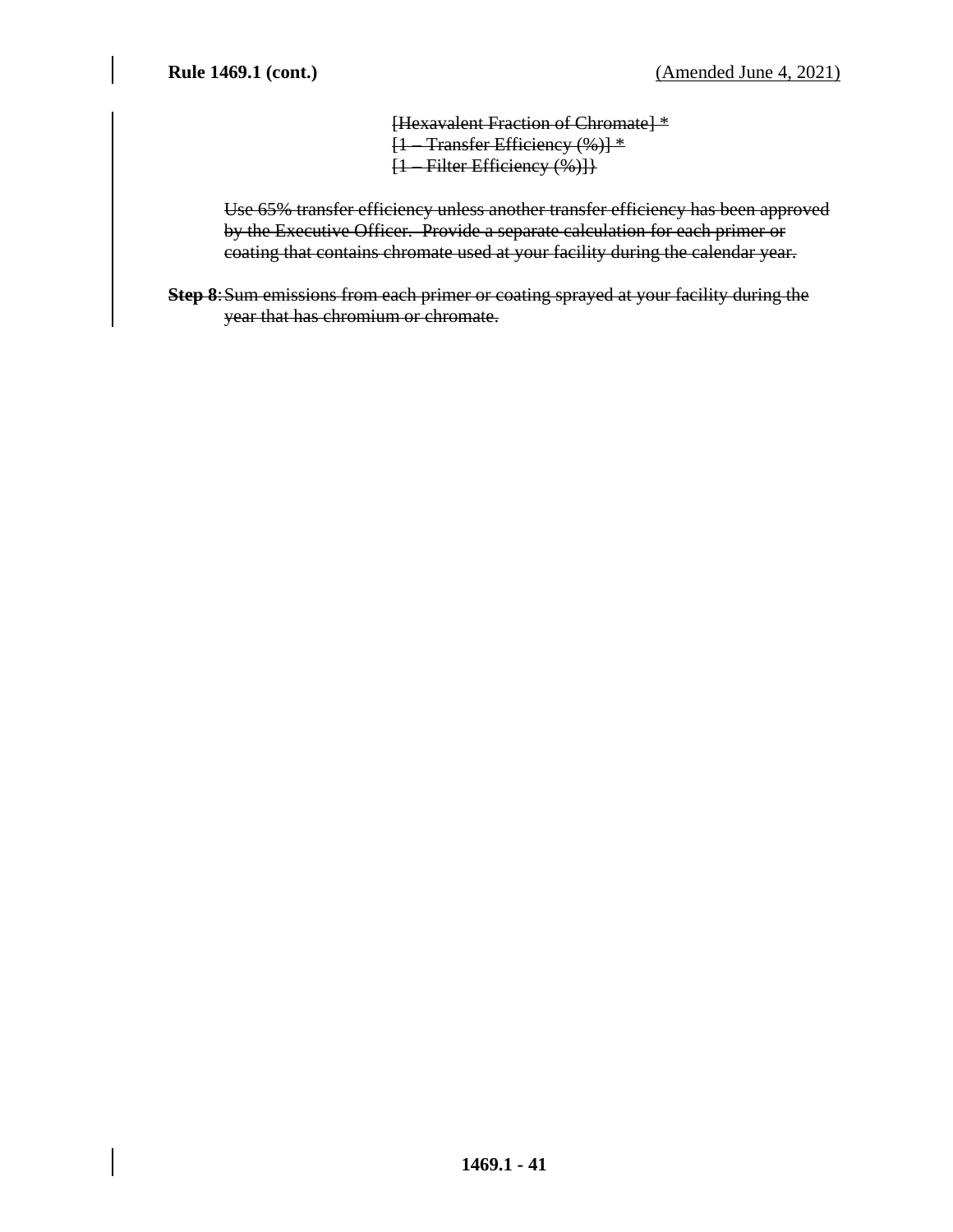# **Appendix 2 – Distance-Adjusted Annual Emission Levels For Facilities Located More Than 25 Meters (82 ft) from a Residence or Sensitive Receptor.**

Facilities complying with the facility-wide emission limit in clause  $(d)(3)(A)$  may adjust the annual emission limit, according to actual receptor distance. Use the following tables to determine the appropriate annual emissions for compliance with the limits in subparagraph  $(e)(3)(A)$ , according to the distance to the nearest receptor. The nearest receptor includes commercial, industrial, sensitive and residential receptors. Use Table 2-1 for the distance measurement criteria, and use Table 2-2 to look up the emission limit for the nearest commercial/industrial receptor, and for the nearest sensitive/residential receptor. The allowable emission limit for your facility is the lower of the two values.

Receptor distance is measured as follows:

# **Table 2-1 Measuring Receptor Distance**

| Source Type                                                      | Measure From:             | Measure To:                                        |
|------------------------------------------------------------------|---------------------------|----------------------------------------------------|
| <b>Single Stack Venting</b><br>Chrome-Spraying<br>Process(es)    | <del>Stack</del>          | <b>Property Line of</b><br><b>Nearest Receptor</b> |
| <b>Multiple Stacks Venting</b><br>Chrome-Spraying<br>Process(es) | <b>Centroid of Stacks</b> | <b>Property Line of</b><br><b>Nearest Receptor</b> |
| Emissions Released<br><b>Inside of Building</b>                  | <b>Center of Building</b> | <b>Property Line of</b><br><b>Nearest Receptor</b> |